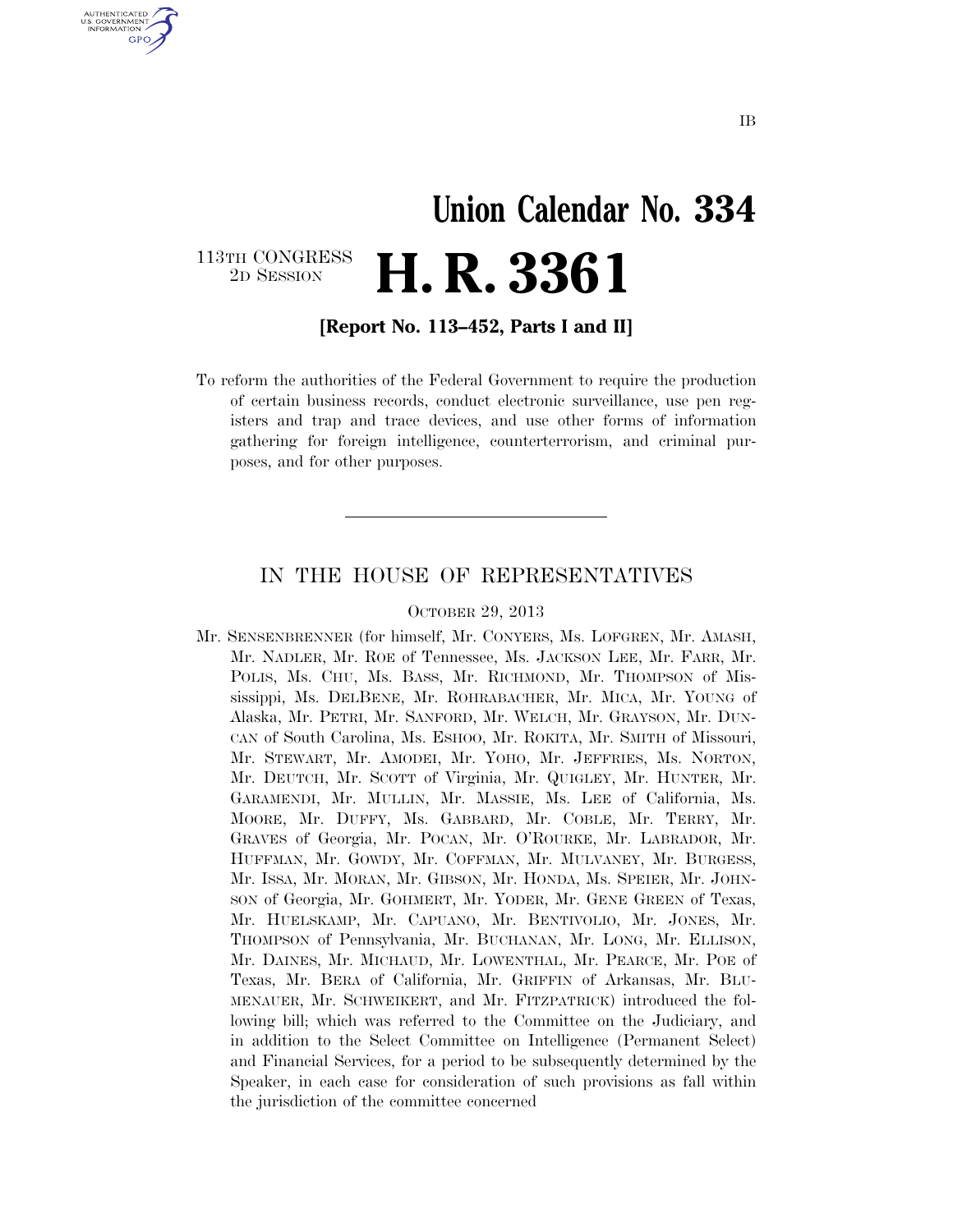#### MAY 15, 2014

Additional sponsors: Mr. ENYART, Mr. LEWIS, Ms. HANABUSA, Mr. FARENTHOLD, Ms. MCCOLLUM, Mr. SMITH of New Jersey, Mr. HORSFORD, Mr. MCCLINTOCK, Mr. TIERNEY, Ms. PINGREE of Maine, Ms. KUSTER, Mr. MCGOVERN, Mr. PERRY, Mr. LARSEN of Washington, Mr. RIBBLE, Ms. BONAMICI, Mr. CUMMINGS, Mr. NUGENT, Mr. LAMALFA, Ms. BROWNLEY of California, Mr. CARSON of Indiana, Mr. KINGSTON, Mr. LUETKEMEYER, Mrs. NOEM, Ms. SHEA-PORTER, Mr. SALMON, Mr. FLEMING, Mr. DEFAZIO, Mr. VELA, Mr. MCDERMOTT, Mr. STOCKMAN, Ms. SCHAKOWSKY, Mr. GRIJALVA, Mr. CICILLINE, Mr. COURTNEY, Mr. MESSER, Mr. JORDAN, Mrs. CAPPS, Ms. DELAURO, Ms. MATSUI, Mr. BROUN of Georgia, Mr. KEATING, Mr. WEBER of Texas, Mr. SCHRADER, Mr. AUSTIN SCOTT of Georgia, Mr. BRIDENSTINE, Mr. KENNEDY, Mr. SHERMAN, Mr. GARRETT, Mr. LYNCH, Mr. SWALWELL of California, Mr. BEN RAY LUJÁN of New Mexico, Mr. DUNCAN of Tennessee, Mr. GUTHRIE, Mr. CAMPBELL, Mr. DOYLE, Ms. CLARK of Massachusetts, Mrs. CAROLYN B. MALONEY of New York, Mr. TONKO, Ms. TSONGAS, Mr. MARCHANT, Mr. GARDNER, Mr. NEAL, Mrs. NAPOLITANO, Mr. WILSON of South Carolina, Mr. COHEN, Mr. LANCE, Mr. PETERS of Michigan, Mr. GOSAR, Ms. DEGETTE, Mr. SERRANO, Ms. HERRERA BEUTLER, Mr. GOODLATTE, and Mr. WITTMAN

#### MAY 15, 2014

Reported from the Committee on the Judiciary with an amendment

[Strike out all after the enacting clause and insert the part printed in italic]

#### MAY 15, 2014

#### Reported from the Select Committee on Intelligence (Permanent Select) with an amendment

[Strike out all after the enacting clause and insert the part printed in boldface roman]

May 15, 2014

The Committee on Financial Services discharged; committed to the Committee of the Whole House on the State of the Union and ordered to be printed

[For text of introduced bill, see copy of bill as introduced on October 29, 2013]

# **A BILL**

To reform the authorities of the Federal Government to require the production of certain business records, conduct electronic surveillance, use pen registers and trap and trace devices, and use other forms of information gathering for foreign intelligence, counterterrorism, and criminal purposes, and for other purposes.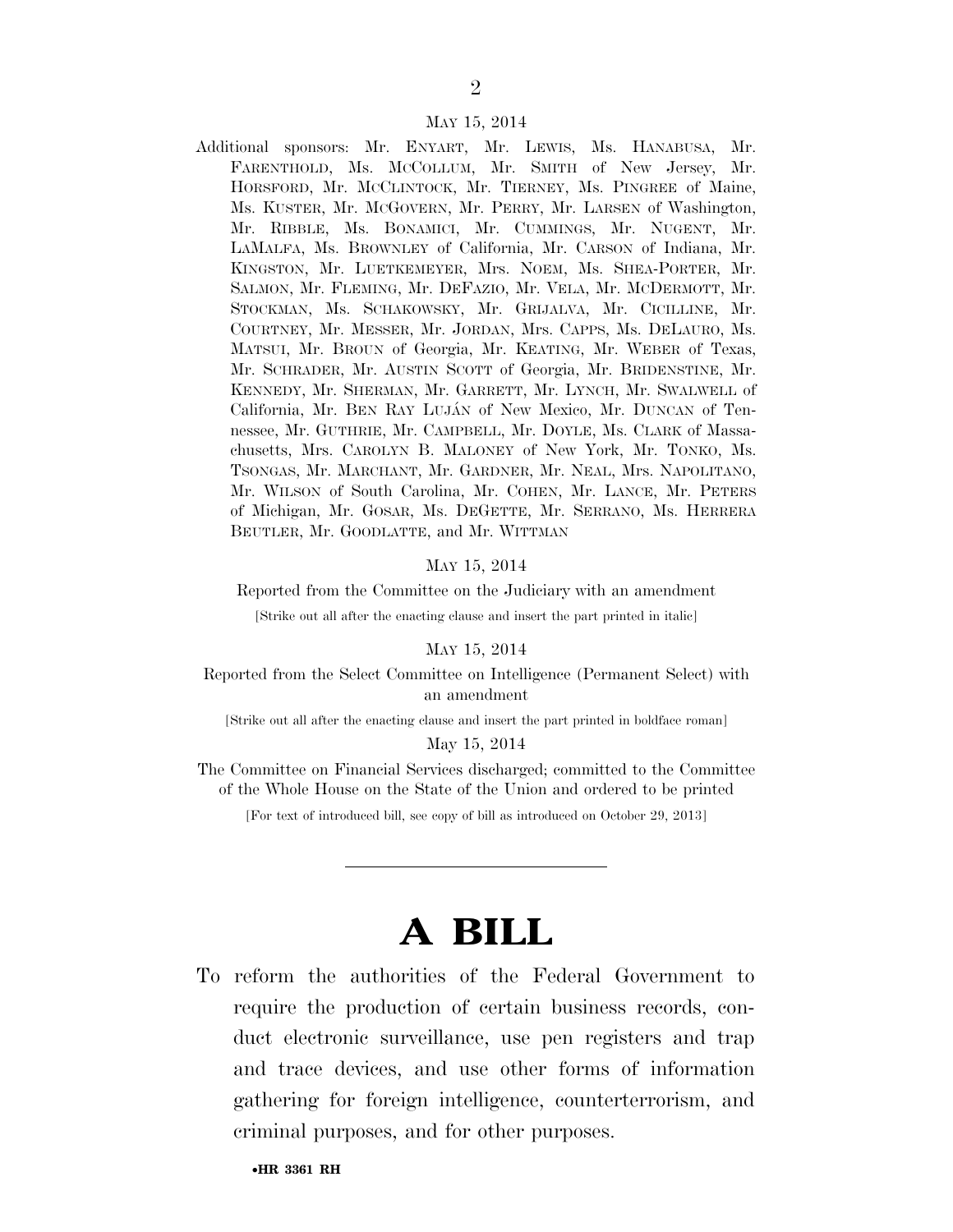2 *tives of the United States of America in Congress assembled,* 

### 3 *SECTION 1. SHORT TITLE; TABLE OF CONTENTS.*

- 4 *(a) SHORT TITLE.—This Act may be cited as the*
- 5 *''USA FREEDOM Act''.*
- 6 *(b) TABLE OF CONTENTS.—The table of contents for*

### 7 *this Act is as follows:*

*Sec. 1. Short title; table of contents. Sec. 2. Amendments to the Foreign Intelligence Surveillance Act of 1978.* 

#### *TITLE I—FISA BUSINESS RECORDS REFORMS*

- *Sec. 101. Additional requirements for call detail records.*
- *Sec. 102. Emergency authority.*
- *Sec. 103. Prohibition on bulk collection of tangible things.*
- *Sec. 104. Judicial review of minimization procedures for the production of tangible things.*
- *Sec. 105. Liability protection.*
- *Sec. 106. Compensation for assistance.*
- *Sec. 107. Definitions.*
- *Sec. 108. Inspector general reports on business records orders.*
- *Sec. 109. Effective date.*

#### *TITLE II—FISA PEN REGISTER AND TRAP AND TRACE DEVICE REFORM*

*Sec. 201. Prohibition on bulk collection. Sec. 202. Minimization procedures.* 

#### *TITLE III—FISA ACQUISITIONS TARGETING PERSONS OUTSIDE THE UNITED STATES REFORMS*

- *Sec. 301. Prohibition on reverse targeting.*
- *Sec. 302. Minimization procedures.*
- *Sec. 303. Limits on use of unlawfully obtained information.*

#### *TITLE IV—FOREIGN INTELLIGENCE SURVEILLANCE COURT REFORMS*

- *Sec. 401. Appointment of amicus curiae.*
- *Sec. 402. Declassification of decisions, orders, and opinions.*

#### *TITLE V—NATIONAL SECURITY LETTER REFORM*

*Sec. 501. Prohibition on bulk collection.* 

#### *TITLE VI—FISA TRANSPARENCY AND REPORTING REQUIREMENTS*

*Sec. 601. Additional reporting on orders requiring production of business records. Sec. 602. Business records compliance reports to Congress.*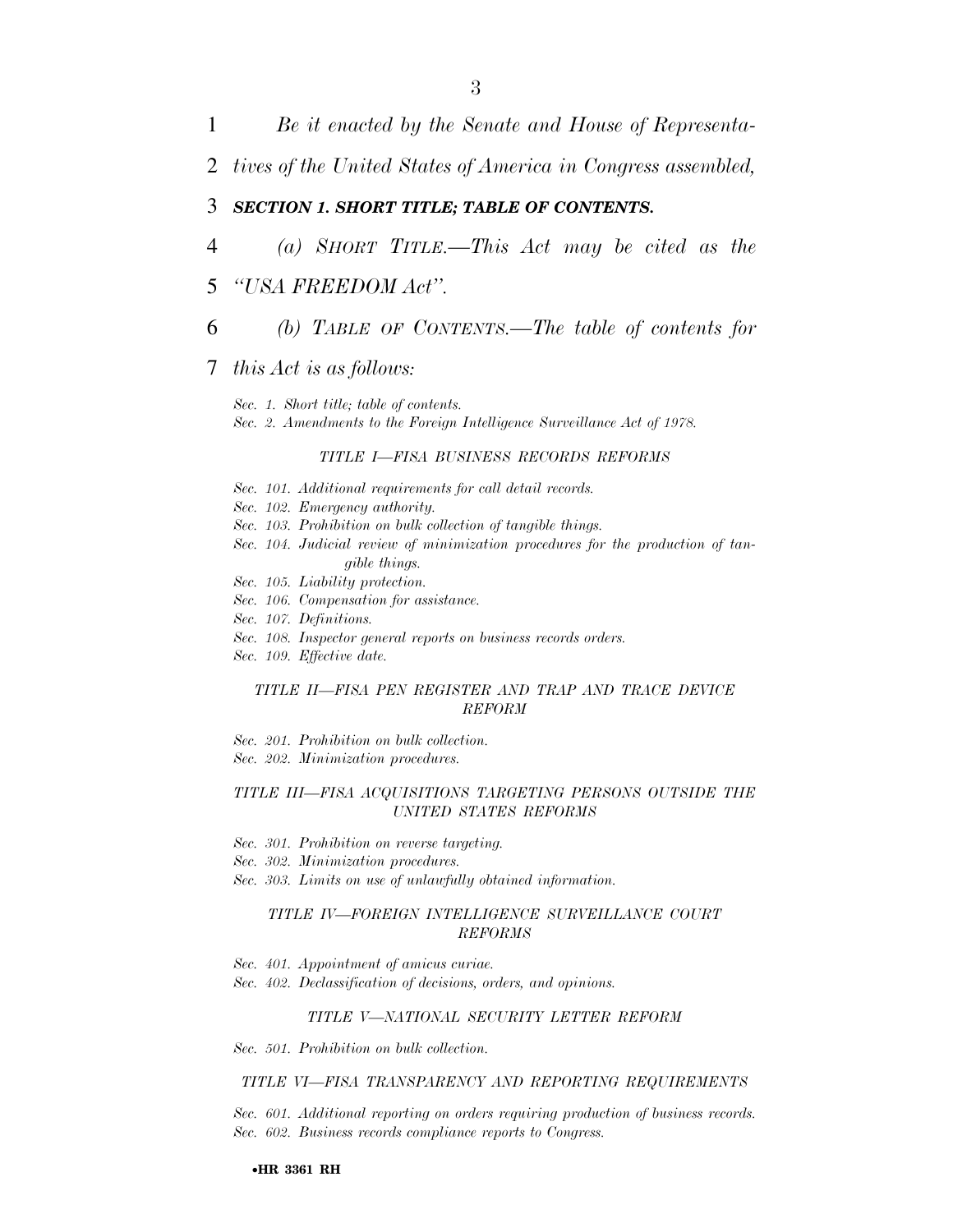|    | States Courts on orders entered.                                                                                                                                     |
|----|----------------------------------------------------------------------------------------------------------------------------------------------------------------------|
|    | Sec. 604. Public reporting by persons subject to FISA orders.<br>Sec. 605. Reporting requirements for decisions of the Foreign Intelligence Surveil-<br>lance Court. |
|    | Sec. 606. Submission of reports under FISA.                                                                                                                          |
|    | TITLE VII-SUNSETS                                                                                                                                                    |
|    | Sec. 701. Sunsets.                                                                                                                                                   |
| 1  | SEC. 2. AMENDMENTS TO THE FOREIGN INTELLIGENCE                                                                                                                       |
| 2  | <b>SURVEILLANCE ACT OF 1978.</b>                                                                                                                                     |
| 3  | Except as otherwise expressly provided, whenever in                                                                                                                  |
| 4  | this Act an amendment or repeal is expressed in terms of                                                                                                             |
| 5  | an amendment to, or a repeal of, a section or other provi-                                                                                                           |
| 6  | sion, the reference shall be considered to be made to a section                                                                                                      |
| 7  | or other provision of the Foreign Intelligence Surveillance                                                                                                          |
| 8  | Act of 1978 (50 U.S.C. 1801 et seq.).                                                                                                                                |
| 9  | TITLE I—FISA BUSINESS                                                                                                                                                |
| 10 | <b>RECORDS REFORMS</b>                                                                                                                                               |
| 11 | SEC. 101. ADDITIONAL REQUIREMENTS FOR CALL DETAIL                                                                                                                    |
| 12 | <b>RECORDS.</b>                                                                                                                                                      |
| 13 | $APPLICATION. \longrightarrow Section 501(b)(2)$ (50 U.S.C.<br>$\left( a\right)$                                                                                     |
| 14 | $1861(b)(2)$ ) is amended—                                                                                                                                           |
| 15 | $(1)$ in subparagraph $(A)$ —                                                                                                                                        |
| 16 | $(A)$ in the matter preceding clause (i), by                                                                                                                         |
| 17 | striking "a statement" and inserting "in the case                                                                                                                    |
| 18 | of an application other than an application de-                                                                                                                      |
| 19 | scribed in subparagraph $(C)$ , a statement"; and                                                                                                                    |
| 20 | $(B)$ in clause (iii), by striking "; and" and                                                                                                                       |
| 21 | <i>inserting a semicolon;</i>                                                                                                                                        |

*Sec. 603. Annual report by the Director of the Administrative Office of the United*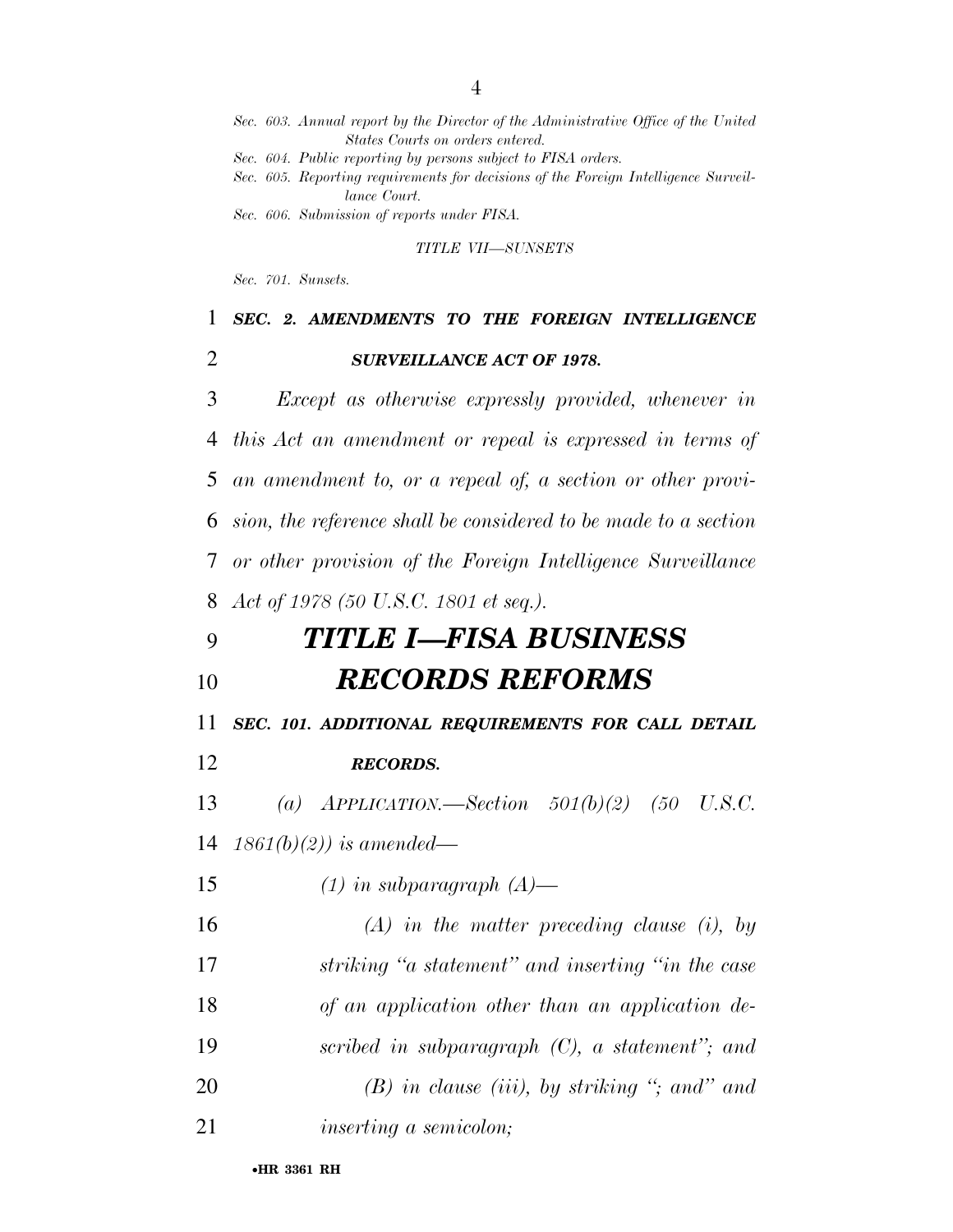| $\mathbf{1}$   | (2) by redesignating subparagraphs $(A)$ and $(B)$    |
|----------------|-------------------------------------------------------|
| $\overline{2}$ | as subparagraphs $(B)$ and $(D)$ , respectively; and  |
| 3              | (3) by inserting after subparagraph $(B)$ (as so      |
| $\overline{4}$ | redesignated) the following new subparagraph:         |
| 5              | $\lq\lq$ (C) in the case of an application for the    |
| 6              | production of call detail records created on or       |
| 7              | after the date of the application, a statement of     |
| 8              | $facts\ showing\ that -$                              |
| 9              | "(i) there are reasonable grounds to be-              |
| 10             | lieve that the call detail records sought to be       |
| 11             | produced based on the specific selection term         |
| 12             | required under subparagraph (A) are rel-              |
| 13             | evant to an authorized investigation (other           |
| 14             | than a threat assessment) conducted in ac-            |
| 15             | cordance with subsection $(a)(2)$ to protect          |
| 16             | <i>against international terrorism; and</i>           |
| 17             | "(ii) there are facts giving rise to $a$              |
| 18             | reasonable, articulable suspicion that such           |
| 19             | specific selection term is associated with a          |
| 20             | foreign power or an agent of a foreign                |
| 21             | power; and".                                          |
| 22             | (b) ORDER.—Section $501(c)(2)$ (50 U.S.C. 1861(c)(2)) |
| 23             | <i>is amended—</i>                                    |
| 24             | $(1)$ in subparagraph $(D)$ , by striking "; and"     |
| 25             | and inserting a semicolon;                            |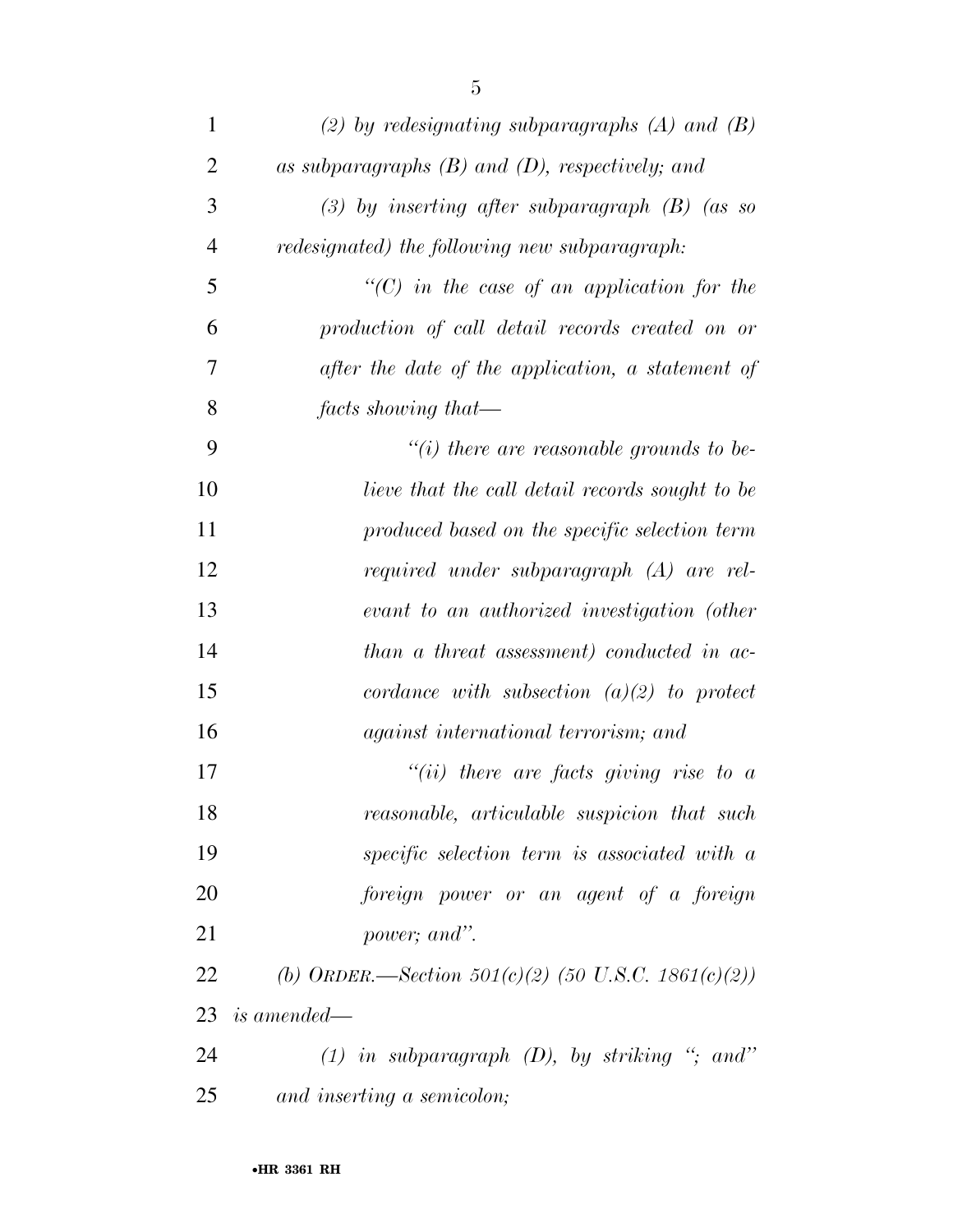| $\mathbf{1}$   | $(2)$ in subparagraph $(E)$ , by striking the period |
|----------------|------------------------------------------------------|
| $\overline{2}$ | and inserting "; and"; and                           |
| 3              | $(3)$ by adding at the end the following new sub-    |
| $\overline{4}$ | paragraph:                                           |
| 5              | $\lq (F)$ in the case of an application described    |
| 6              | in subsection $(b)(2)(C)$ , shall—                   |
| 7              | $``(i)$ authorize the production of call de-         |
| 8              | tail records for a period not to exceed 180          |
| 9              | days;                                                |
| 10             | $``(ii)$ provide that an order for such              |
| 11             | production may be extended upon applica-             |
| 12             | tion under subsection (b) and the judicial           |
| 13             | finding under paragraph $(1)$ ;                      |
| 14             | $``(iii)$ provide that the Government                |
| 15             | may require the production of call detail            |
| 16             | records—                                             |
| 17             | $\lq (I)$ using the specific selection               |
| 18             | term that satisfies the standard re-                 |
| 19             | quired under subsection $(b)(2)(C)(ii)$              |
| 20             | as the basis for production; and                     |
| 21             | $H(H)$ using the results of the pro-                 |
| 22             | under subclause $(I)$ as the<br>duction              |
| 23             | basis for production;                                |
| 24             | $``(iv)$ direct each person the Govern-              |
| 25             | ment directs to produce call detail records          |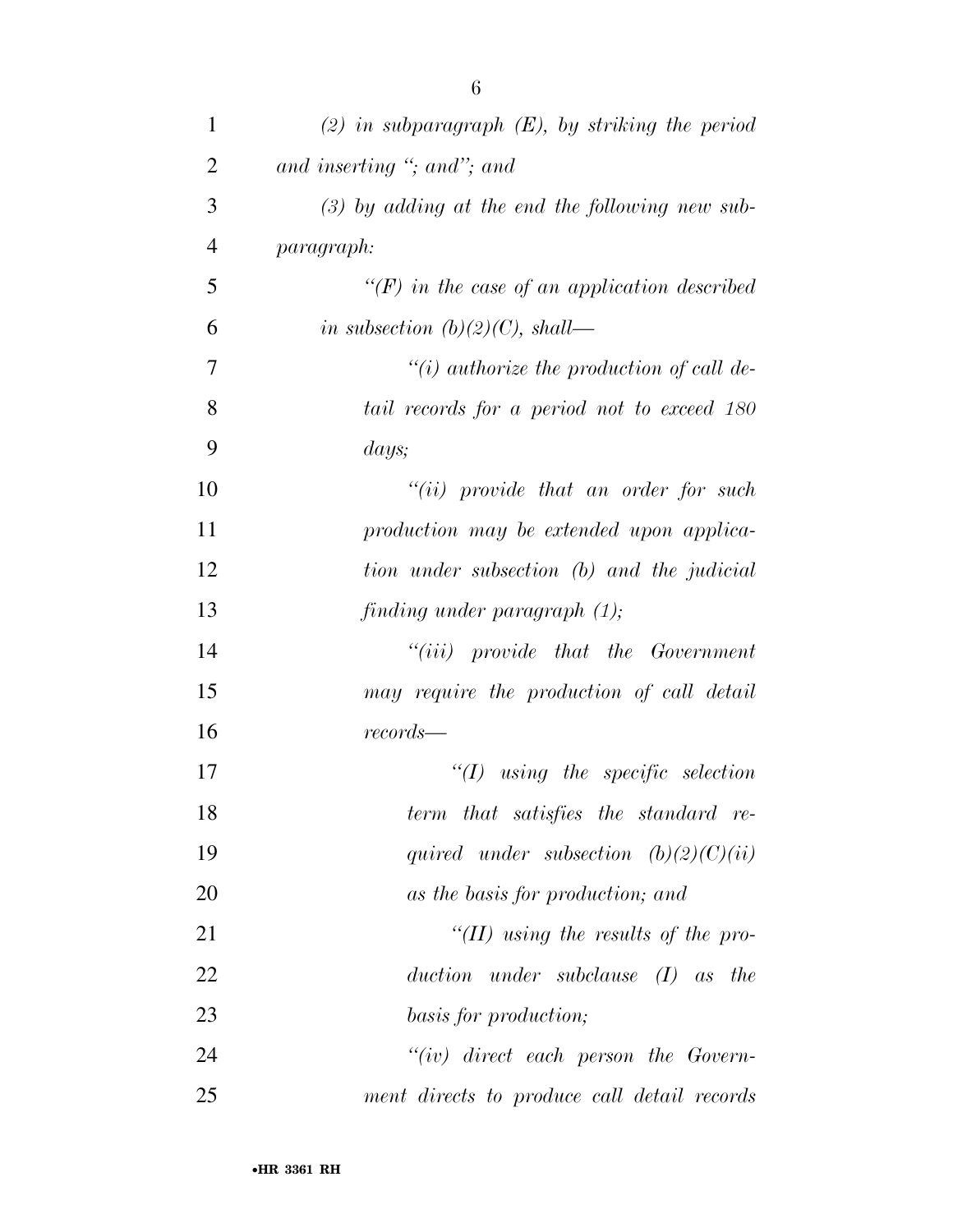| $\mathbf{1}$   | under the order to furnish the Government       |
|----------------|-------------------------------------------------|
| $\overline{2}$ | forthwith all information, facilities, or tech- |
| 3              | nical assistance necessary to accomplish the    |
| $\overline{4}$ | production in such a manner as will protect     |
| 5              | the secrecy of the production and produce a     |
| 6              | minimum of interference with the services       |
| $\overline{7}$ | that such person is providing to each subject   |
| 8              | of the production; and                          |
| 9              | $\lq\lq(v)$ direct the Government to destroy    |
| 10             | all call detail records produced under the      |
| 11             | order not later than 5 years after the date     |
| 12             | of the production of such records, except for   |
| 13             | records that are relevant to an authorized      |
| 14             | investigation (other than a threat assess-      |
| 15             | ment) conducted in accordance with sub-         |
| 16             | section $(a)(2)$ to protect against inter-      |
| 17             | <i>national terrorism.</i> ".                   |

*SEC. 102. EMERGENCY AUTHORITY.* 

 *(a) AUTHORITY.—Section 501 (50 U.S.C. 1861) is amended by adding at the end the following new subsection: ''(i) EMERGENCY AUTHORITY FOR PRODUCTION OF TANGIBLE THINGS.—* 

 *''(1) Notwithstanding any other provision of this section, the Attorney General may require the emer-*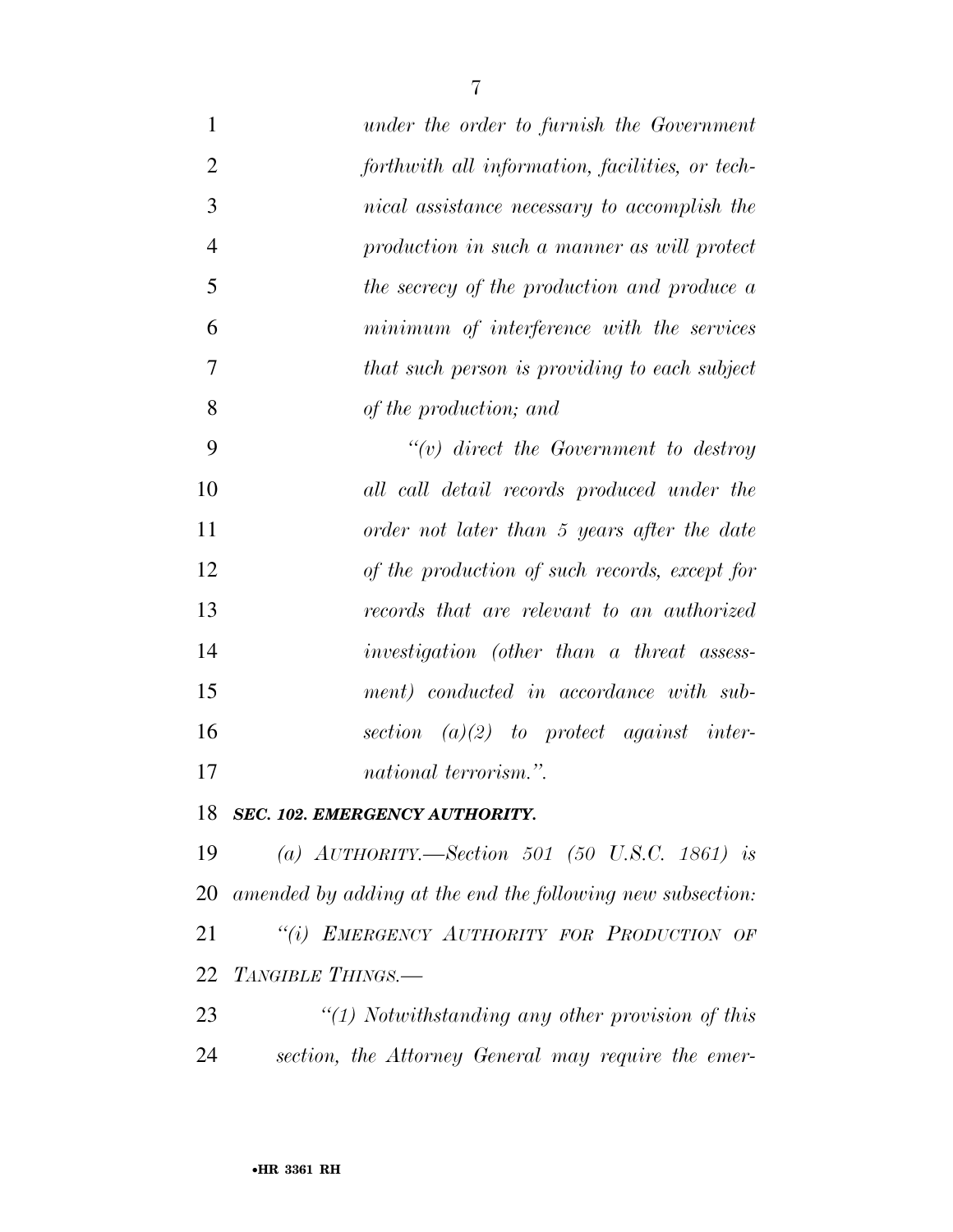*gency production of tangible things if the Attorney General—* 

| 3              | $\lq (A)$ reasonably determines that an emer-       |
|----------------|-----------------------------------------------------|
| $\overline{4}$ | gency situation requires the production of tan-     |
| 5              | gible things before an order authorizing such       |
| 6              | production can with due diligence be obtained;      |
| 7              | $\lq\lq(B)$ reasonably determines that the factual  |
| 8              | basis for the issuance of an order under this sec-  |
| 9              | tion to approve such production of tangible         |
| 10             | things exists;                                      |
| 11             | "(C) informs, either personally or through $a$      |
| 12             | designee, a judge having jurisdiction under this    |
| 13             | section at the time the Attorney General requires   |
| 14             | the emergency production of tangible things that    |
| 15             | the decision has been made to employ the author-    |
| 16             | ity under this subsection; and                      |
| 17             | $\lq\lq(D)$ makes an application in accordance      |
| 18             | with this section to a judge having jurisdiction    |
| 19             | under this section as soon as practicable, but not  |
| 20             | later than 7 days after the Attorney General re-    |
| 21             | quires the emergency production of tangible         |
| 22             | <i>things under this subsection.</i>                |
| 23             | "(2) If the Attorney General authorizes the emer-   |
| 24             | gency production of tangible things under paragraph |
|                |                                                     |

*(1), the Attorney General shall require that the mini-*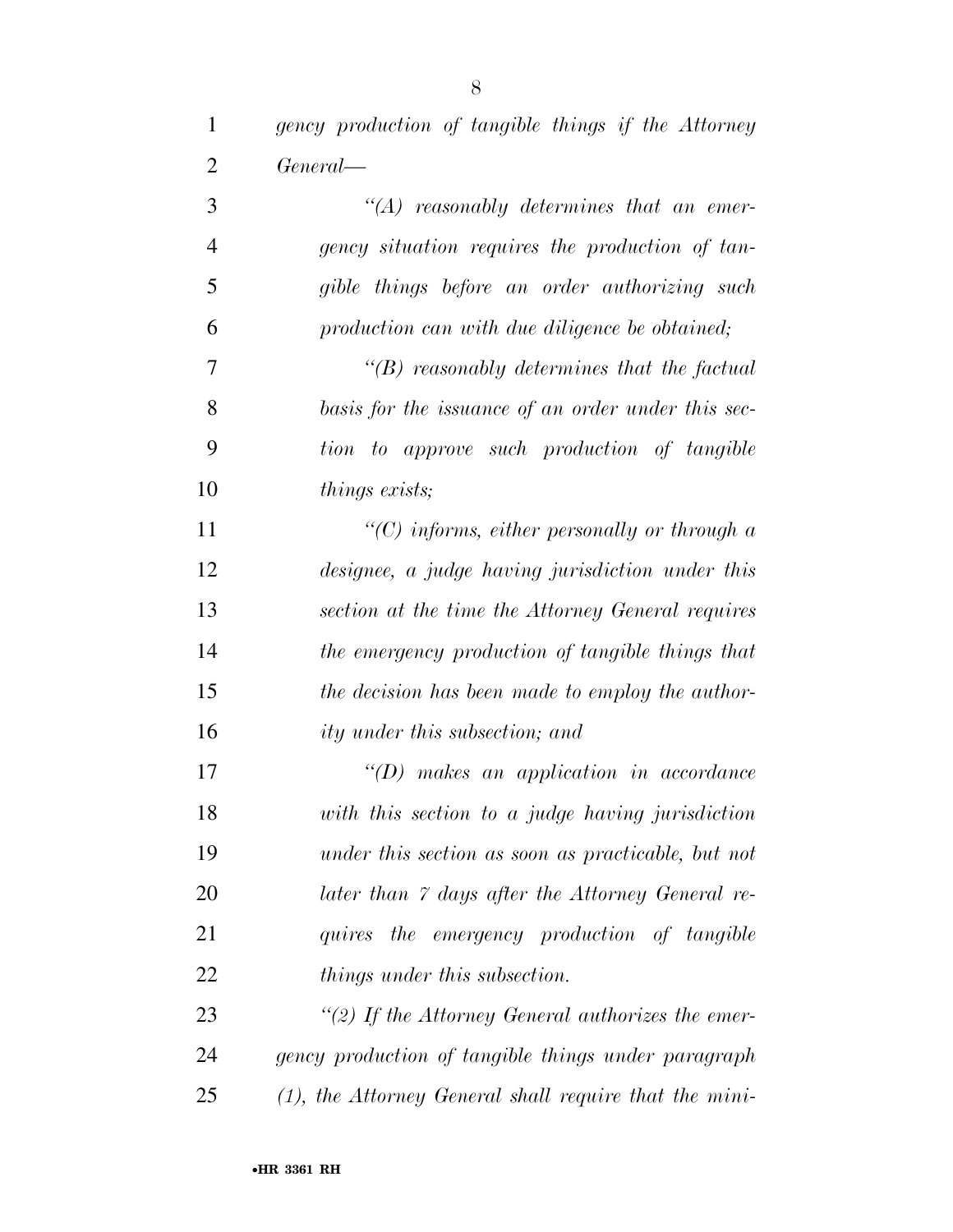| $\mathbf{1}$   | mization procedures required by this section for the         |
|----------------|--------------------------------------------------------------|
| $\overline{2}$ | <i>issuance of a judicial order be followed.</i>             |
| 3              | "(3) In the absence of a judicial order approving            |
| 4              | the production of tangible things under this sub-            |
| 5              | section, the production shall terminate when the in-         |
| 6              | formation sought is obtained, when the application           |
| 7              | for the order is denied, or after the expiration of $\gamma$ |
| 8              | days from the time the Attorney General begins re-           |
| 9              | quiring the emergency production of such tangible            |
| 10             | <i>things, whichever is earliest.</i>                        |
| 11             | "(4) A denial of the application made under this             |
| 12             | subsection may be reviewed as provided in this sec-          |

*tion.* 

 *''(5) If such application for approval is denied, or in any other case where the production of tangible things is terminated and no order is issued approving the production, no information obtained or evidence derived from such production shall be received in evi- dence or otherwise disclosed in any trial, hearing, or other proceeding in or before any court, grand jury, department, office, agency, regulatory body, legislative committee, or other authority of the United States, a State, or political subdivision thereof, and no infor- mation concerning any United States person acquired from such production shall subsequently be used or*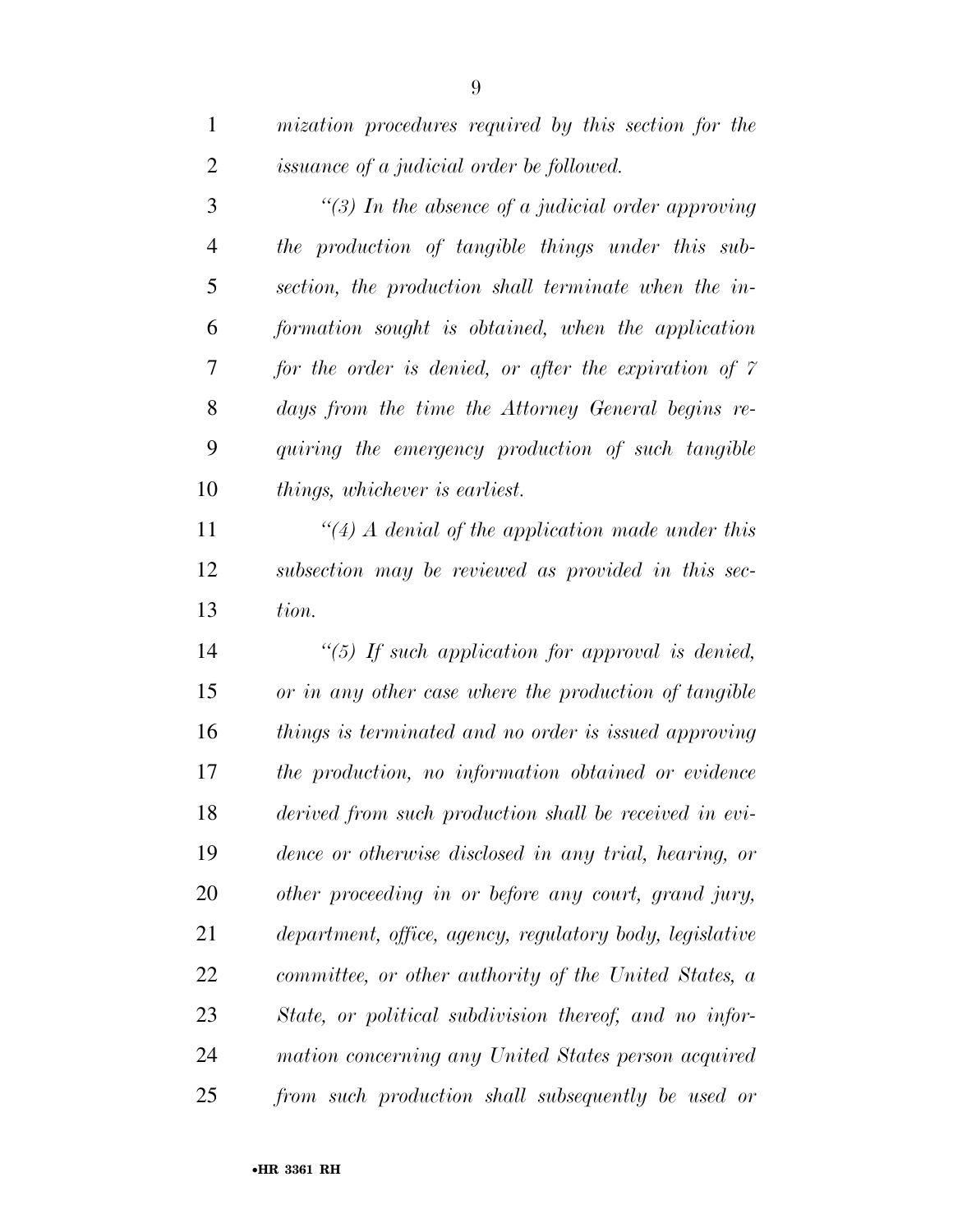| $\mathbf{1}$   | disclosed in any other manner by Federal officers or    |
|----------------|---------------------------------------------------------|
| $\overline{2}$ | employees without the consent of such person, except    |
| 3              | with the approval of the Attorney General if the in-    |
| $\overline{4}$ | formation indicates a threat of death or serious bodily |
| 5              | harm to any person.                                     |
| 6              | "(6) The Attorney General shall assess compli-          |
| 7              | ance with the requirements of paragraph $(5)$ .".       |
| 8              | (b) CONFORMING AMENDMENT.—Section $501(d)$ (50          |
| 9              | U.S.C. $1861(d)$ is amended—                            |
| 10             | $(1)$ in paragraph $(1)$ —                              |
| 11             | $(A)$ in the matter preceding subparagraph              |
| 12             | $(A)$ , by striking "pursuant to an order" and in-      |
| 13             | serting "pursuant to an order issued or an emer-        |
| 14             | <i>gency production required"</i> ;                     |
| 15             | $(B)$ in subparagraph $(A)$ , by striking "such"        |
| 16             | order" and inserting "such order or such emer-          |
| 17             | gency production"; and                                  |
| 18             | $(C)$ in subparagraph $(B)$ , by striking "the          |
| 19             | order" and inserting "the order or the emergency        |
| 20             | production"; and                                        |
| 21             | $(2)$ in paragraph $(2)$ —                              |
| 22             | $(A)$ in subparagraph $(A)$ , by striking "an           |
| 23             | order" and inserting "an order or emergency             |
| 24             | production"; and                                        |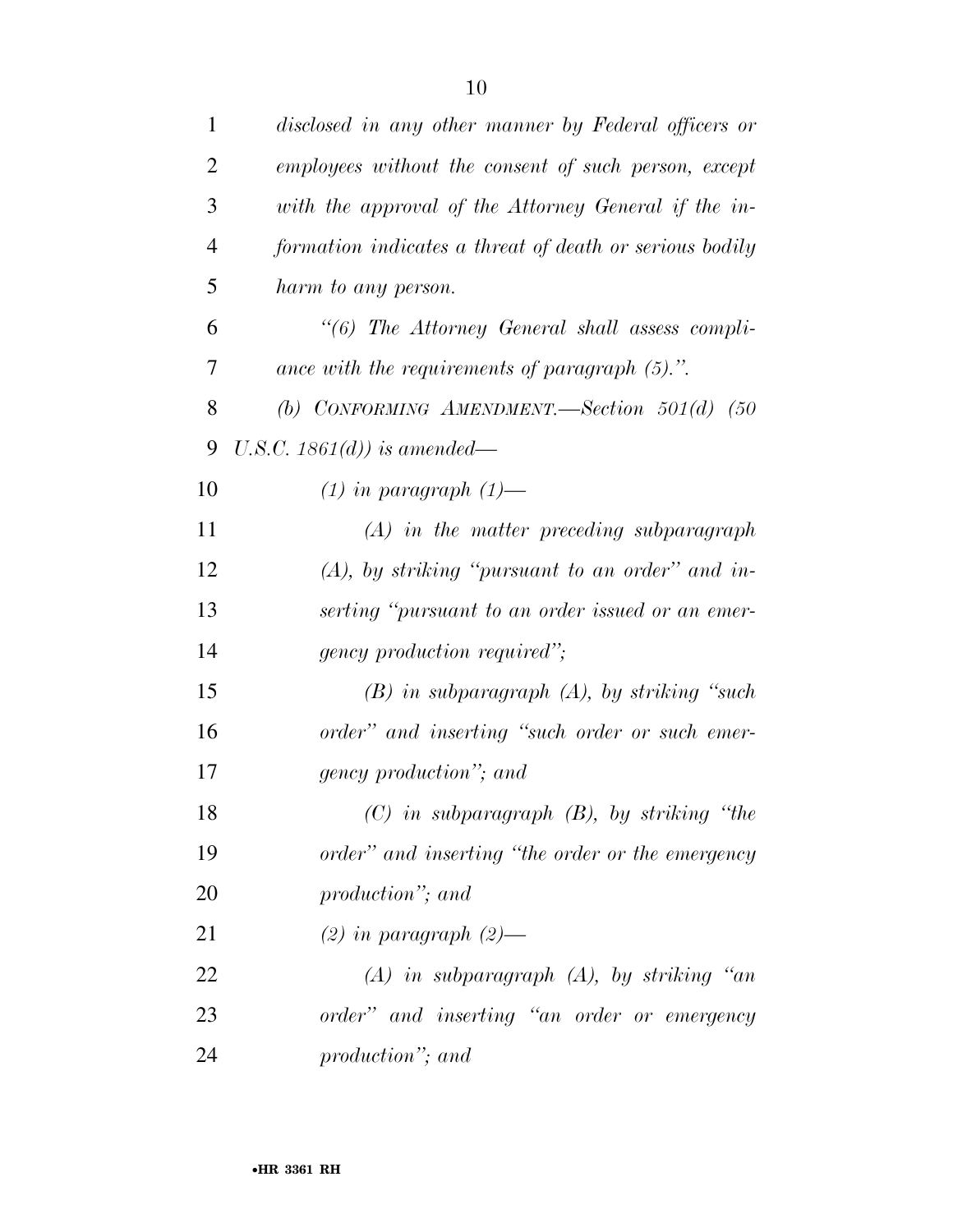| $\mathbf{1}$   | $(B)$ in subparagraph $(B)$ , by striking "an                         |
|----------------|-----------------------------------------------------------------------|
| $\overline{2}$ | order" and inserting "an order or emergency                           |
| 3              | production".                                                          |
| $\overline{4}$ | SEC. 103. PROHIBITION ON BULK COLLECTION OF TAN-                      |
| 5              | <b>GIBLE THINGS.</b>                                                  |
| 6              | (a) $APPLICATION. \rightarrow Section 501(b)(2)$ (50 U.S.C.           |
| 7              | $1861(b)(2)$ , as amended by section $101(a)$ of this Act, is         |
| 8              | further amended by inserting before subparagraph $(B)$ , as           |
| 9              | <i>redesignated by such section 101(a) of this Act, the following</i> |
| 10             | new subparagraph:                                                     |
| 11             | $\lq (A)$ a specific selection term to be used as                     |
| 12             | the basis for the production of the tangible things                   |
| 13             | sought;".                                                             |
| 14             | (b) ORDER.—Section 501(c) (50 U.S.C. 1861(c)) is                      |
| 15             | $amended -$                                                           |
| 16             | (1) in paragraph $(2)(A)$ , by striking the semi-                     |
| 17             | colon and inserting ", including each specific selec-                 |
| 18             | tion term to be used as the basis for the production;";               |
| 19             | and                                                                   |
| 20             | $(2)$ by adding at the end the following new para-                    |
| 21             | graph:                                                                |
| 22             | $\lq(3)$ No order issued under this subsection may author-            |
| 23             | ize the collection of tangible things without the use of a spe-       |
| 24             | cific selection term that meets the requirements of subsection        |
| 25             | $(b)(2)$ .".                                                          |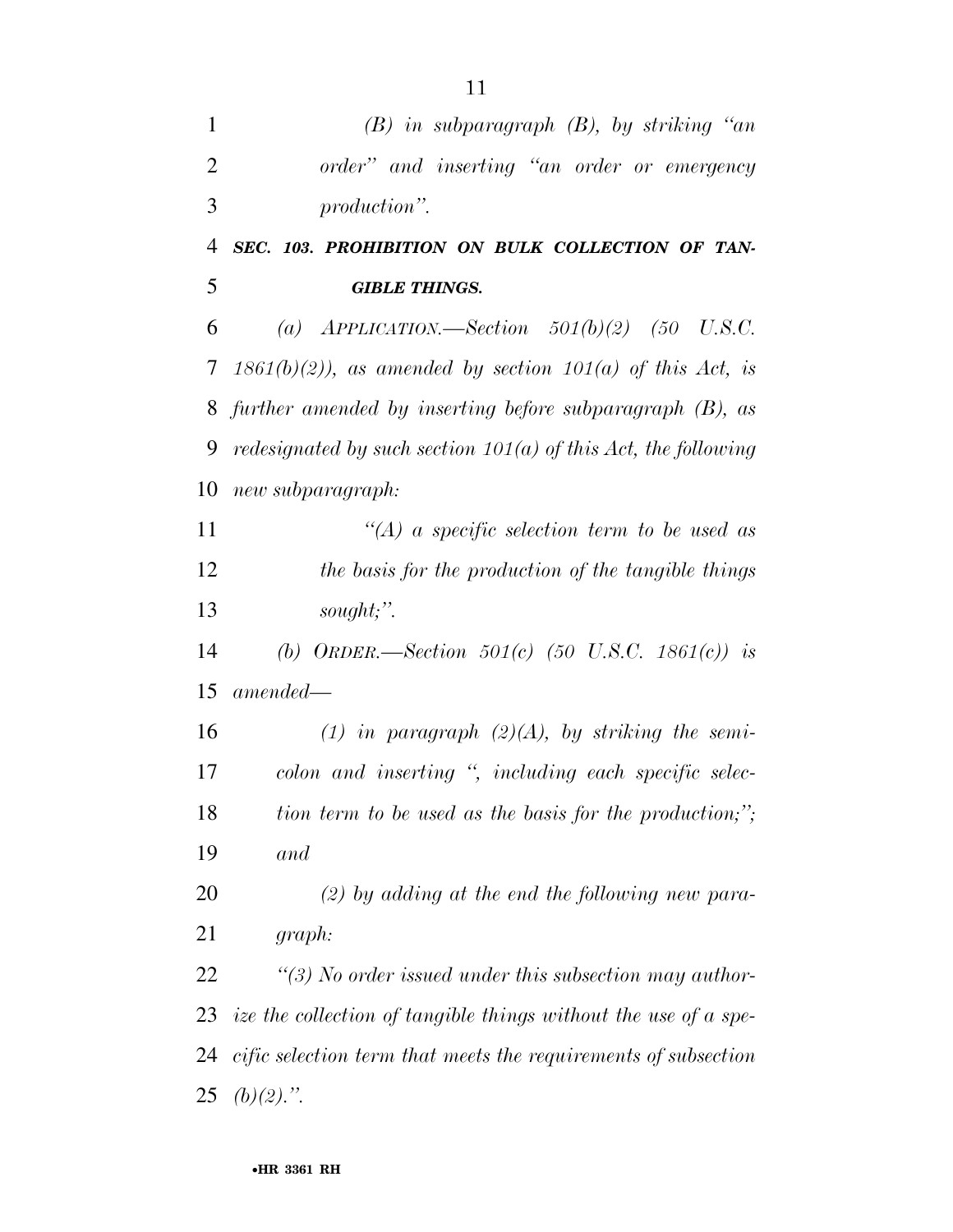# *SEC. 104. JUDICIAL REVIEW OF MINIMIZATION PROCE- DURES FOR THE PRODUCTION OF TANGIBLE THINGS.*

 *Section 501(c)(1) (50 U.S.C. 1861(c)(1)) is amended by inserting after ''subsections (a) and (b)'' the following: ''and that the minimization procedures submitted in ac- cordance with subsection (b)(2)(D) meet the definition of minimization procedures under subsection (g)''.* 

### *SEC. 105. LIABILITY PROTECTION.*

 *Section 501(e) (50 U.S.C. 1861(e)) is amended to read as follows:* 

 *''(e) No cause of action shall lie in any court against a person who produces tangible things or provides informa- tion, facilities, or technical assistance pursuant to an order issued or an emergency production required under this sec- tion. Such production shall not be deemed to constitute a waiver of any privilege in any other proceeding or con-text.''.* 

### *SEC. 106. COMPENSATION FOR ASSISTANCE.*

 *Section 501 (50 U.S.C. 1861), as amended by section 102 of this Act, is further amended by adding at the end the following new subsection:* 

 *''(j) COMPENSATION.—The Government shall com- pensate, at the prevailing rate, a person for producing tan-gible things or providing information, facilities, or assist-*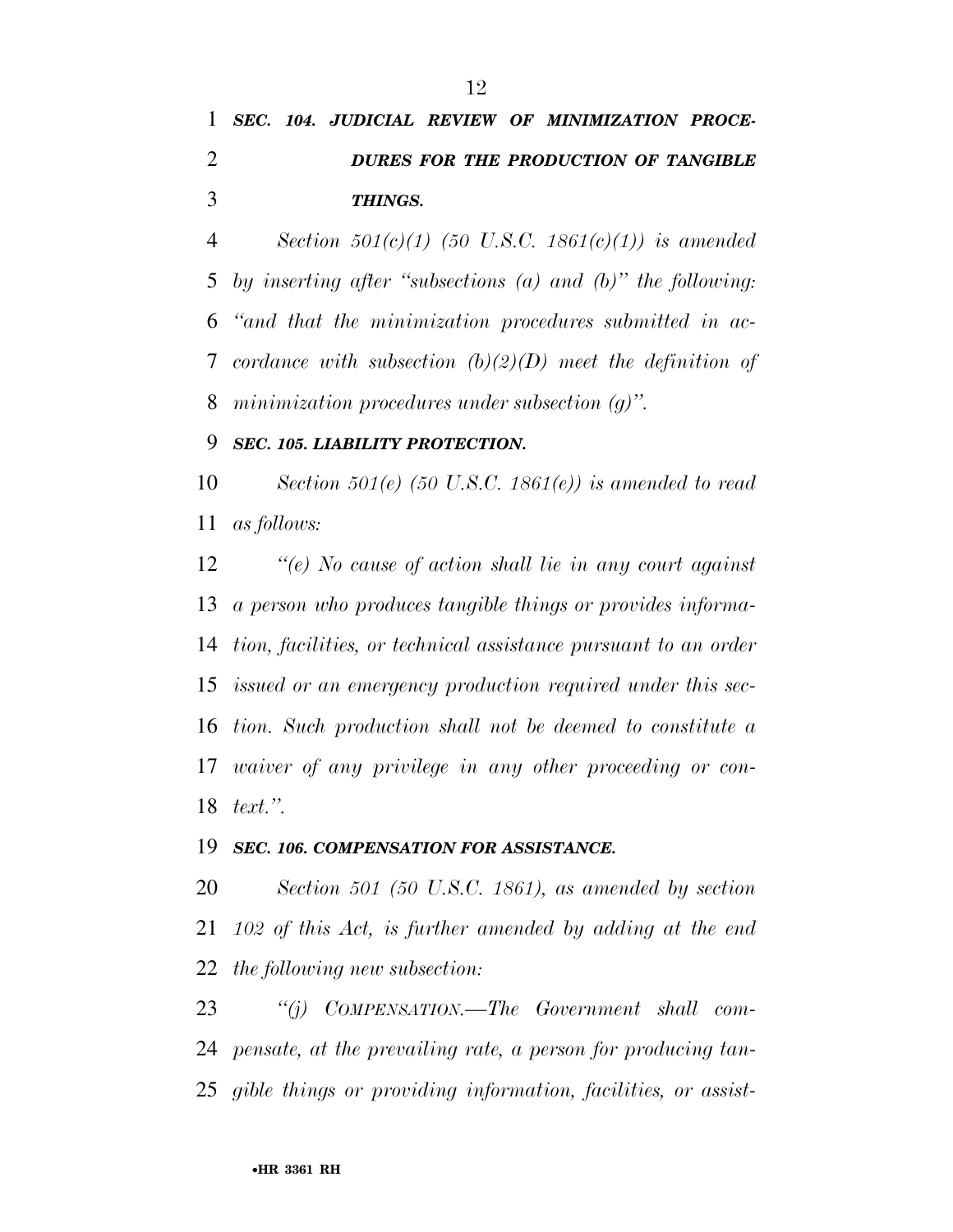| 1  | ance in accordance with an order issued or an emergency  |
|----|----------------------------------------------------------|
| 2  | production required under this section.".                |
| 3  | SEC. 107. DEFINITIONS.                                   |
| 4  | Section 501 (50 U.S.C. 1861), as amended by section      |
| 5  | 106 of this Act, is further amended by adding at the end |
| 6  | <i>the following new subsection:</i>                     |
| 7  | "(k) DEFINITIONS.—In this section:                       |
| 8  | "(1) CALL DETAIL RECORD DEFINED.—The term                |
| 9  | 'call detail record'—                                    |
| 10 | $\lq (A)$ means session identifying information          |
| 11 | <i>(including originating or terminating telephone)</i>  |
| 12 | number, International Mobile Subscriber Iden-            |
| 13 | tity number, or International Mobile Station             |
| 14 | Equipment Identity number), a telephone calling          |
| 15 | card number, or the time or duration of a call;          |
| 16 | and                                                      |
| 17 | $\lq\lq(B)$ does not include—                            |
| 18 | $``(i)$ the contents of any communication                |
| 19 | (as defined in section $2510(8)$ of title 18,            |
| 20 | United States Code);                                     |
| 21 | $``(ii)$ the name, address, or financial                 |
| 22 | information of a subscriber or customer; or              |
| 23 | $"(iii)$ cell site location information.                 |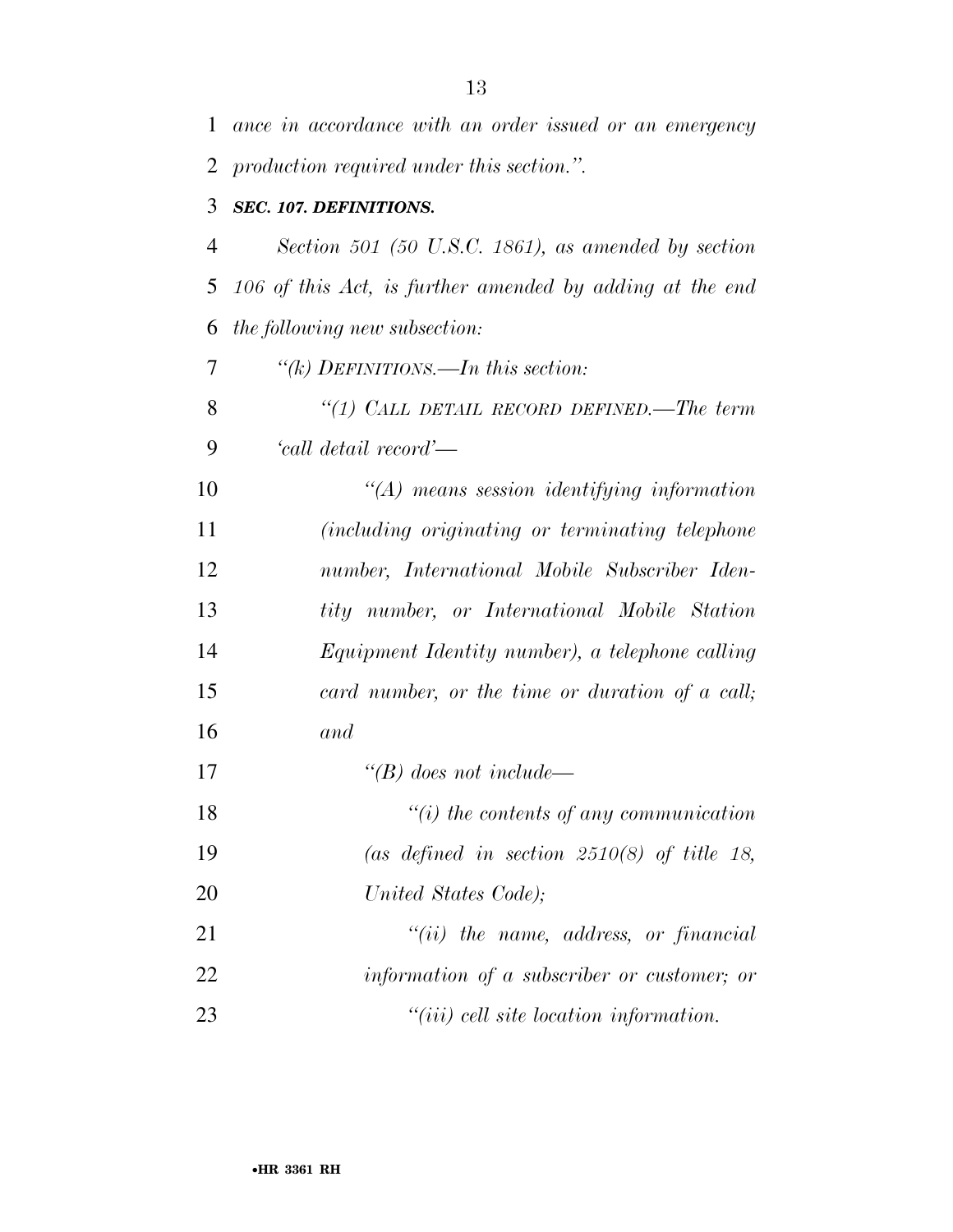| $\mathbf{1}$   | "(2) SPECIFIC SELECTION TERM.—The term                  |
|----------------|---------------------------------------------------------|
| $\overline{2}$ | 'specific selection term' means a term used to unique-  |
| 3              | ly describe a person, entity, or account.".             |
| 4              | SEC. 108. INSPECTOR GENERAL REPORTS ON BUSINESS         |
| 5              | <b>RECORDS ORDERS.</b>                                  |
| 6              | Section 106A of the USA PATRIOT Improvement and         |
| 7              | Reauthorization Act of 2005 (Public Law 109-177; 120    |
| 8              | Stat. 200) is amended—                                  |
| 9              | $(1)$ in subsection $(b)$ —                             |
| 10             | $(A)$ in paragraph $(1)$ , by inserting "and            |
| 11             | calendar years 2012 through 2014" after "2006";         |
| 12             | $(B)$ by striking paragraphs $(2)$ and $(3)$ ;          |
| 13             | $(C)$ by redesignating paragraphs $(4)$ and             |
| 14             | $(5)$ as paragraphs $(2)$ and $(3)$ , respectively; and |
| 15             | (D) in paragraph (3) (as so redesignated)—              |
| 16             | $(i)$ by striking subparagraph $(C)$ and                |
| 17             | inserting the following new subparagraph:               |
| 18             | "(C) with respect to calendar years $2012$              |
| 19             | through 2014, an examination of the minimiza-           |
| 20             | tion procedures used in relation to orders under        |
| 21             | section 501 of the Foreign Intelligence Surveil-        |
| 22             | lance Act of 1978 (50 U.S.C. 1861) and whether          |
| 23             | the minimization procedures adequately protect          |
| 24             | the constitutional rights of United States per-         |
| 25             | sons;"; and                                             |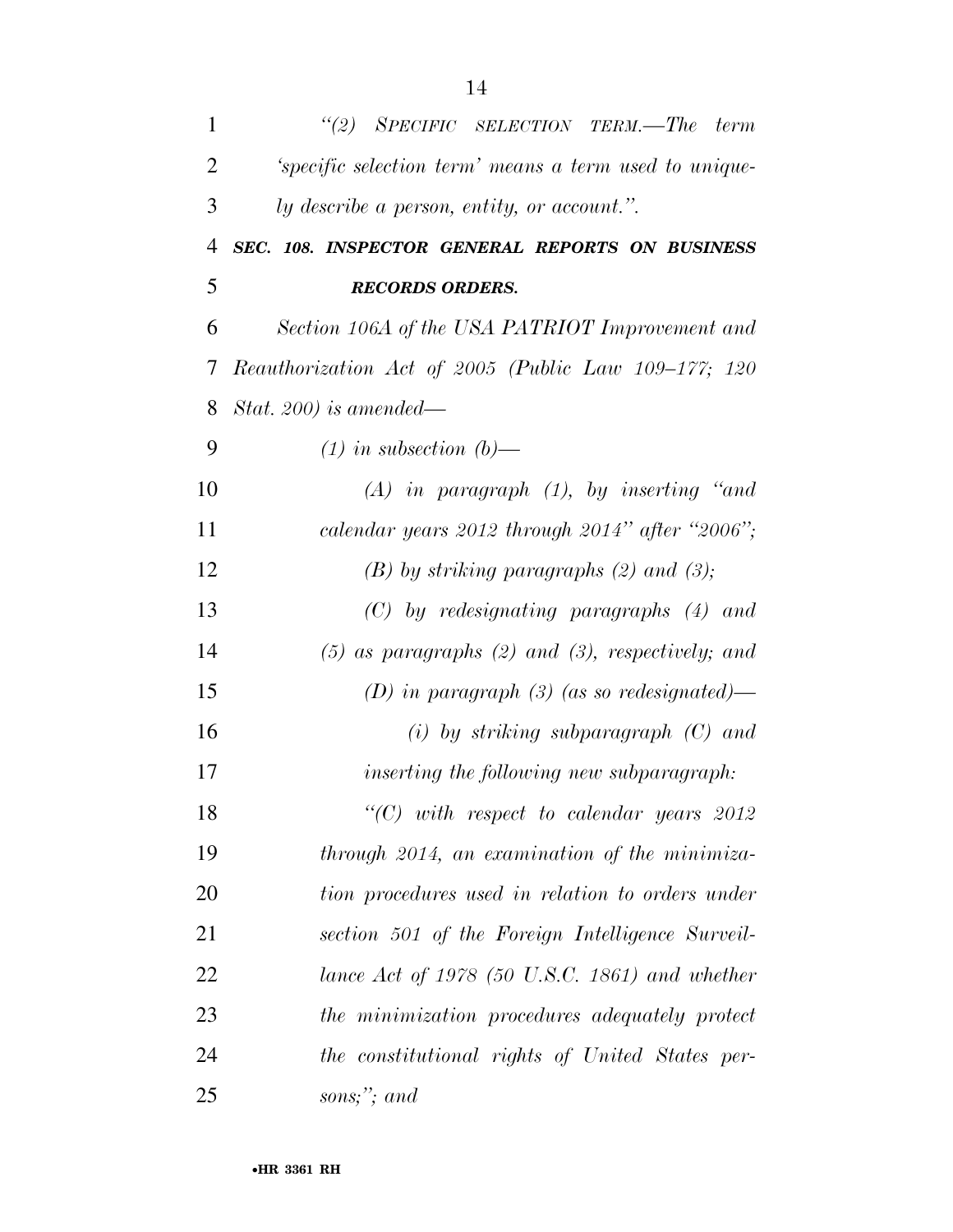| $(ii)$ in subparagraph $(D)$ , by striking             |
|--------------------------------------------------------|
| "(as such term is defined in section $3(4)$ of         |
| the National Security Act of 1947 (50                  |
| U.S.C. $401a(4)$ )'';                                  |
| $(2)$ in subsection (c), by adding at the end the      |
| following new paragraph:                               |
| "(3) CALENDAR YEARS 2012 THROUGH 2014.-                |
| Not later than December 31, 2015, the Inspector Gen-   |
| eral of the Department of Justice shall submit to the  |
| Committee on the Judiciary and the Select Committee    |
| on Intelligence of the Senate and the Committee on     |
| the Judiciary and the Permanent Select Committee       |
| on Intelligence of the House of Representatives a re-  |
| port containing the results of the audit conducted     |
| under subsection $(a)$ for calendar years 2012 through |
| $2014$ .";                                             |
| $(3)$ by redesignating subsections (d) and (e) as      |
| subsections $(e)$ and $(f)$ , respectively;            |
| $(4)$ by inserting after subsection (c) the following  |
| new subsection:                                        |
| "(d) INTELLIGENCE ASSESSMENT.—                         |
| "(1) In GENERAL.—For the period beginning on           |
| January 1, 2012, and ending on December 31, 2014,      |
| the Inspector General of the Intelligence Community    |
| shall assess—                                          |
|                                                        |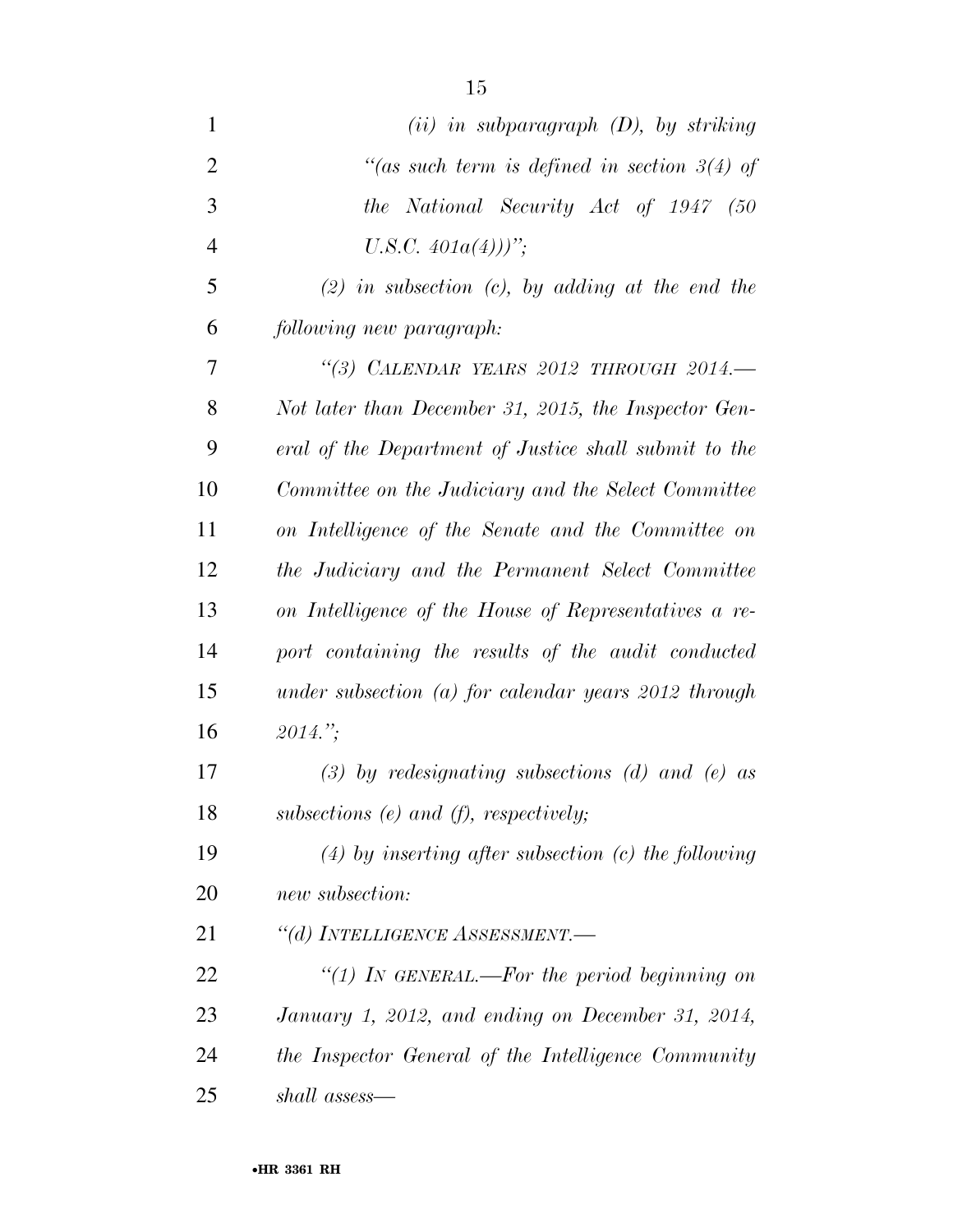| $\mathbf{1}$   | $\lq (A)$ the importance of the information ac-       |
|----------------|-------------------------------------------------------|
| $\overline{2}$ | quired under title V of the Foreign Intelligence      |
| 3              | Surveillance Act of 1978 (50 U.S.C. 1861 et seq.)     |
| $\overline{4}$ | to the activities of the intelligence community;      |
| 5              | $\lq\lq B$ ) the manner in which that information     |
| 6              | was collected, retained, analyzed, and dissemi-       |
| 7              | nated by the intelligence community;                  |
| 8              | $"$ (C) the minimization procedures used by           |
| 9              | elements of the intelligence community under          |
| 10             | such title and whether the minimization proce-        |
| 11             | dures adequately protect the constitutional rights    |
| 12             | of United States persons; and                         |
| 13             | $\lq (D)$ any minimization procedures proposed        |
| 14             | by an element of the intelligence community           |
| 15             | under such title that were modified or denied by      |
| 16             | the court established under section $103(a)$ of such  |
| 17             | Act (50 U.S.C. 1803(a)).                              |
| 18             | "(2) SUBMISSION DATE FOR ASSESSMENT.-Not              |
| 19             | later than December 31, 2015, the Inspector General   |
| 20             | of the Intelligence Community shall submit to the     |
| 21             | Committee on the Judiciary and the Select Committee   |
| 22             | on Intelligence of the Senate and the Committee on    |
| 23             | the Judiciary and the Permanent Select Committee      |
| 24             | on Intelligence of the House of Representatives a re- |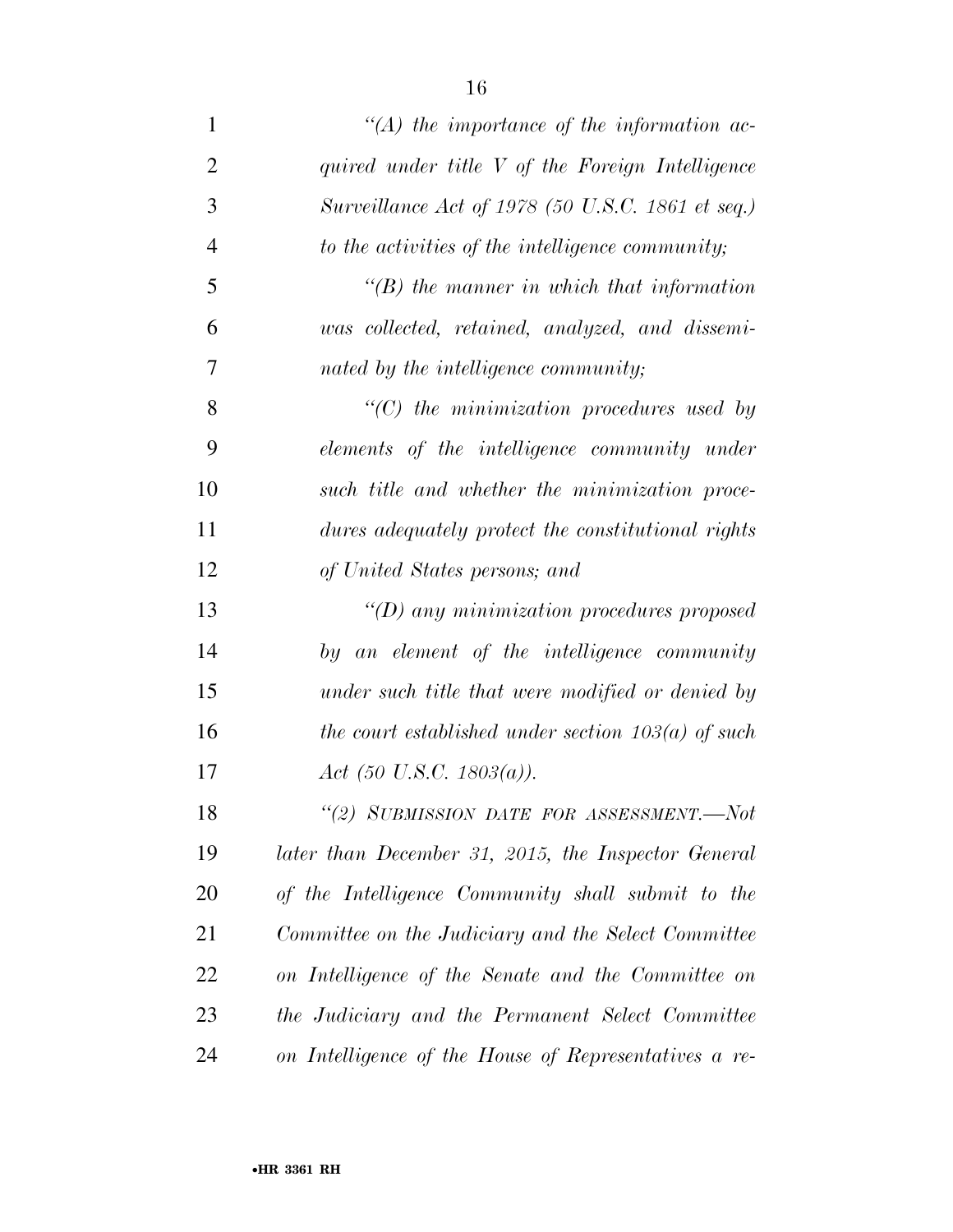| $\mathbf{1}$   | port containing the results of the assessment for cal- |
|----------------|--------------------------------------------------------|
| $\overline{2}$ | endar years $2012$ through $2014$ .";                  |
| 3              | $(5)$ in subsection (e), as redesignated by para-      |
| $\overline{4}$ | graph $(3)$ —                                          |
| 5              | $(A)$ in paragraph $(1)$ —                             |
| 6              | $(i)$ by striking "a report under sub-                 |
| 7              | section (c)(1) or (c)(2)" and inserting "any           |
| 8              | report under subsection $(c)$ or $(d)$ "; and          |
| 9              | (ii) by striking "Inspector General of                 |
| 10             | the Department of Justice" and inserting               |
| 11             | "Inspector General of the Department of                |
| 12             | Justice, the Inspector General of the Intel-           |
| 13             | ligence Community, and any Inspector                   |
| 14             | General of an element of the intelligence              |
| 15             | community that prepares a report to assist             |
| 16             | the Inspector General of the Department of             |
| 17             | Justice or the Inspector General of the Intel-         |
| 18             | ligence Community in complying with the                |
| 19             | requirements of this section"; and                     |
| 20             | $(B)$ in paragraph $(2)$ , by striking "the re-        |
| 21             | ports submitted under subsections $(c)(1)$ and         |
| 22             | $(c)(2)$ " and inserting "any report submitted"        |
| 23             | under subsection (c) or $(d)$ ";                       |
| 24             | $(6)$ in subsection $(f)$ , as redesignated by para-   |
| 25             | graph $(3)$ —                                          |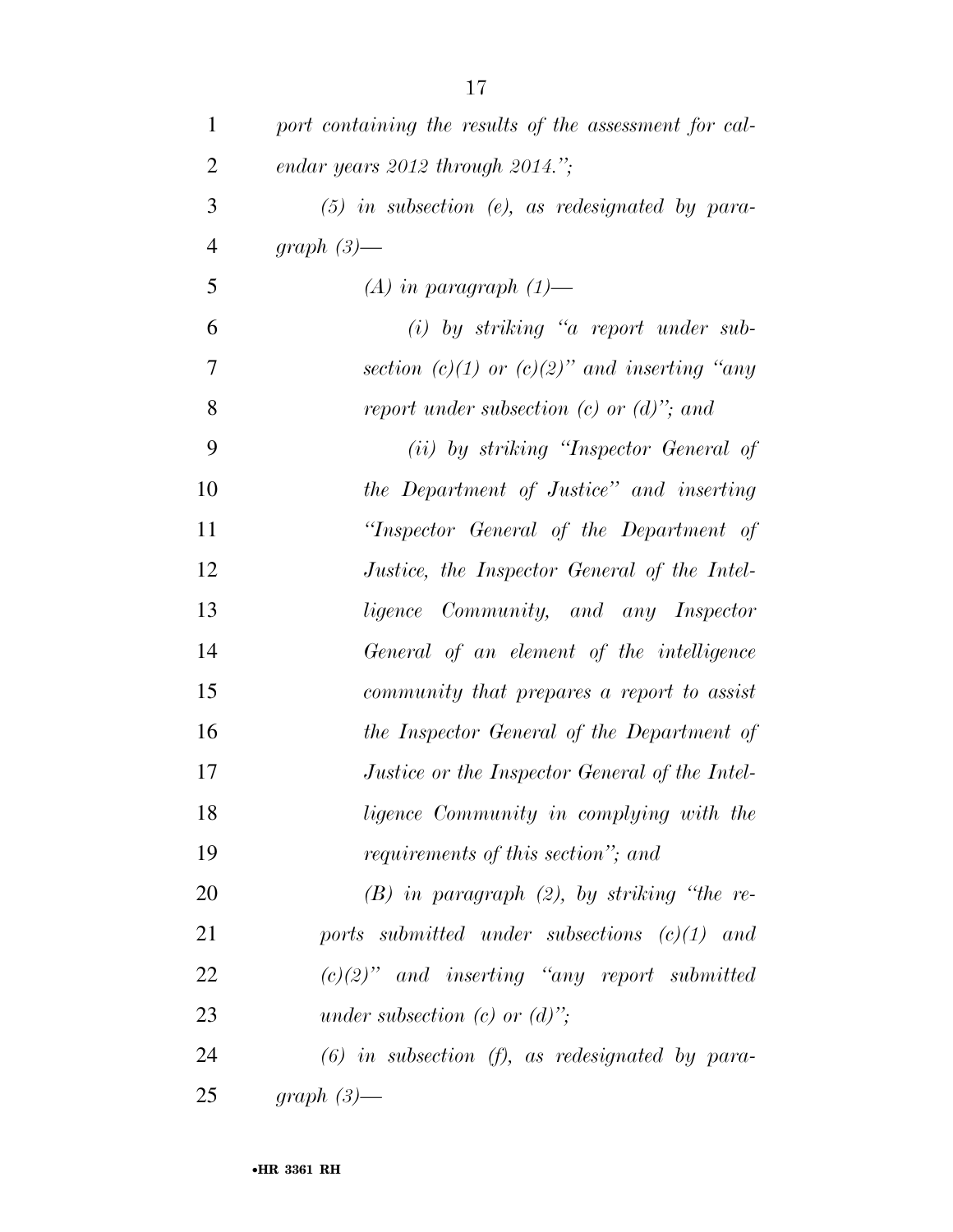| $\mathbf{1}$   | $(A)$ by striking "The reports submitted"                        |
|----------------|------------------------------------------------------------------|
| $\overline{2}$ | under subsections (c)(1) and (c)(2)" and insert-                 |
| 3              | ing "Each report submitted under subsection                      |
| $\overline{4}$ | $(c)$ "; and                                                     |
| 5              | (B) by striking "subsection $(d)(2)$ " and in-                   |
| 6              | serting "subsection $(e)(2)$ "; and                              |
| $\overline{7}$ | $(7)$ by adding at the end the following new sub-                |
| 8              | section:                                                         |
| 9              | "( <i>a</i> ) DEFINITIONS.—In this section:                      |
| 10             | "(1) INTELLIGENCE COMMUNITY.—The term 'in-                       |
| 11             | telligence community' has the meaning given that                 |
| 12             | term in section 3 of the National Security Act of 1947           |
| 13             | $(50 \text{ U.S. C. } 3003).$                                    |
| 14             | "(2) UNITED STATES PERSON.—The term                              |
| 15             | 'United States person' has the meaning given that                |
| 16             | term in section 101 of the Foreign Intelligence Sur-             |
| 17             | <i>veillance Act of 1978 (50 U.S.C. 1801).</i> ".                |
| 18             | <b>SEC. 109. EFFECTIVE DATE.</b>                                 |
| 19             | The amendments made by sections 101 through 103                  |
|                | 20 shall take effect on the date that is 180 days after the date |

*of the enactment of this Act.*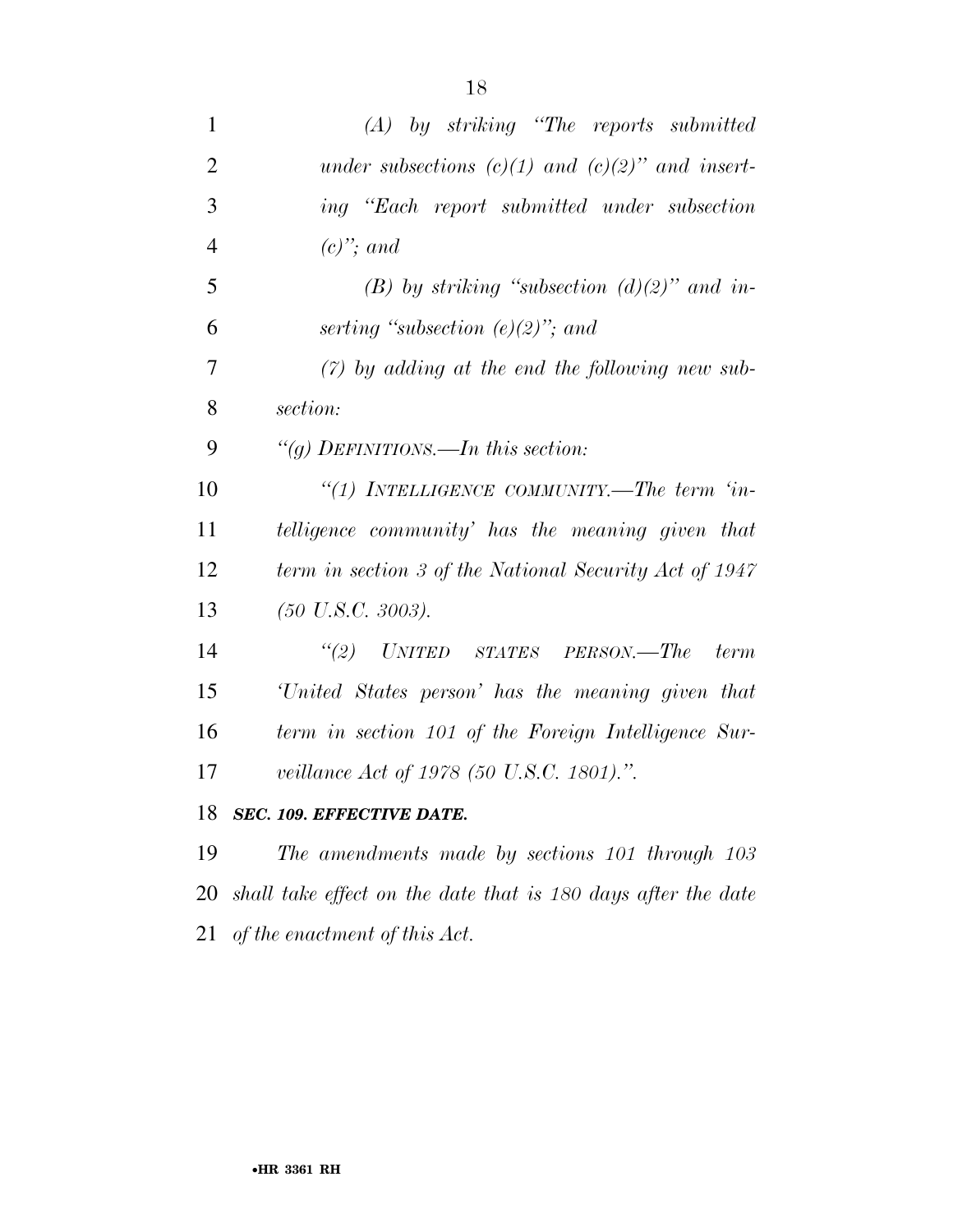| $\mathbf{1}$   | TITLE II—FISA PEN REGISTER                                |
|----------------|-----------------------------------------------------------|
| $\overline{2}$ | AND TRAP AND TRACE DE-                                    |
| 3              | VICE REFORM                                               |
| 4              | SEC. 201. PROHIBITION ON BULK COLLECTION.                 |
| 5              | (a) PROHIBITION.—Section 402(c) (50 U.S.C. 1842(c))       |
| 6              | <i>is amended—</i>                                        |
| 7              | $(1)$ in paragraph $(1)$ , by striking "; and" and        |
| 8              | <i>inserting a semicolon;</i>                             |
| 9              | $(2)$ in paragraph $(2)$ , by striking the period and     |
| 10             | <i>inserting a semicolon; and</i>                         |
| 11             | $(3)$ by adding at the end the following new para-        |
| 12             | graph:                                                    |
| 13             | $\lq(3)$ a specific selection term to be used as the      |
| 14             | basis for selecting the telephone line or other facility  |
| 15             | to which the pen register or trap and trace device is     |
| 16             | to be attached or applied; and".                          |
| 17             | (b) DEFINITION.—Section 401 (50 U.S.C. 1841) is           |
| 18             | amended by adding at the end the following new paragraph: |
| 19             | $\lq(4)$ The term 'specific selection term' has the       |
| 20             | meaning given the term in section 501.".                  |
| 21             | <b>SEC. 202. MINIMIZATION PROCEDURES.</b>                 |
| 22             | (a) DEFINITION.—Section 401 (50 U.S.C. 1841), as          |
| 23             | amended by section 201 of this Act, is further amended by |
| 24             | adding at the end the following new paragraph:            |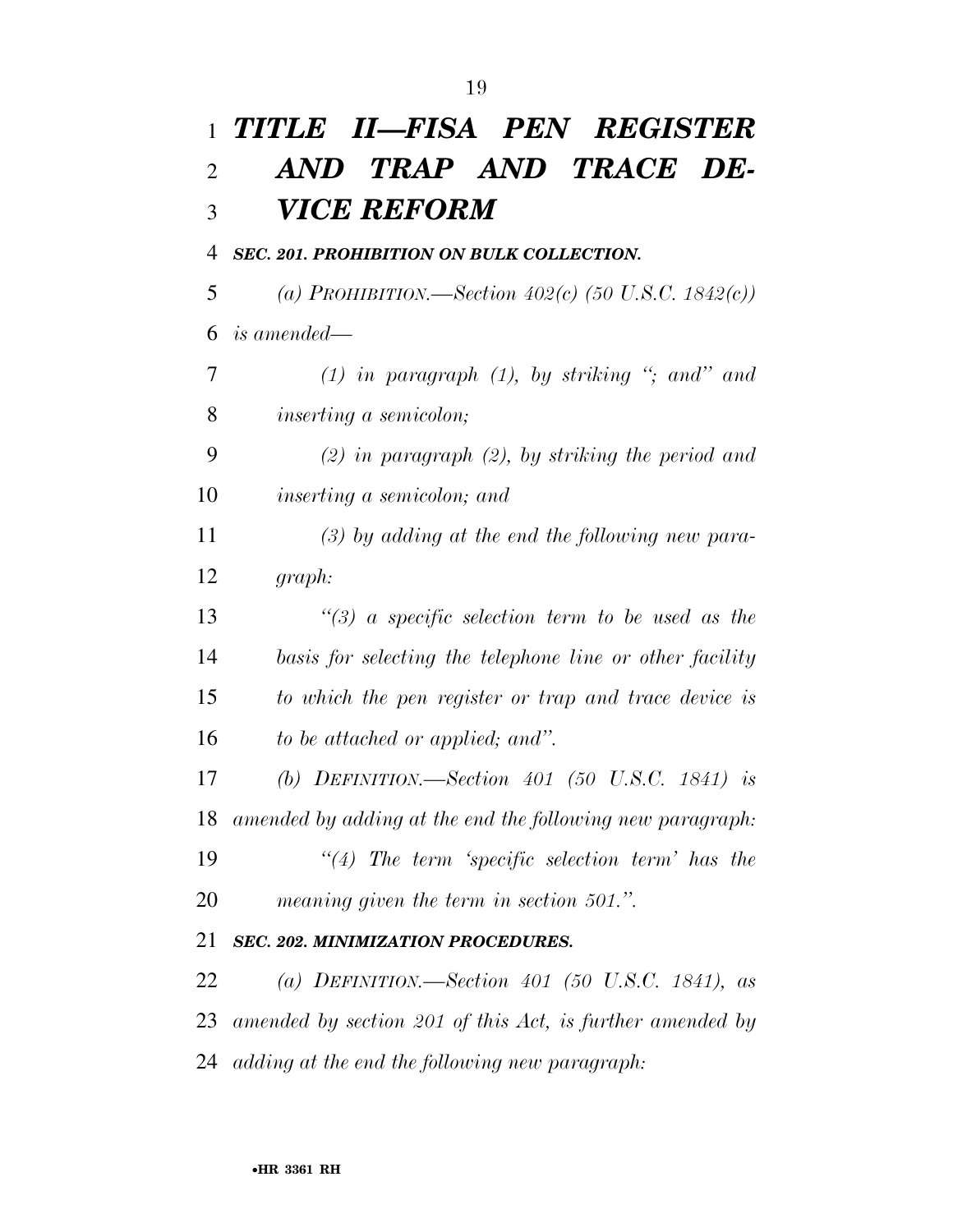*''(5) The term 'minimization procedures' means—* 

 *''(A) specific procedures that are reasonably designed in light of the purpose and technique of an order for the installation and use of a pen register or trap and trace device to minimize the retention and prohibit the dissemination of non- publicly available information concerning unconsenting United States persons consistent with the need of the United States to obtain, produce, and disseminate foreign intelligence in-formation;* 

 *''(B) procedures that require that nonpub- licly available information, which is not foreign intelligence information, as defined in section 101(e)(1), shall not be disseminated in a manner that identifies any United States person, without such person's consent, unless such person's iden- tity is necessary to understand foreign intel- ligence information or assess its importance; and ''(C) notwithstanding subparagraphs (A) and (B), procedures that allow for the retention and dissemination of information that is evi-*

*dence of a crime which has been, is being, or is*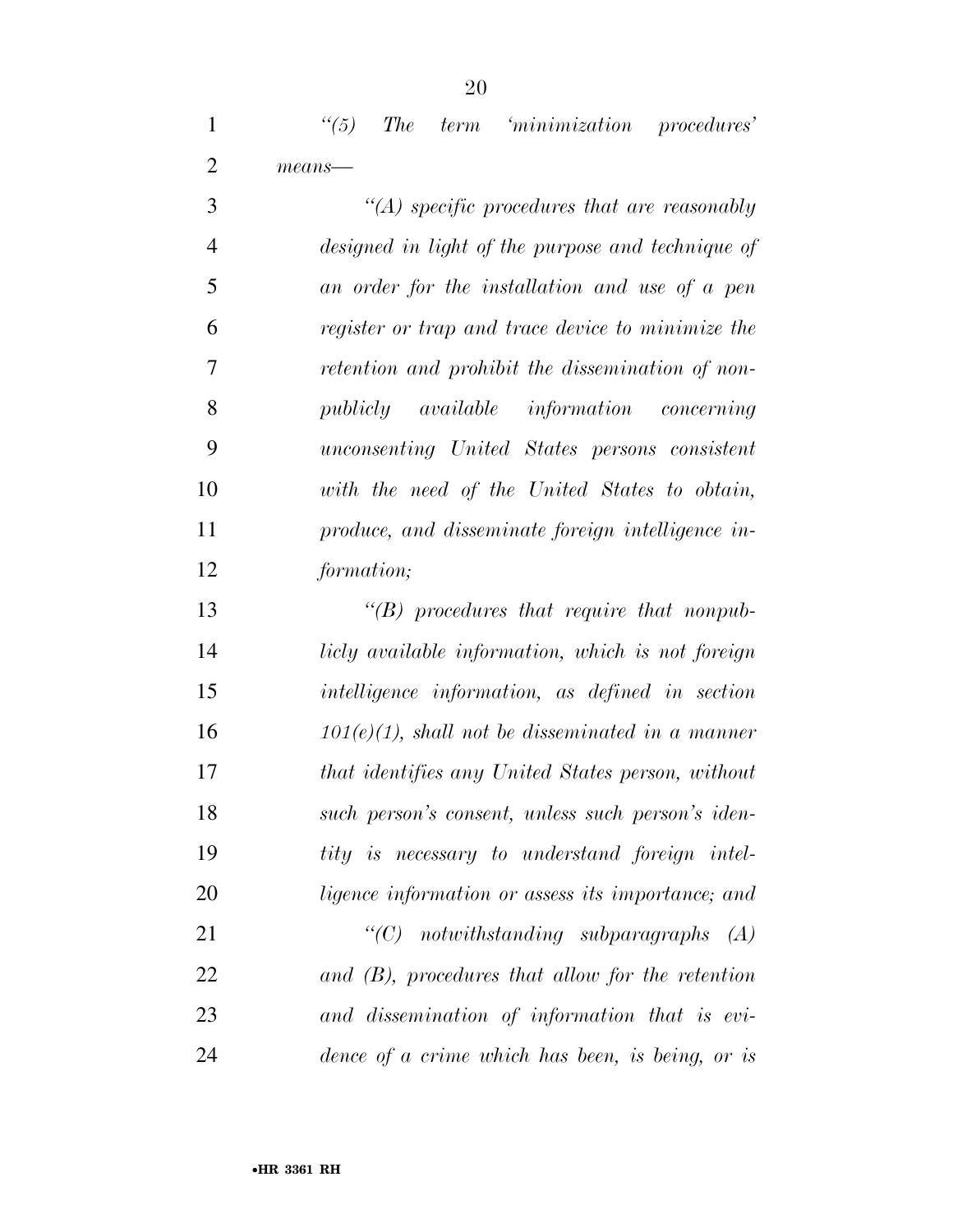| 1              | about to be committed and that is to be retained              |
|----------------|---------------------------------------------------------------|
| $\overline{2}$ | or disseminated for law enforcement purposes.".               |
| 3              | $APPLICATION. \text{—Section}$ $402(c)$ $(50$ $U.S.C.$<br>(b) |
| $\overline{4}$ | $1842(c)$ , as amended by section 201 of this Act, is further |
| 5              | amended by adding at the end the following new paragraph:     |
| 6              | $\lq(4)$ a statement of proposed minimization pro-            |
| 7              | cedures.".                                                    |
| 8              | (c) ORDER.—Section $402(d)$ (50 U.S.C. 1842(d)) is            |
| 9              | $amended-$                                                    |
| 10             | $(1)$ in paragraph $(1)$ , by inserting "and that the         |
| 11             | proposed minimization procedures meet the definition          |
| 12             | of minimization procedures under this title" before           |
| 13             | the period at the end; and                                    |
| 14             | (2) in paragraph $(2)(B)$ —                                   |
| 15             | (A) in clause (ii)(II), by striking "; and"                   |
| 16             | and inserting a semicolon; and                                |
| 17             | $(B)$ by adding at the end the following new                  |
| 18             | clause:                                                       |
| 19             | $``(iv)$ the minimization procedures be fol-                  |
| 20             | lowed; and".                                                  |
| 21             | (d) COMPLIANCE ASSESSMENT.—Section 402<br>(50)                |
| 22             | U.S.C. 1842) is amended by adding at the end the following    |
| 23             | new subsection:                                               |
| 24             | "(h) At or before the end of the period of time for which     |
| 25             | the installation and use of a pen register or trap and trace  |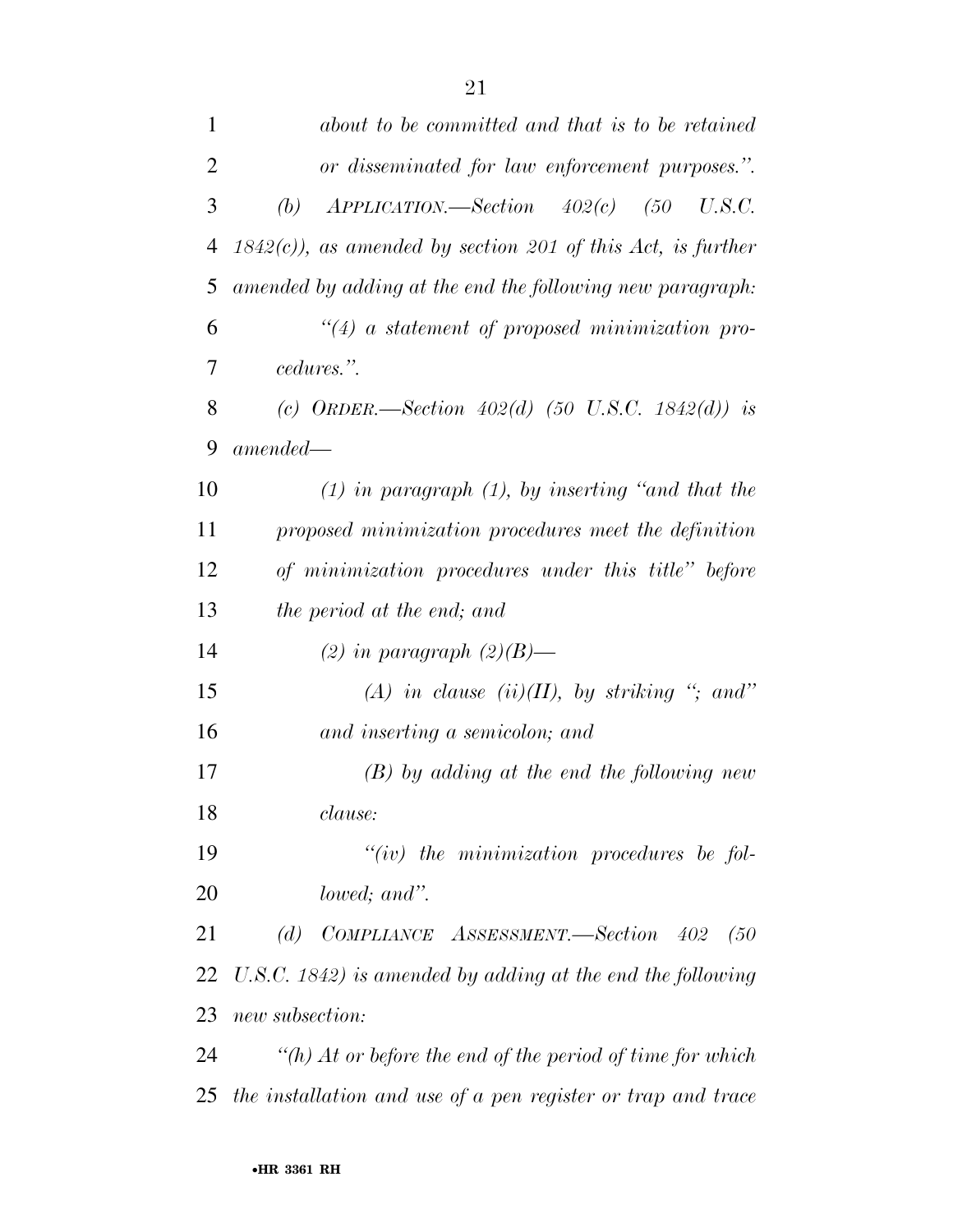*device is approved under an order or an extension under this section, the judge may assess compliance with the mini- mization procedures by reviewing the circumstances under which information concerning United States persons was retained or disseminated.''.* 

# *TITLE III—FISA ACQUISITIONS TARGETING PERSONS OUT- SIDE THE UNITED STATES RE-FORMS*

### *SEC. 301. PROHIBITION ON REVERSE TARGETING.*

 *Section 702(b)(2) (50 U.S.C. 1881a(b)(2)) is amended by striking ''the purpose'' and inserting ''a purpose''.* 

## *SEC. 302. MINIMIZATION PROCEDURES.*

 *Section 702(e)(1) (50 U.S.C. 1881a(e)(1)) is amend-ed—* 

*(1) by striking ''that meet'' and inserting the fol-*

*lowing: ''that—* 

*''(A) meet'';* 

 *(2) in subparagraph (A) (as designated by para- graph (1) of this section), by striking the period and inserting ''; and''; and* 

 *(3) by adding at the end the following new sub-paragraph:* 

 *''(B) consistent with such definition, mini-mize the acquisition, and prohibit the retention*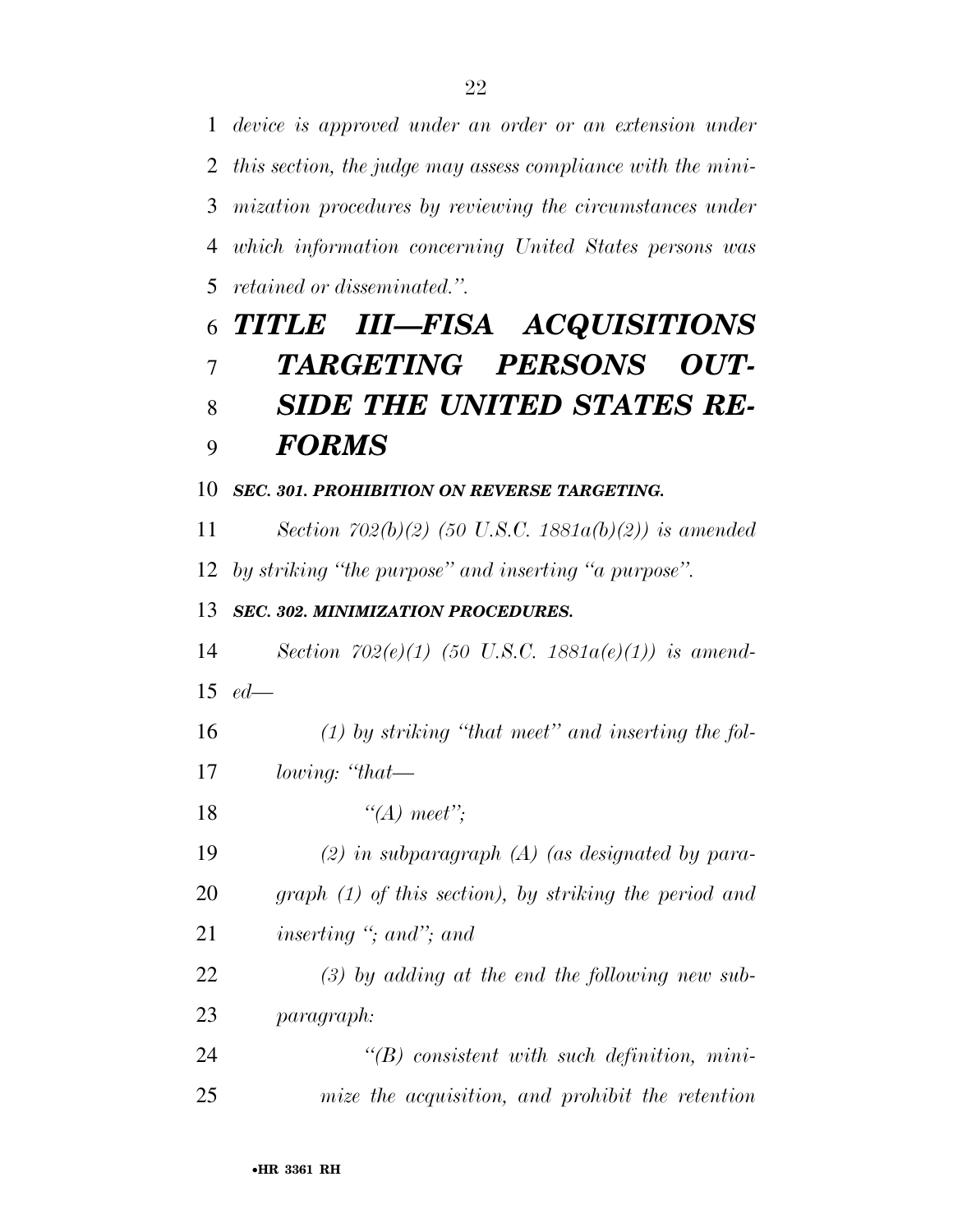| $\mathbf{1}$   | and dissemination, of any communication as to            |
|----------------|----------------------------------------------------------|
| $\overline{2}$ | which the sender and all intended recipients are         |
| 3              | determined to be located in the United States            |
| 4              | and prohibit the use of any discrete, non-target         |
| 5              | communication that is determined to be to or             |
| 6              | from a United States person or a person who ap-          |
| 7              | pears to be located in the United States, except         |
| 8              | to protect against an immediate threat to human          |
| 9              | life.".                                                  |
| 10             | SEC. 303. LIMITS ON USE OF UNLAWFULLY OBTAINED IN-       |
| 11             | <b>FORMATION.</b>                                        |
| 12             | Section 702(i)(3) (50 U.S.C. 1881 $a(i)(3)$ ) is amended |
| 13             | by adding at the end the following new subparagraph:     |
| 14             | "(D) LIMITATION ON USE OF INFORMA-                       |
| 15             | $TION$ —                                                 |
| 16             | "(i) IN GENERAL.—Except as provided                      |
| 17             | in clause (ii), no information obtained or               |
| 18             | evidence derived from an acquisition pursu-              |
| 19             | ant to a certification or targeting or mini-             |
| 20             | mization procedures subject to an order                  |
| 21             | under subparagraph $(B)$ concerning any                  |
| 22             | United States person shall be received in                |
| 23             | evidence or otherwise disclosed in any trial,            |
| 24             | hearing, or other proceeding in or before                |
| 25             | any court, grand jury, department, office,               |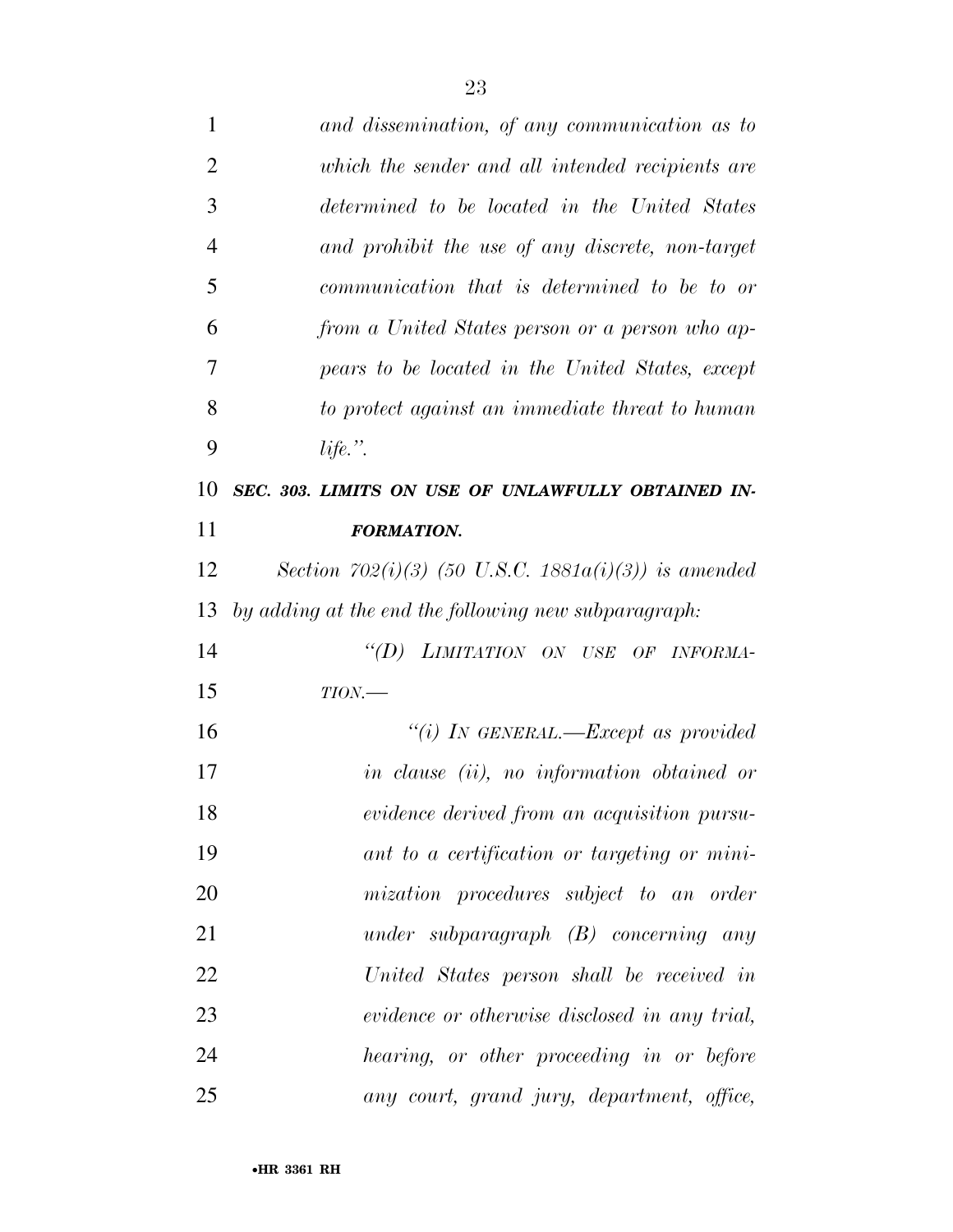| $\mathbf{1}$   | agency, regulatory body, legislative com-    |
|----------------|----------------------------------------------|
| $\overline{2}$ | mittee, or other authority of the United     |
| 3              | States, a State, or political subdivision    |
| $\overline{4}$ | thereof, and no information concerning any   |
| 5              | United States person acquired from the ac-   |
| 6              | quisition shall subsequently be used or dis- |
| $\overline{7}$ | closed in any other manner by Federal offi-  |
| 8              | cers or employees without the consent of the |
| 9              | United States person, except with the ap-    |
| 10             | proval of the Attorney General if the infor- |
| 11             | mation indicates a threat of death or seri-  |
| 12             | ous bodily harm to any person.               |
| 13             | "(ii) EXCEPTION.—If the Government           |
| 14             | corrects any deficiency identified by the    |
| 15             | order of the Court under subparagraph (B),   |
| 16             | the Court may permit the use or disclosure   |
| 17             | of information acquired before the date of   |
| 18             | the correction under such minimization       |
| 19             | procedures as the Court shall establish for  |
| 20             | purposes of this clause.".                   |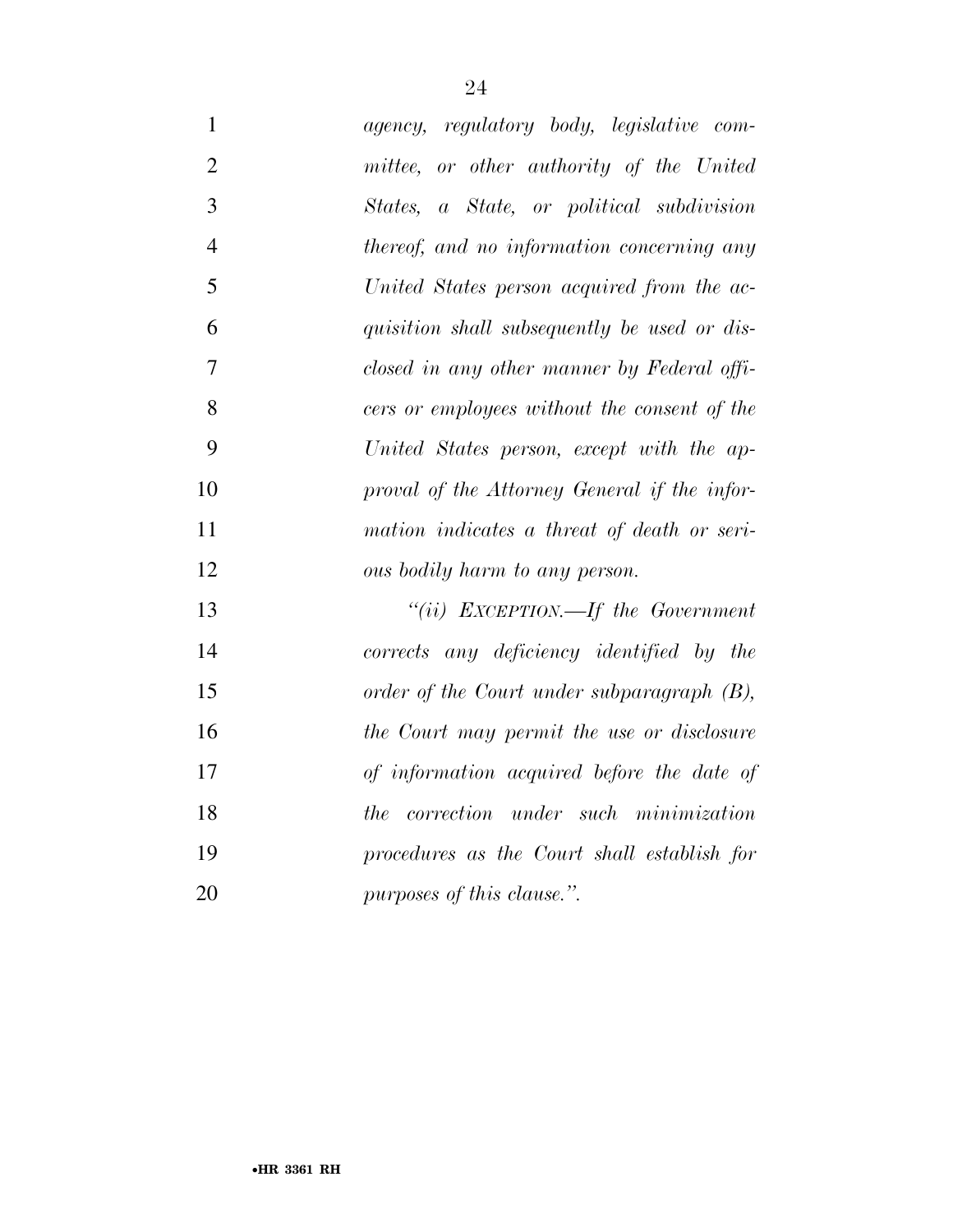# *TITLE IV—FOREIGN INTEL- LIGENCE SURVEILLANCE COURT REFORMS*

*SEC. 401. APPOINTMENT OF AMICUS CURIAE.* 

 *Section 103 (50 U.S.C. 1803) is amended by adding at the end the following new subsection:* 

*''(i) AMICUS CURIAE.—* 

 *''(1) AUTHORIZATION.—A court established under subsection (a) or (b), consistent with the re- quirement of subsection (c) and any other statutory requirement that the court act expeditiously or within a stated time—* 

 *''(A) shall appoint an individual to serve as amicus curiae to assist such court in the consid- eration of any application for an order or review that, in the opinion of the court, presents a novel or significant interpretation of the law, unless the court issues a written finding that such ap-pointment is not appropriate; and* 

 *''(B) may appoint an individual to serve as amicus curiae in any other instance as such court deems appropriate.* 

 *''(2) DESIGNATION.—The presiding judges of the courts established under subsections (a) and (b) shall jointly designate not less than 5 individuals to be eli-*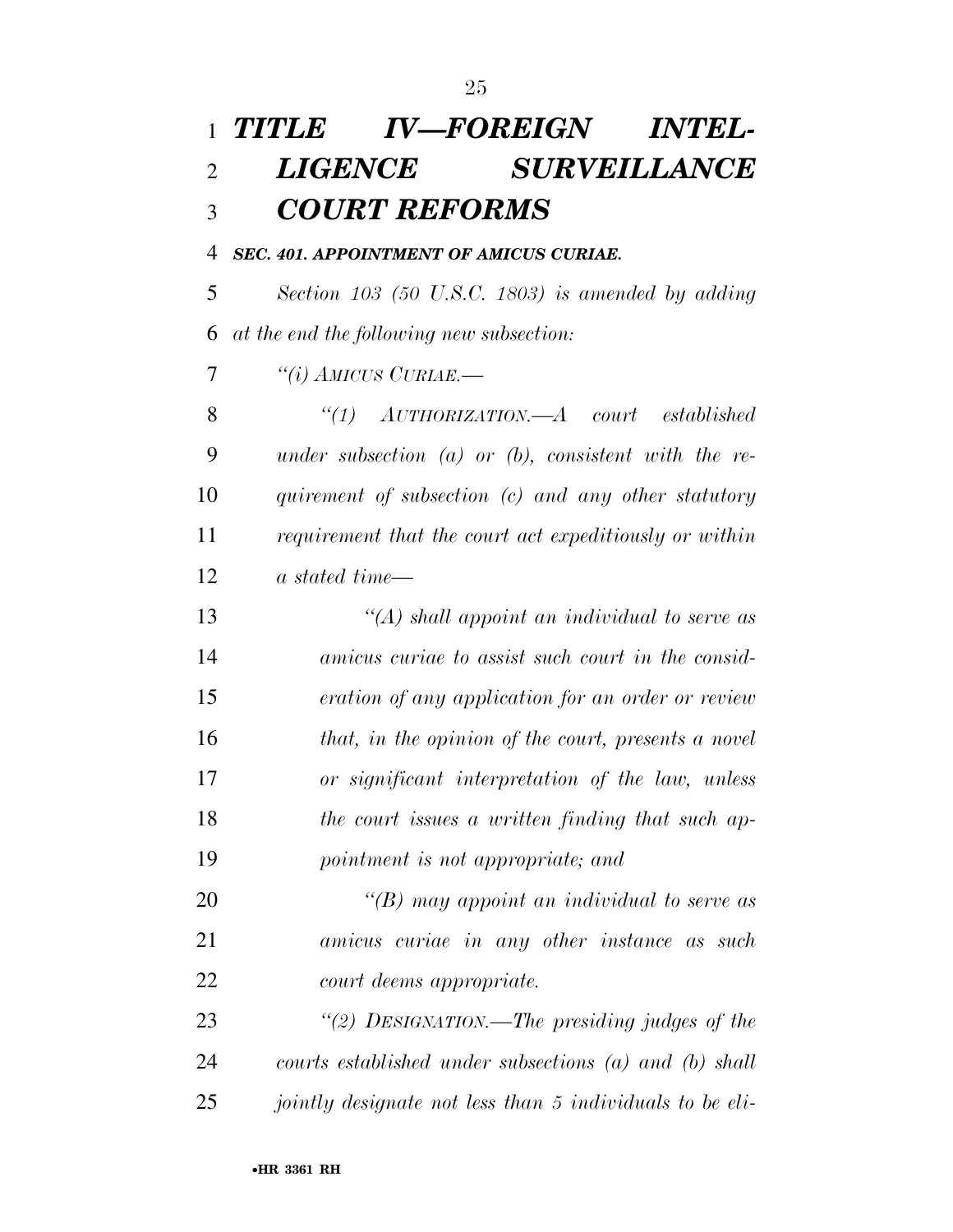| $\mathbf{1}$   | gible to serve as amicus curiae. Such individuals shall        |
|----------------|----------------------------------------------------------------|
| $\overline{2}$ | be persons who possess expertise in privacy and civil          |
| 3              | <i>liberties, intelligence collection, telecommunications,</i> |
| 4              | or any other area of law that may lend legal or tech-          |
| 5              | nical expertise to the courts and who have been deter-         |
| 6              | mined by appropriate executive branch officials to be          |
| 7              | eligible for access to classified information.                 |
| 8              | "(3) DUTIES.—An individual appointed to serve                  |
| 9              | as amicus curiae under paragraph (1) shall carry out           |
| 10             | the duties assigned by the appointing court. Such              |
| 11             | court may authorize the individual appointed to serve          |
| 12             | as amicus curiae to review any application, certifi-           |
| 13             | cation, petition, motion, or other submission that the         |
| 14             | court determines is relevant to the duties assigned by         |
| 15             | the court.                                                     |
| 16             | "(4) NOTIFICATION.—The presiding judges of the                 |
|                |                                                                |

 *courts established under subsections (a) and (b) shall notify the Attorney General of each exercise of the au- thority to appoint an individual to serve as amicus curiae under paragraph (1).* 

 *''(5) ASSISTANCE.—A court established under subsection (a) or (b) may request and receive (includ- ing on a non-reimbursable basis) the assistance of the executive branch in the implementation of this sub-section.*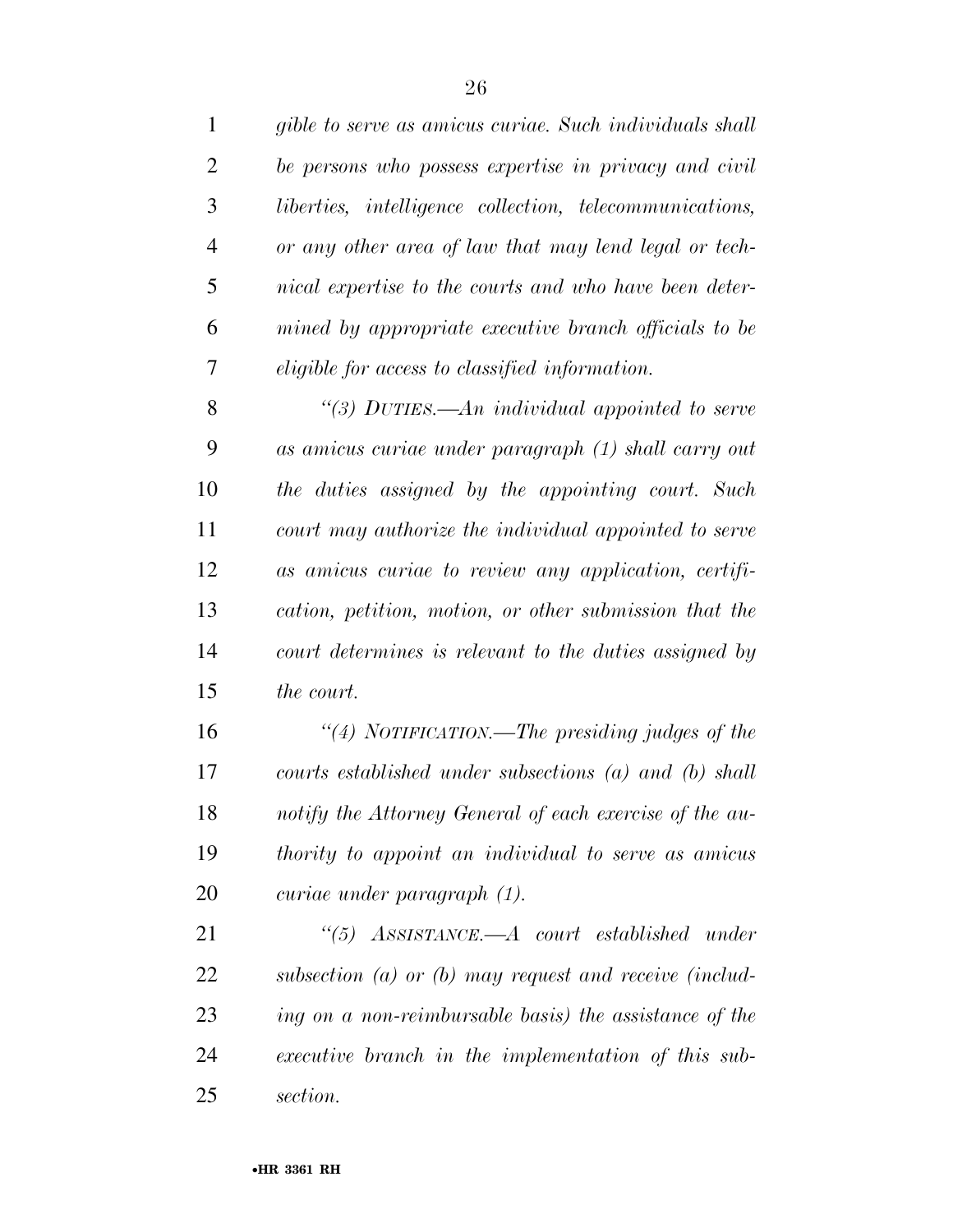| 1              | $\degree(6)$<br>ADMINISTRATION.—A court established                                       |
|----------------|-------------------------------------------------------------------------------------------|
| $\overline{2}$ | under subsection $(a)$ or $(b)$ may provide for the des-                                  |
| 3              | <i>ignation</i> , <i>appointment</i> , <i>removal</i> , <i>training</i> , <i>or other</i> |
| $\overline{4}$ | support for an individual appointed to serve as ami-                                      |
| 5              | cus curiae under paragraph $(1)$ in a manner that is                                      |
| 6              | not inconsistent with this subsection.".                                                  |
| 7              | SEC. 402. DECLASSIFICATION OF DECISIONS, ORDERS, AND                                      |
| 8              | <b>OPINIONS.</b>                                                                          |
| 9              | (a) DECLASSIFICATION.—Title VI (50 U.S.C. 1871 et                                         |
| 10             | seq.) is amended—                                                                         |
| 11             | $(1)$ in the heading, by striking " <b>REPORTING</b>                                      |
| 12             | <b>REQUIREMENT"</b><br>and inserting "OVER-                                               |
| 13             | <b>SIGHT</b> "; and                                                                       |
| 14             | $(2)$ by adding at the end the following new sec-                                         |
| 15             | tion:                                                                                     |
| 16             | "SEC. 602. DECLASSIFICATION OF SIGNIFICANT DECISIONS,                                     |
| 17             | <b>ORDERS, AND OPINIONS.</b>                                                              |
|                | 18 "(a) DECLASSIFICATION REQUIRED.—Subject to sub-                                        |
| 19             | section (b), the Attorney General shall conduct a declas-                                 |
|                | 20 sification review of each decision, order, or opinion issued                           |
| 21             | by the Foreign Intelligence Surveillance Court or the For-                                |
|                | 22 eign Intelligence Surveillance Court of Review (as defined                             |
|                | 23 in section $601(e)$ ) that includes a significant construction                         |
|                | 24 or interpretation of any provision of this Act and, con-                               |
|                | 25 sistent with that review, make publicly available to the                               |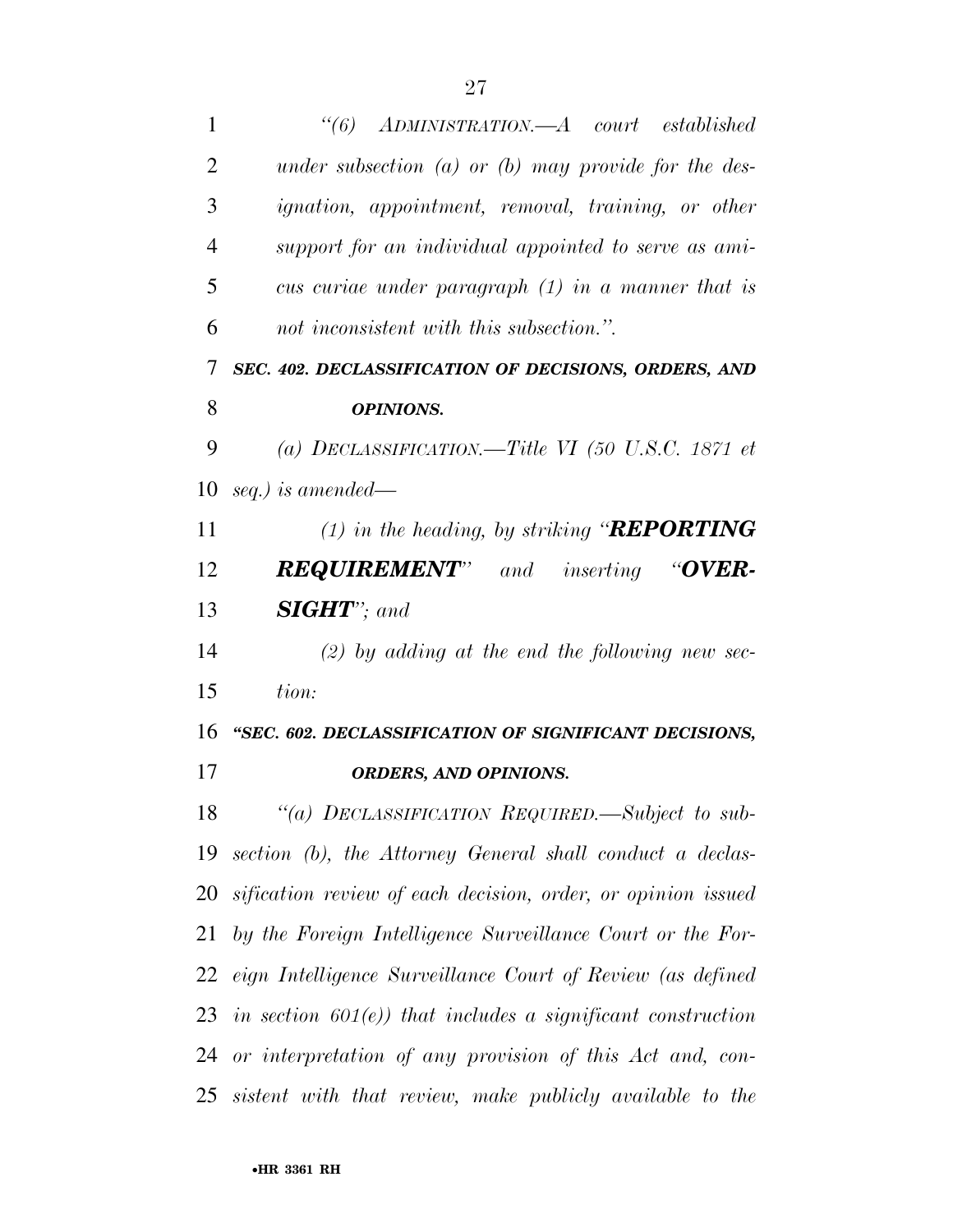*greatest extent practicable each such decision, order, or opinion.* 

 *''(b) REDACTED FORM.—The Attorney General may satisfy the requirement under subsection (a) to make a deci- sion, order, or opinion described in such subsection publicly available to the greatest extent practicable by making such decision, order, or opinion publicly available in redacted form.* 

 *''(c) NATIONAL SECURITY WAIVER.—The Attorney General may waive the requirement to declassify and make publicly available a particular decision, order, or opinion under subsection (a) if the Attorney General—* 

 *''(1) determines that a waiver of such require- ment is necessary to protect the national security of the United States or properly classified intelligence sources or methods; and* 

 *''(2) makes publicly available an unclassified summary of such decision, order, or opinion.''.* 

 *(b) TABLE OF CONTENTS AMENDMENTS.—The table of contents in the first section is amended—* 

 *(1) by striking the item relating to title VI and inserting the following new item:* 

*''TITLE VI—OVERSIGHT''; AND*

*(2) by inserting after the item relating to section* 

*601 the following new item:* 

*''Sec. 602. Declassification of significant decisions, orders, and opinions.''.*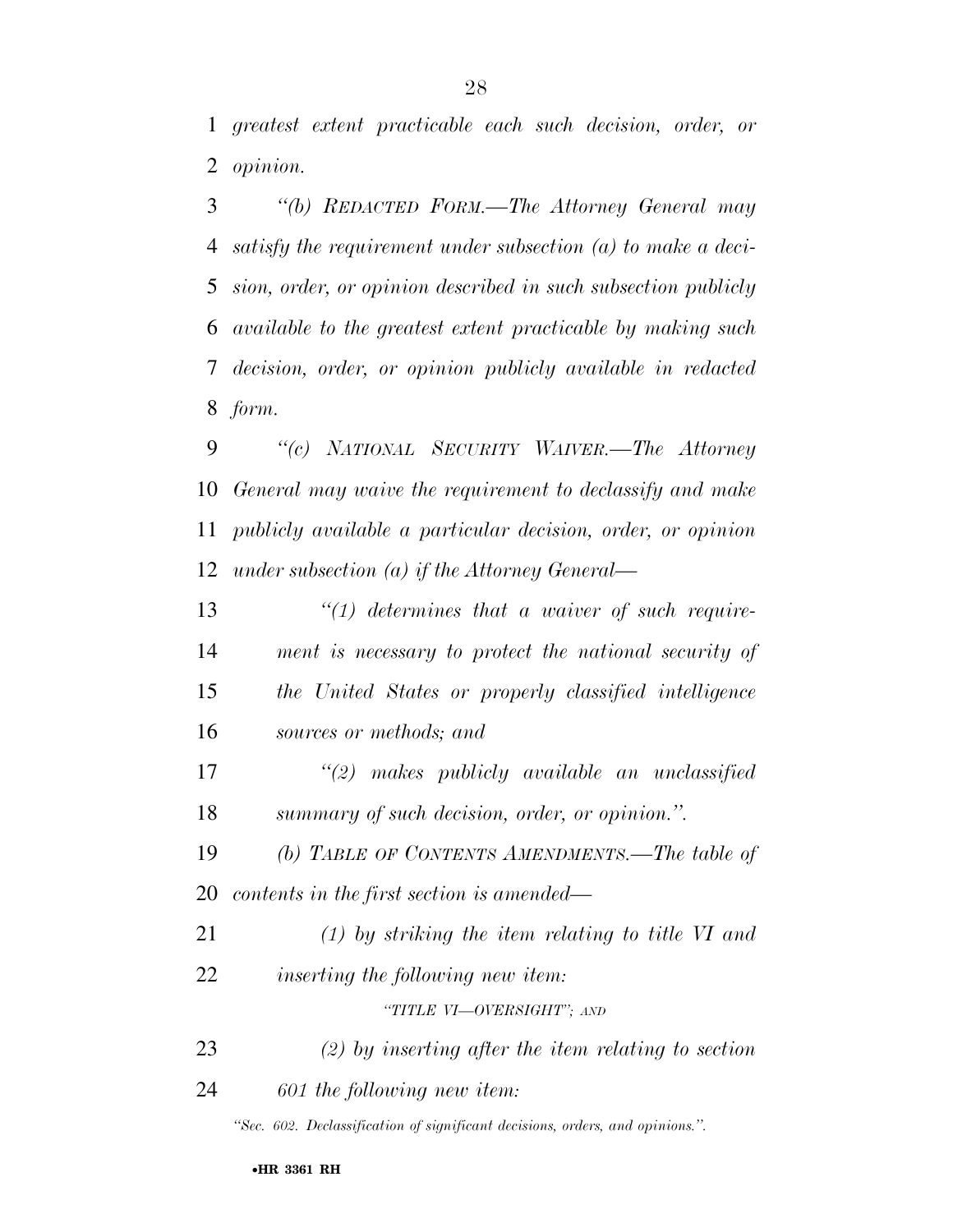# *TITLE V—NATIONAL SECURITY LETTER REFORM*

*SEC. 501. PROHIBITION ON BULK COLLECTION.* 

 *(a) COUNTERINTELLIGENCE ACCESS TO TELEPHONE TOLL AND TRANSACTIONAL RECORDS.—Section 2709(b) of title 18, United States Code, is amended in the matter pre- ceding paragraph (1) by striking ''may'' and inserting ''may, using a specific selection term as the basis for a re-quest''.* 

 *(b) ACCESS TO FINANCIAL RECORDS FOR CERTAIN IN- TELLIGENCE AND PROTECTIVE PURPOSES.—Section 1114(a)(2) of the Right to Financial Privacy Act of 1978 (12 U.S.C. 3414(a)(2)) is amended by striking the period and inserting ''and a specific selection term to be used as the basis for the production and disclosure of financial records.''.* 

 *(c) DISCLOSURES TO FBI OF CERTAIN CONSUMER RECORDS FOR COUNTERINTELLIGENCE PURPOSES.—Sec- tion 626(a) of the Fair Credit Reporting Act (15 U.S.C. 1681u(a)) is amended by striking ''that information,'' and inserting ''that information that includes a specific selec- tion term to be used as the basis for the production of that information,''.* 

 *(d) DISCLOSURES TO GOVERNMENTAL AGENCIES FOR COUNTERTERRORISM PURPOSES OF CONSUMER RE-*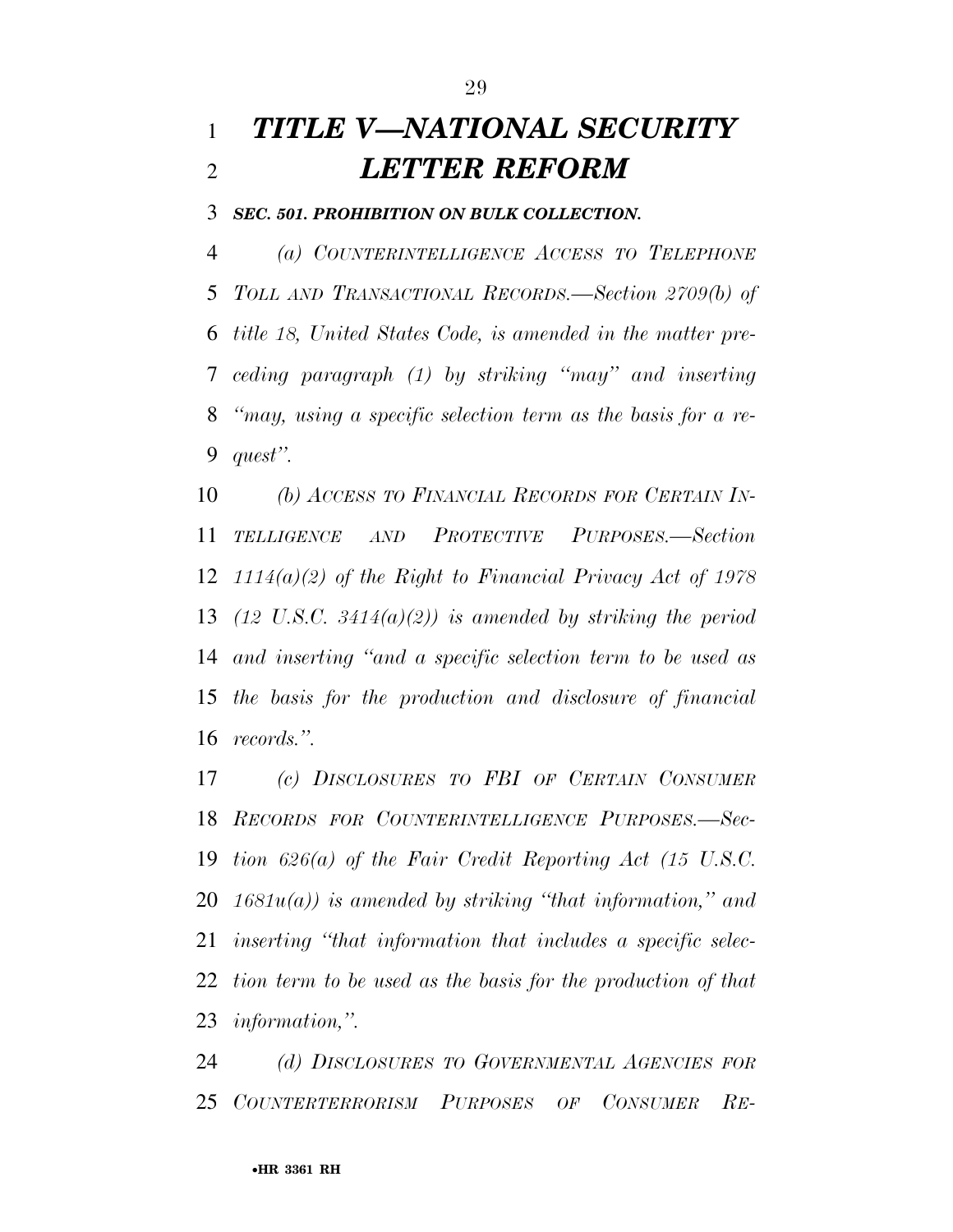*PORTS.—Section 627(a) of the Fair Credit Reporting Act* 

 *(15 U.S.C. 1681v(a)) is amended by striking ''analysis.'' and inserting ''analysis and a specific selection term to be used as the basis for the production of such information.''. (e) DEFINITIONS.— (1) COUNTERINTELLIGENCE ACCESS TO TELE- PHONE TOLL AND TRANSACTIONAL RECORDS.—Sec- tion 2709 of title 18, United States Code, is amended by adding at the end the following new subsection: ''(g) SPECIFIC SELECTION TERM DEFINED.—In this section, the term 'specific selection term' has the meaning given the term in section 501 of the Foreign Intelligence Surveillance Act of 1978 (50 U.S.C. 1861).''. (2) ACCESS TO FINANCIAL RECORDS FOR CER- TAIN INTELLIGENCE AND PROTECTIVE PURPOSES.— Section 1114 of the Right to Financial Privacy Act of 1978 (12 U.S.C. 3414) is amended by adding at the end the following new subsection: ''(e) In this section, the term 'specific selection term' has the meaning given the term in section 501 of the For- eign Intelligence Surveillance Act of 1978 (50 U.S.C. 1861).''. (3) DISCLOSURES TO FBI OF CERTAIN CONSUMER RECORDS FOR COUNTERINTELLIGENCE PURPOSES.— Section 626 of the Fair Credit Reporting Act (15*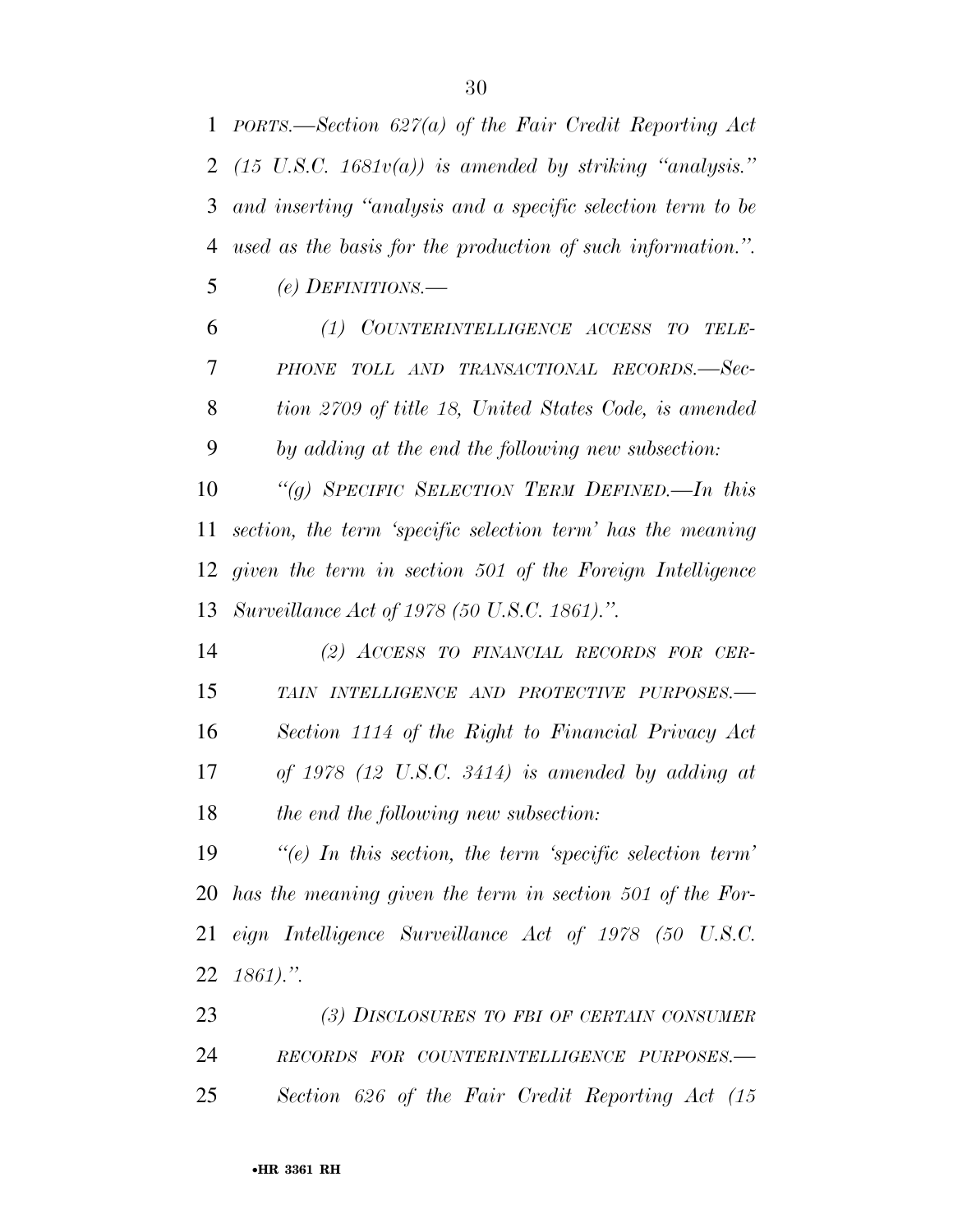*''(n) SPECIFIC SELECTION TERM DEFINED.—In this section, the term 'specific selection term' has the meaning given the term in section 501 of the Foreign Intelligence Surveillance Act of 1978 (50 U.S.C. 1861).''.* 

 *(4) DISCLOSURES TO GOVERNMENTAL AGENCIES FOR COUNTERTERRORISM PURPOSES OF CONSUMER REPORTS.—Section 627 of the Fair Credit Reporting Act (15 U.S.C. 1681v) is amended by adding at the end the following new subsection:* 

 *''(g) SPECIFIC SELECTION TERM DEFINED.—In this section, the term 'specific selection term' has the meaning given the term in section 501 of the Foreign Intelligence Surveillance Act of 1978 (50 U.S.C. 1861).''.* 

# *TITLE VI—FISA TRANSPARENCY AND REPORTING REQUIRE-MENTS*

 *SEC. 601. ADDITIONAL REPORTING ON ORDERS REQUIRING PRODUCTION OF BUSINESS RECORDS.* 

*Section 502(b) (50 U.S.C. 1862(b)) is amended—* 

*(1) by redesignating paragraphs (1), (2), and (3)* 

*as paragraphs (5), (6), and (7), respectively; and* 

*(2) by inserting before paragraph (5) (as so re-*

*designated) the following new paragraphs:*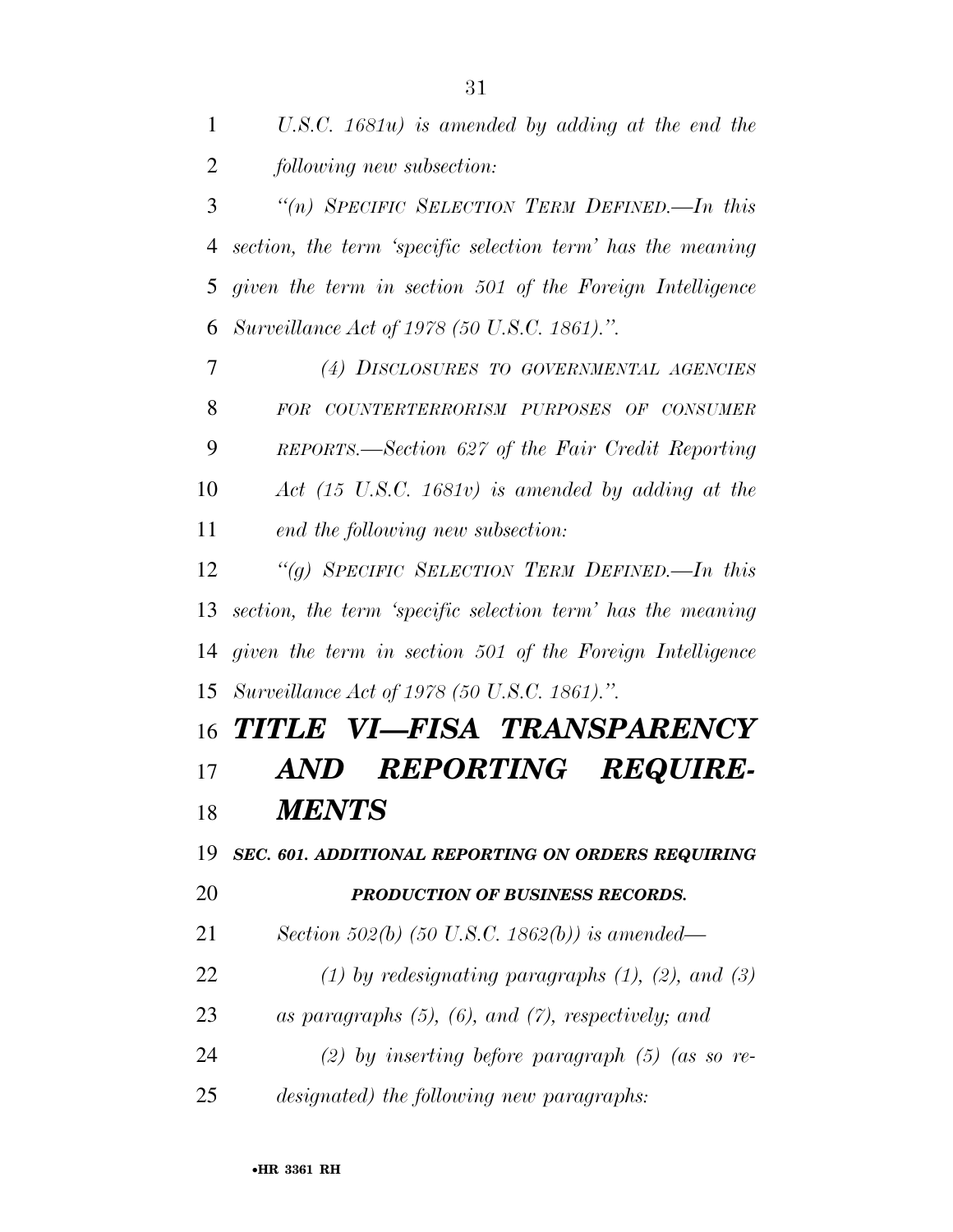| $\mathbf{1}$   | $\lq(1)$ the total number of applications described        |
|----------------|------------------------------------------------------------|
| $\overline{2}$ | in section $501(b)(2)(B)$ made for orders approving re-    |
| 3              | quests for the production of tangible things;              |
| $\overline{4}$ | $\lq(2)$ the total number of such orders either grant-     |
| 5              | ed, modified, or denied;                                   |
| 6              | $\lq(3)$ the total number of applications described        |
| 7              | in section $501(b)(2)(C)$ made for orders approving re-    |
| 8              | quests for the production of call detail records;          |
| 9              | $\lq(4)$ the total number of such orders either grant-     |
| 10             | ed, modified, or denied;".                                 |
| 11             | SEC. 602. BUSINESS RECORDS COMPLIANCE REPORTS TO           |
|                |                                                            |
| 12             | <b>CONGRESS.</b>                                           |
| 13             | BUSINESS RECORDS PRODUCTIONS.—Section<br>(a)               |
| 14             | $502(b)$ (50 U.S.C. 1862(b)), as amended by section 601 of |
| 15             | this Act, is further amended—                              |
| 16             | $(1)$ by redesignating paragraphs $(1)$ through $(7)$      |
| 17             | as paragraphs $(2)$ through $(8)$ , respectively; and      |
| 18             | (2) by inserting before paragraph (2) (as so re-           |
| 19             | designated) the following new paragraph:                   |
| 20             | $\lq(1)$ any compliance reviews conducted by the           |
| 21             | Federal Government of the production of tangible           |
| 22             | things under section $501$ ;".                             |
| 23             | (b) FISA AUTHORITIES IN GENERAL.—Section $601(a)$          |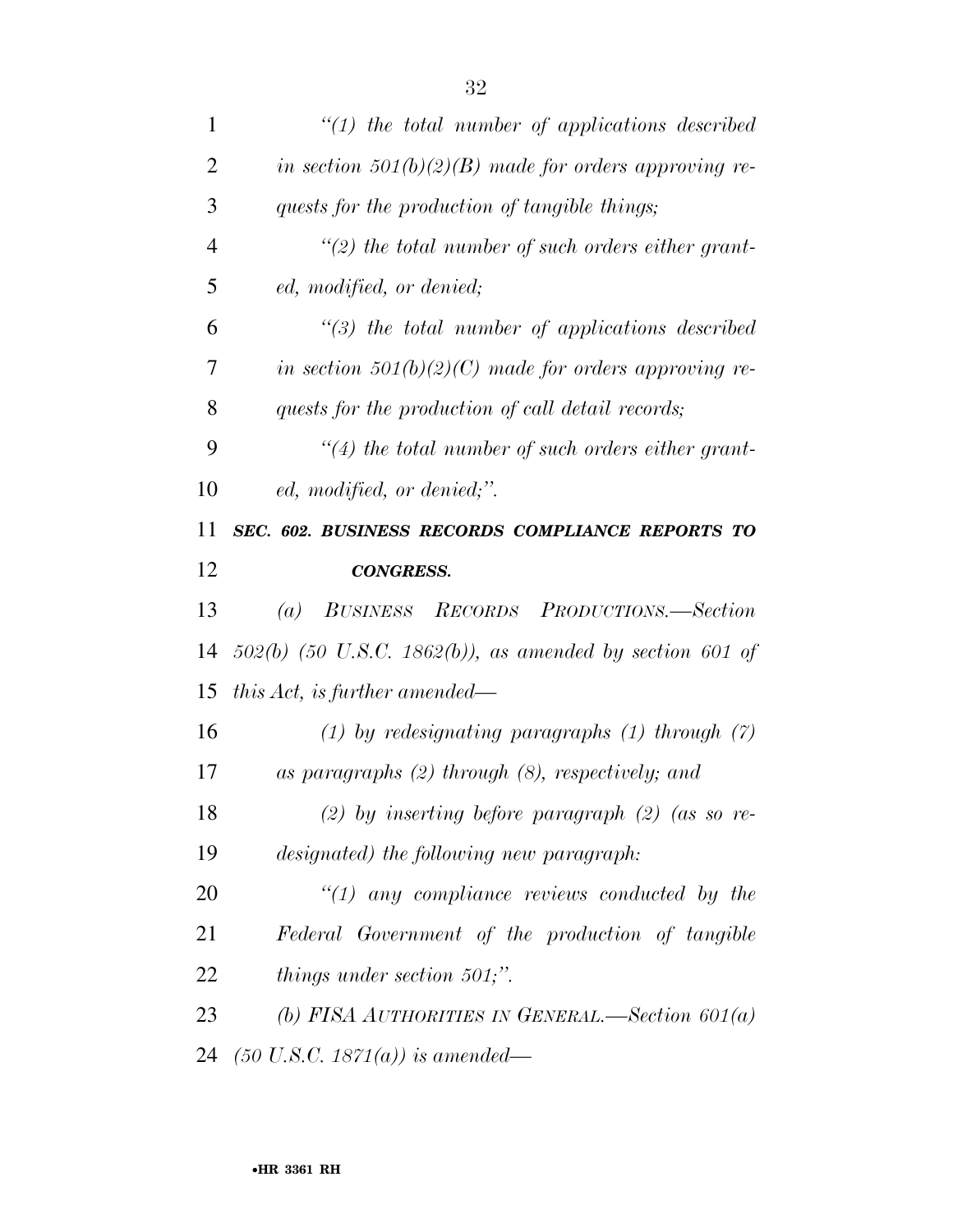| 1              | $(1)$ in paragraph $(4)$ , by striking "; and" and                     |
|----------------|------------------------------------------------------------------------|
| $\overline{2}$ | <i>inserting a semicolon;</i>                                          |
| 3              | $(2)$ in paragraph $(5)$ , by striking the period and                  |
| $\overline{4}$ | inserting $\degree$ ; and $\degree$ ; and                              |
| 5              | $(3)$ by adding at the end the following new para-                     |
| 6              | graph:                                                                 |
| 7              | $\lq(6)$ any compliance reviews conducted by the                       |
| 8              | Federal Government of electronic surveillance, phys-                   |
| 9              | ical searches, the installation of pen register or trap                |
| 10             | and trace devices, access to records, or acquisitions                  |
| 11             | conducted under this Act.".                                            |
| 12             | SEC. 603. ANNUAL REPORT BY THE DIRECTOR OF THE AD-                     |
|                |                                                                        |
| 13             | <b>MINISTRATIVE OFFICE</b><br><b>OF</b><br><b>THE</b><br><b>UNITED</b> |
| 14             | STATES COURTS ON ORDERS ENTERED.                                       |
| 15             | (a) IN GENERAL.—Title VI (50 U.S.C. 1871 et seq.),                     |
| 16             | as amended by section 402 of this Act, is further amended              |
| 17             | by adding at the end the following new section:                        |
| 18             | "SEC. 603. ANNUAL REPORT ON ORDERS ENTERED                             |
| 19             | "The Director of the Administrative Office of the                      |
|                | 20 United States Courts shall annually submit to the Perma-            |
| 21             | nent Select Committee on Intelligence and the Committee                |
|                | 22 on the Judiciary of the House of Representatives and the            |
|                | 23 Select Committee on Intelligence and the Committee on the           |
|                | 24 Judiciary of the Senate and make publicly available on an           |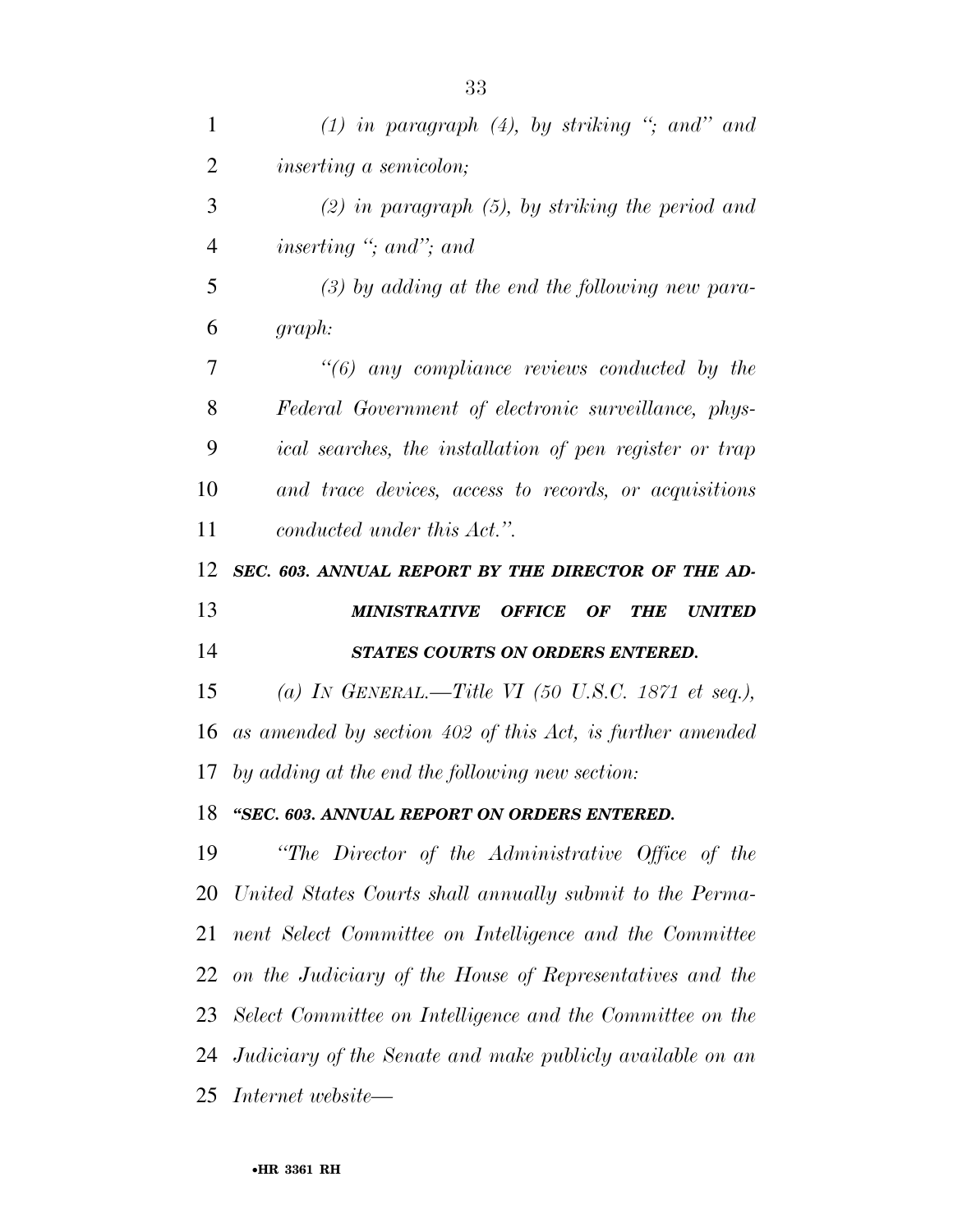| $\mathbf{1}$   | $\lq(1)$ the number of orders entered under each of           |
|----------------|---------------------------------------------------------------|
| $\overline{2}$ | sections 105, 304, 402, 501, 702, 703, and 704;               |
| 3              | $\lq(2)$ the number of orders modified under each of          |
| $\overline{4}$ | <i>those sections;</i>                                        |
| 5              | $\lq(3)$ the number of orders denied under each of            |
| 6              | those sections; and                                           |
| 7              | $\lq(4)$ the number of appointments of an indi-               |
| 8              | vidual to serve as amicus curiae under section 103,           |
| 9              | including the name of each individual appointed to            |
| 10             | serve as amicus curiae.".                                     |
| 11             | (b) TABLE OF CONTENTS AMENDMENT.—The table of                 |
| 12             | contents in the first section, as amended by section 402 of   |
| 13             | this Act, is further amended by inserting after the item re-  |
| 14             | lating to section 602, as added by such section 402, the fol- |
| 15             | <i>lowing new item:</i>                                       |
|                | "Sec. 603. Annual report on orders entered.".                 |
| 16             | SEC. 604. PUBLIC REPORTING BY PERSONS SUBJECT TO              |
| 17             | <b>FISA ORDERS.</b>                                           |
| 18             | (a) IN GENERAL.—Title VI (50 U.S.C. 1871 et seq.),            |
| 19             | as amended by section 603 of this Act, is further amended     |
| 20             | by adding at the end the following new section:               |
| 21             | "SEC. 604. PUBLIC REPORTING BY PERSONS SUBJECT TO             |
| 22             | <b>ORDERS.</b>                                                |
| 23             | "(a) REPORTING.—A person may semian nually pub-               |
| 24             | licly report the following information with respect to the    |
| 25             | preceding half year using one of the following structures:    |
|                | •HR 3361 RH                                                   |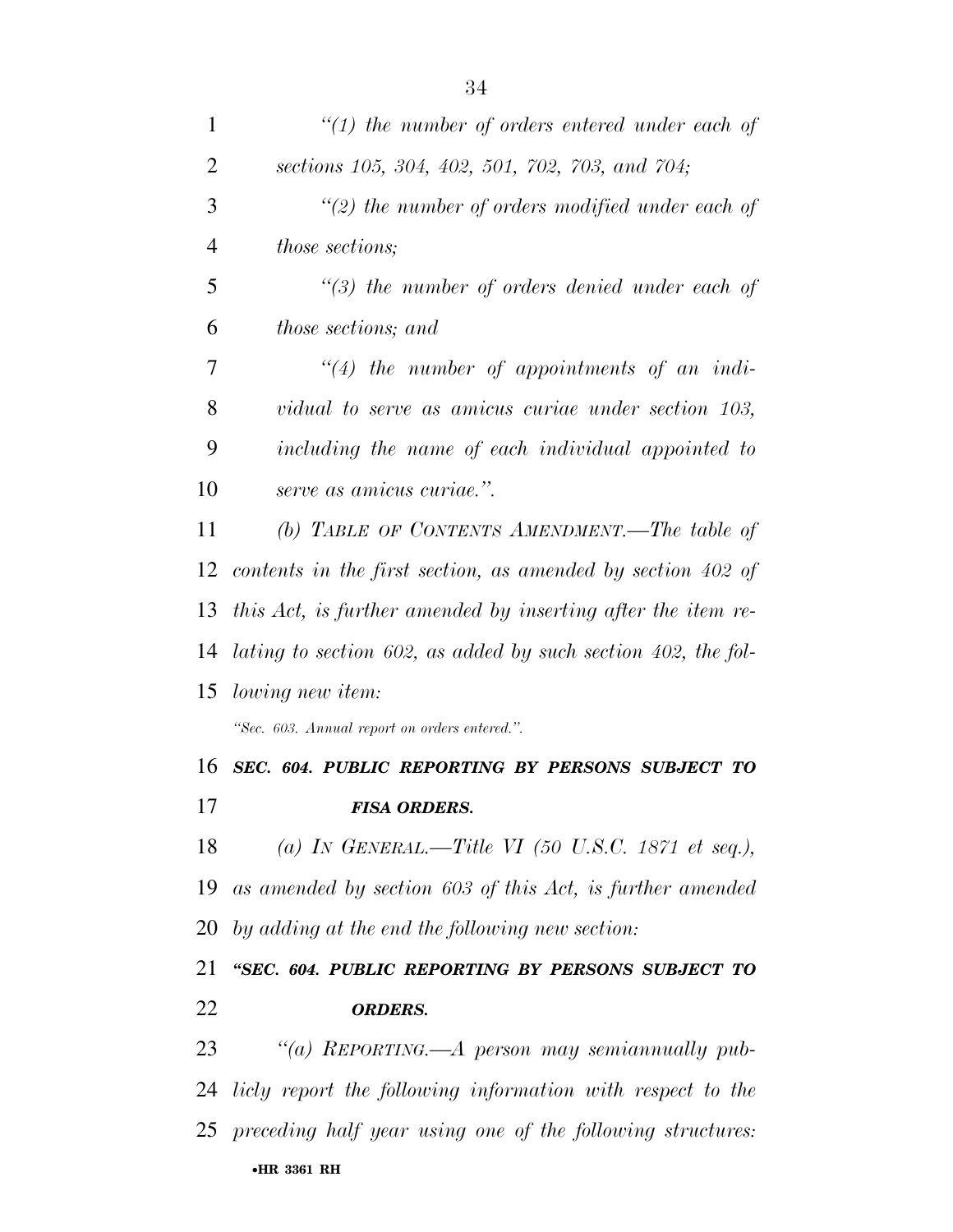| $\mathbf{1}$   | $\lq (1)$ A report that aggregates the number of or- |
|----------------|------------------------------------------------------|
| $\overline{2}$ | ders or directives the person was required to comply |
| 3              | with in the following separate categories:           |
| $\overline{4}$ | $\lq (A)$ Criminal process, subject to no restric-   |
| 5              | tions.                                               |
| 6              | $\lq\lq(B)$ The number of national security letters  |
| $\overline{7}$ | received, reported in bands of 1000 starting with    |
| 8              | $0 - 999.$                                           |
| 9              | "(C) The number of customer accounts af-             |
| 10             | fected by national security letters, reported in     |
| 11             | bands of 1000 starting with 0-999.                   |
| 12             | "(D) The number of orders under this $Act$           |
| 13             | for content, reported in bands of 1000 starting      |
| 14             | <i>with</i> 0-999.                                   |
| 15             | $\lq\lq (E)$ With respect to content orders under    |
| 16             | this Act, in bands of 1000 starting with $0-999$ —   |
| 17             | $\lq\lq(i)$ the number of customer accounts          |
| 18             | affected under orders under title I; and             |
| 19             | $``(ii)$ the number of customer selectors            |
| 20             | targeted under orders under title VII.               |
| 21             | " $(F)$ The number of orders under this Act          |
| 22             | for non-content, reported in bands of 1000 start-    |
| 23             | ing with $0-999$ .                                   |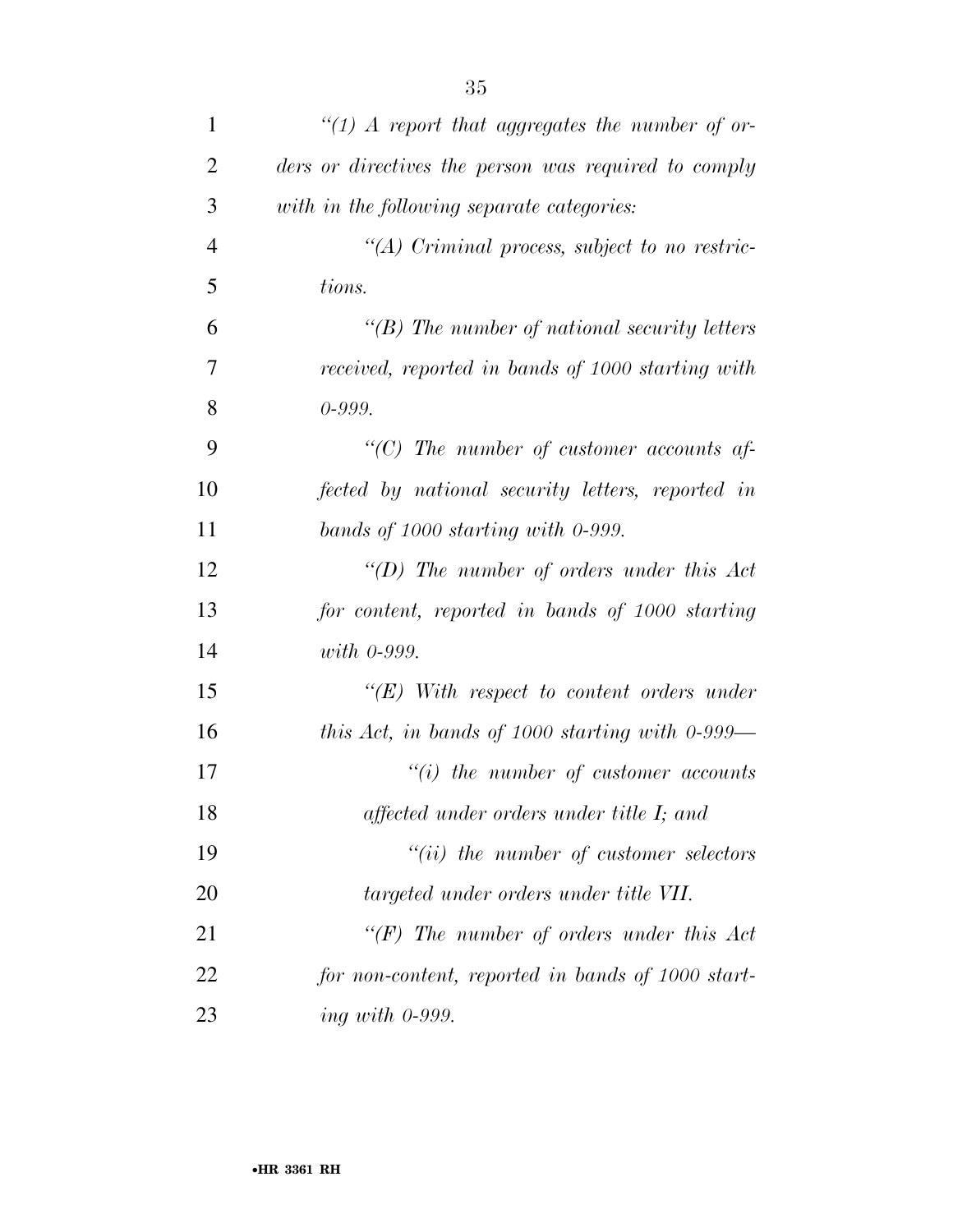| $\mathbf{1}$   | $\lq\lq G$ With respect to non-content orders        |
|----------------|------------------------------------------------------|
| $\overline{2}$ | under this Act, in bands of 1000 starting with       |
| 3              | $0 - 999 -$                                          |
| $\overline{4}$ | $"(i)$ the number of customer accounts               |
| 5              | affected under orders under—                         |
| 6              | "(I) title I;                                        |
| 7              | "(II) title $IV$ ;                                   |
| 8              | "(III) title V with respect to ap-                   |
| 9              | plications described in<br>section                   |
| 10             | $501(b)(2)(B)$ ; and                                 |
| 11             | "(IV) title V with respect to ap-                    |
| 12             | plications described in<br>section                   |
| 13             | $501(b)(2)(C)$ ; and                                 |
| 14             | $``(ii)$ the number of customer selectors            |
| 15             | targeted under orders under title VII.               |
| 16             | "(2) A report that aggregates the number of or-      |
| 17             | ders or directives the person was required to comply |
| 18             | with in the following separate categories:           |
| 19             | "(A) Criminal process, subject to no restric-        |
| 20             | tions.                                               |
| 21             | "(B) The total number of all national secu-          |
| 22             | rity process received, including all national secu-  |
| 23             | rity letters and orders under this Act, reported     |
| 24             | as a single number in a band of $0-249$ and there-   |
| 25             | after in bands of 250.                               |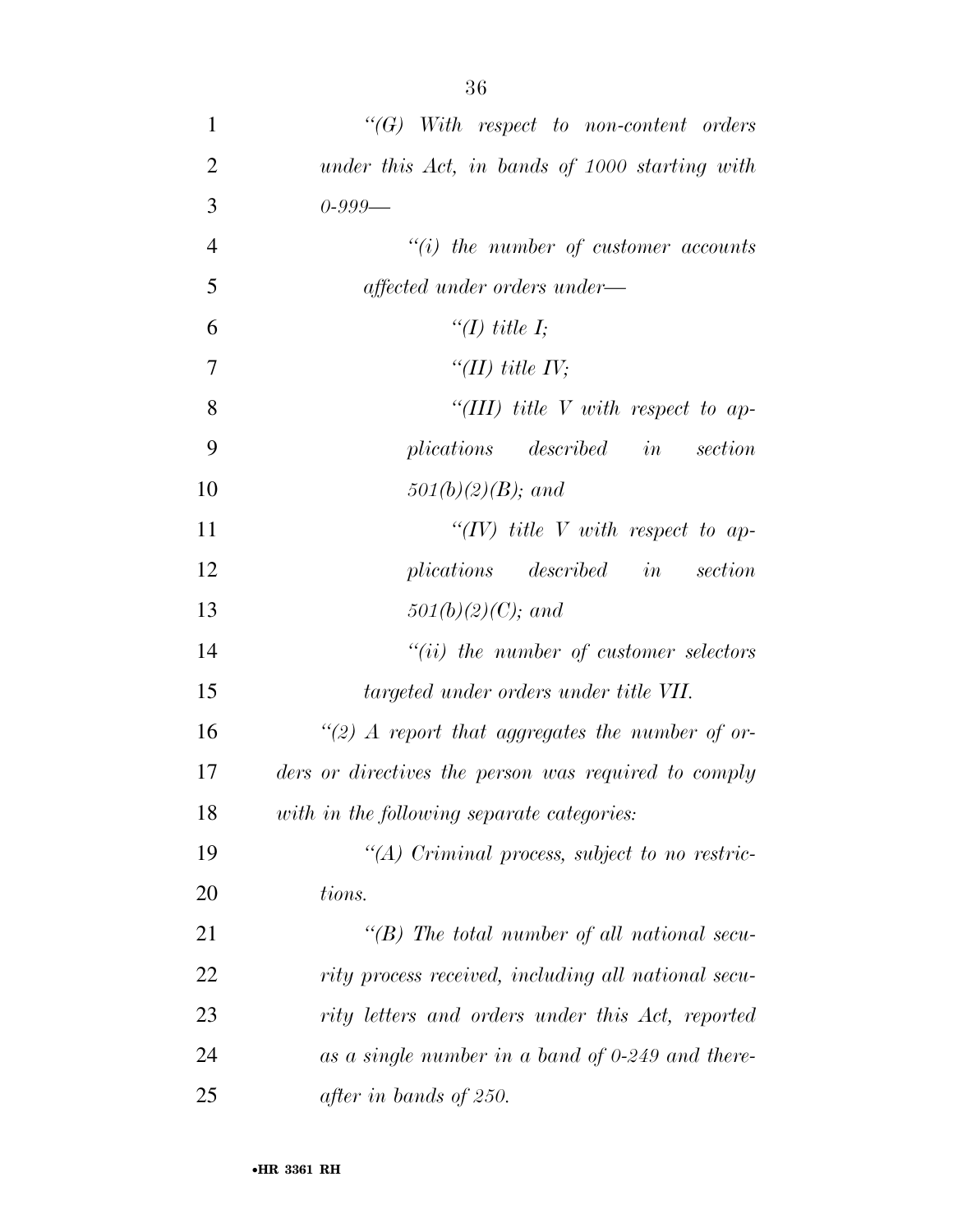| $\mathbf{1}$   | $\lq\lq C$ ) The total number of customer selectors  |
|----------------|------------------------------------------------------|
| $\overline{2}$ | targeted under all national security process re-     |
| 3              | ceived, including all national security letters and  |
| $\overline{4}$ | orders under this Act, reported as a single num-     |
| 5              | ber in a band of 0-249 and thereafter in bands       |
| 6              | of $250$ .                                           |
| 7              | $\lq(3)$ A report that aggregates the number of or-  |
| 8              | ders or directives the person was required to comply |
| 9              | with in the following separate categories:           |
| 10             | $\lq (A)$ Criminal process, subject to no restric-   |
| 11             | tions.                                               |
| 12             | $\lq\lq(B)$ The number of national security letters  |
| 13             | received, reported in bands of 500 starting with     |
| 14             | $0 - 499.$                                           |
| 15             | "(C) The number of customer accounts af-             |
| 16             | fected by national security letters, reported in     |
| 17             | bands of 500 starting with $0-499$ .                 |
| 18             | $\lq\lq$ (D) The number of orders under this Act     |
| 19             | for content, reported in bands of 500 starting       |
| 20             | with $0-499$ .                                       |
| 21             | $\lq\lq(E)$ The number of customer selectors tar-    |
| 22             | geted under such orders, in bands of 500 starting    |
| 23             | with $0-499$ .                                       |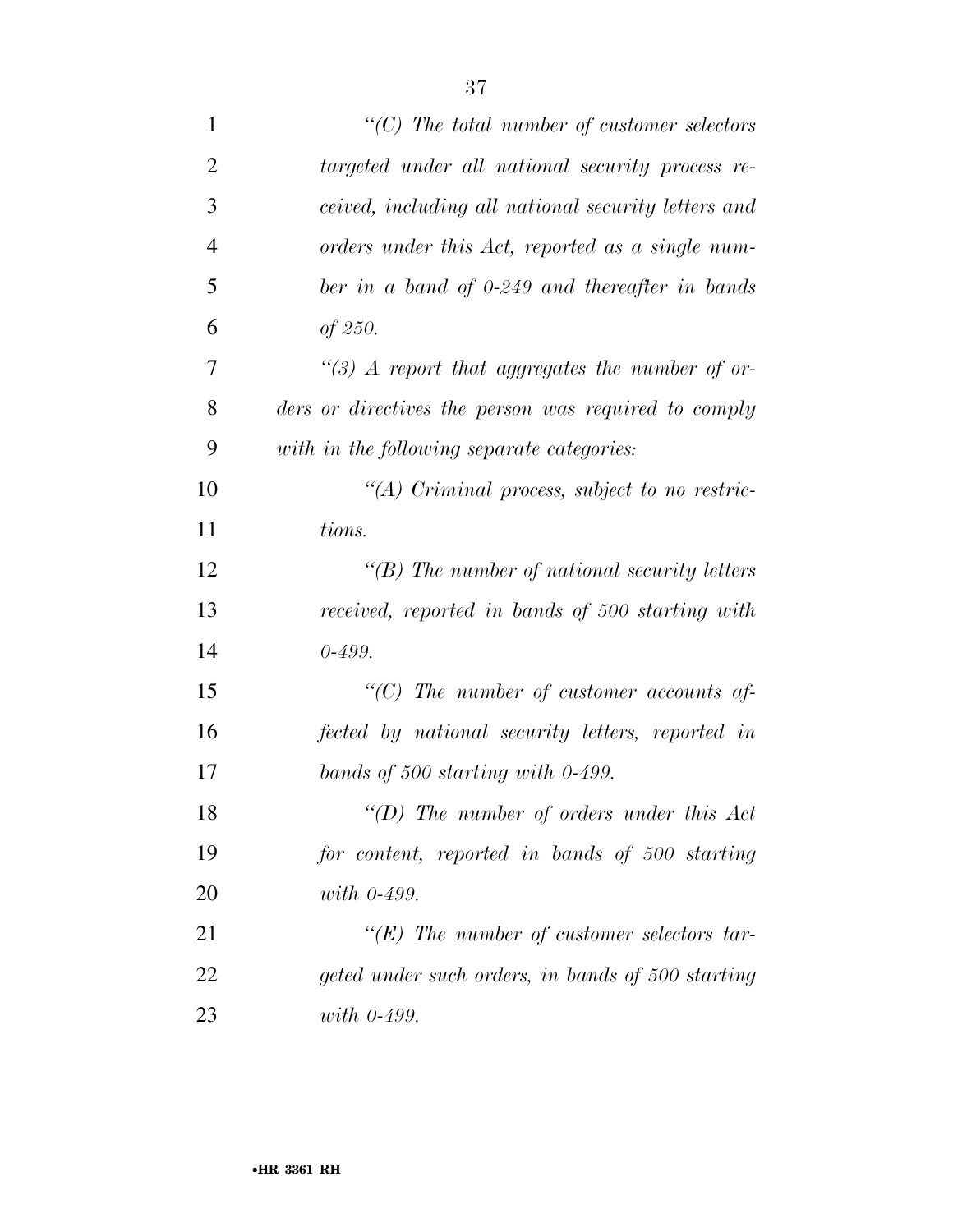| $\mathbf{1}$   | " $(F)$ The number of orders under this Act                    |
|----------------|----------------------------------------------------------------|
| $\overline{2}$ | for non-content, reported in bands of 500 start-               |
| 3              | ing with $0-499$ .                                             |
| $\overline{4}$ | $\lq\lq G$ The number of customer selectors tar-               |
| 5              | geted under such orders, reported in bands of 500              |
| 6              | starting with 0-499.                                           |
| 7              | "(b) NATIONAL SECURITY LETTER DEFINED.-The                     |
| 8              | term 'national security letter' means any of the following     |
| 9              | provisions:                                                    |
| 10             | $\lq(1)$ Section 2709 of title 18, United States               |
| 11             | Code.                                                          |
| 12             | "(2) Section $1114(a)(5)(A)$ of the Right to Fi-               |
| 13             | nancial Privacy Act of 1978 (12 U.S.C.                         |
| 14             | $3414(a)(5)(A)$ ).                                             |
| 15             | "(3) Subsection (a) or (b) of section 626 of the               |
| 16             | Fair Credit Reporting Act $(15 \text{ U.S.C. } 1681u(a)),$     |
| 17             | $1681u(b)$ ).                                                  |
| 18             | "(4) Section 627(a) of the Fair Credit Reporting               |
| 19             | Act (15 U.S.C. 1681 $v(a)$ ).".                                |
| 20             | (b) TABLE OF CONTENTS AMENDMENT.—The table of                  |
| 21             | contents in the first section, as amended by section 603 of    |
| 22             | this Act, is further amended by inserting after the item re-   |
| 23             | lating to section 603, as added by section 603 of this $Act$ , |
|                | 24 the following new item:                                     |

*''Sec. 604. Public reporting by persons subject to orders.''.*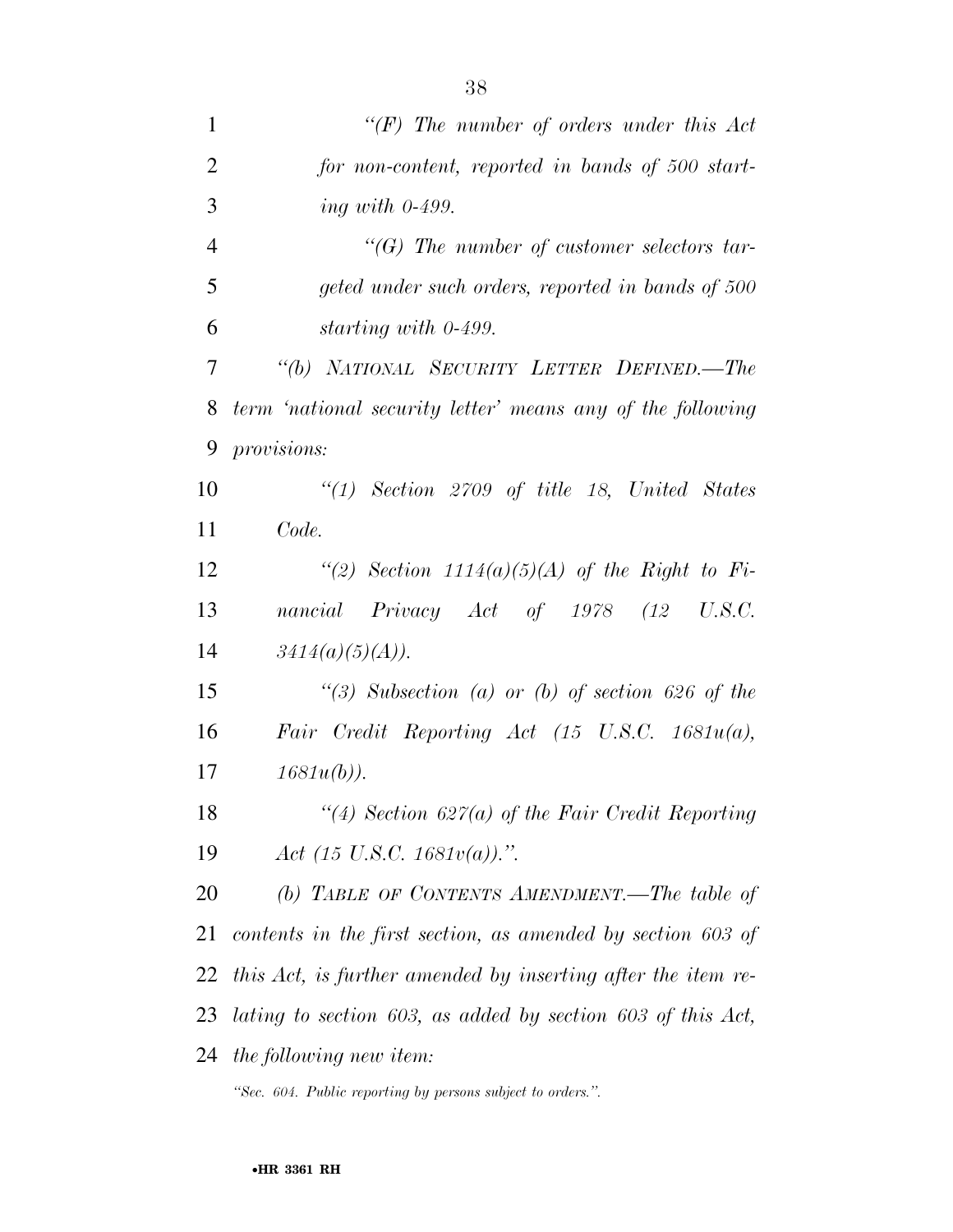# *SEC. 605. REPORTING REQUIREMENTS FOR DECISIONS OF THE FOREIGN INTELLIGENCE SURVEILLANCE COURT.*

 *Section 601(c)(1) (50 U.S.C. 1871(c)) is amended to read as follows:* 

 *''(1) not later than 45 days after the date on which the Foreign Intelligence Surveillance Court or the Foreign Intelligence Surveillance Court of Review issues a decision, order, or opinion that includes a significant construction or interpretation of any pro- vision of this Act or a denial of a request for an order or a modification of a request for an order, or results in a change of application of any provision of this Act or a new application of any provision of this Act—* 

 *''(A) a copy of such decision, order, or opin- ion and any pleadings, applications, or memo- randa of law associated with such decision, order, or opinion; and* 

 *''(B) with respect to such decision, order, or opinion, a brief statement of the relevant back- ground factual information, questions of law, legal analysis, and decision rendered; and''.* 

## *SEC. 606. SUBMISSION OF REPORTS UNDER FISA.*

•**HR 3361 RH** *(a) ELECTRONIC SURVEILLANCE.—Section 108(a)(1) (50 U.S.C. 1808(a)(1)) is amended by striking ''the House*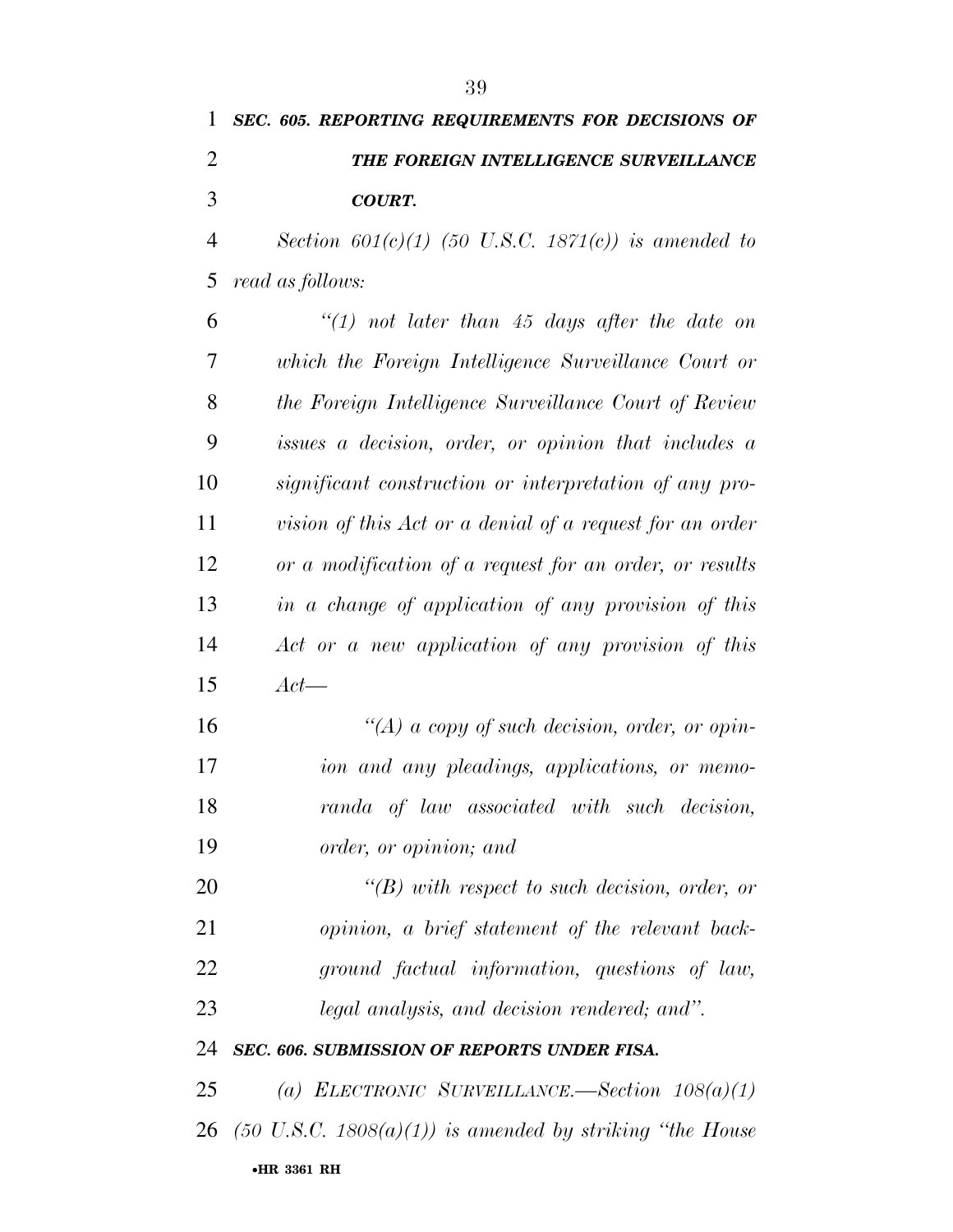*Permanent Select Committee on Intelligence and the Senate Select Committee on Intelligence, and the Committee on the Judiciary of the Senate,'' and inserting ''the Permanent Se- lect Committee on Intelligence and the Committee on the Judiciary of the House of Representatives and the Select Committee on Intelligence and the Committee on the Judici-ary of the Senate''.* 

 *(b) PHYSICAL SEARCHES.—Section 306 (50 U.S.C. 1826) is amended—* 

 *(1) in the first sentence, by striking ''Permanent Select Committee on Intelligence of the House of Rep- resentatives and the Select Committee on Intelligence of the Senate, and the Committee on the Judiciary of the Senate,'' and inserting ''Permanent Select Com- mittee on Intelligence and the Committee on the Judi- ciary of the House of Representatives and the Select Committee on Intelligence and the Committee on the Judiciary of the Senate''; and* 

 *(2) in the second sentence, by striking ''and the Committee on the Judiciary of the House of Rep-resentatives''.* 

 *(c) PEN REGISTER AND TRAP AND TRACE DEVICES.— Section 406(b) (50 U.S.C. 1846(b)) is amended—* 

 *(1) in paragraph (2), by striking ''; and'' and inserting a semicolon;*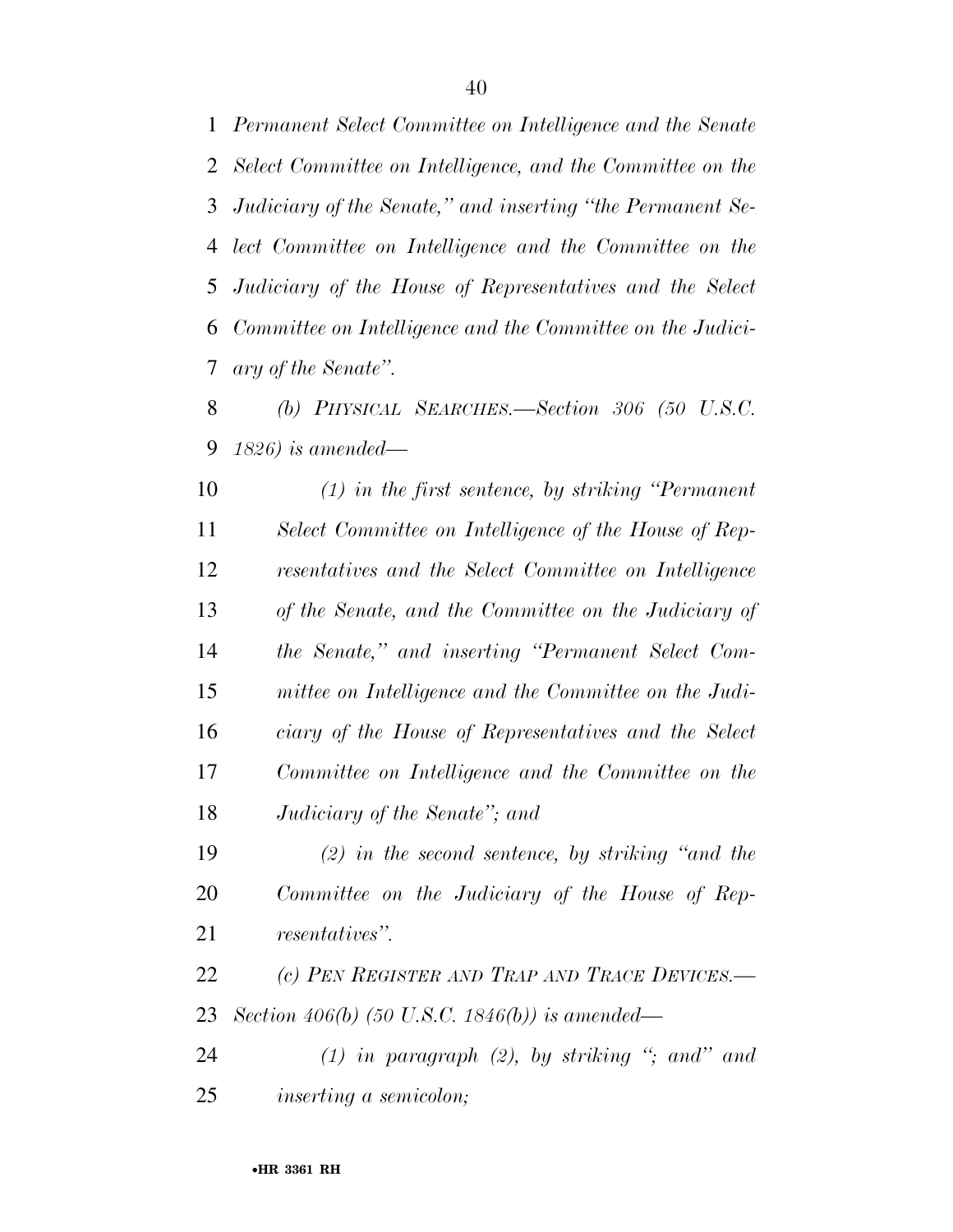| $\mathbf{1}$   | $(2)$ in paragraph $(3)$ , by striking the period and         |
|----------------|---------------------------------------------------------------|
| $\overline{2}$ | <i>inserting a semicolon; and</i>                             |
| 3              | $(3)$ by adding at the end the following new para-            |
| $\overline{4}$ | graphs:                                                       |
| 5              | $``(4)$ each department or agency on behalf of                |
| 6              | which the Government has made application for or-             |
| 7              | ders approving the use of pen registers or trap and           |
| 8              | <i>trace devices under this title; and</i>                    |
| 9              | $\lq(5)$ for each department or agency described in           |
| 10             | $paragnph$ (4), a breakdown of the numbers required           |
| 11             | by paragraphs $(1)$ , $(2)$ , and $(3)$ .".                   |
| 12             | (d) ACCESS TO CERTAIN BUSINESS RECORDS AND                    |
| 13             | OTHER TANGIBLE THINGS.—Section $502(a)$ (50 U.S.C.            |
| 14             | $1862(a)$ ) is amended by striking "Permanent Select Com-     |
| 15             | mittee on Intelligence of the House of Representatives and    |
| 16             | the Select Committee on Intelligence and the Committee on     |
| 17             | the Judiciary of the Senate" and inserting "Permanent Se-     |
|                | 18 lect Committee on Intelligence of the House of Representa- |
| 19             | tives, the Select Committee on Intelligence of the Senate,    |
| 20             | and the Committees on the Judiciary of the House of Rep-      |
| 21             | <i>resentatives and the Senate".</i>                          |
| 22             | TITLE VII—SUNSETS                                             |
| 23             | SEC. 701. SUNSETS.                                            |

 *(a) USA PATRIOT IMPROVEMENT AND REAUTHOR-IZATION ACT OF 2005.—Section 102(b)(1) of the USA PA-*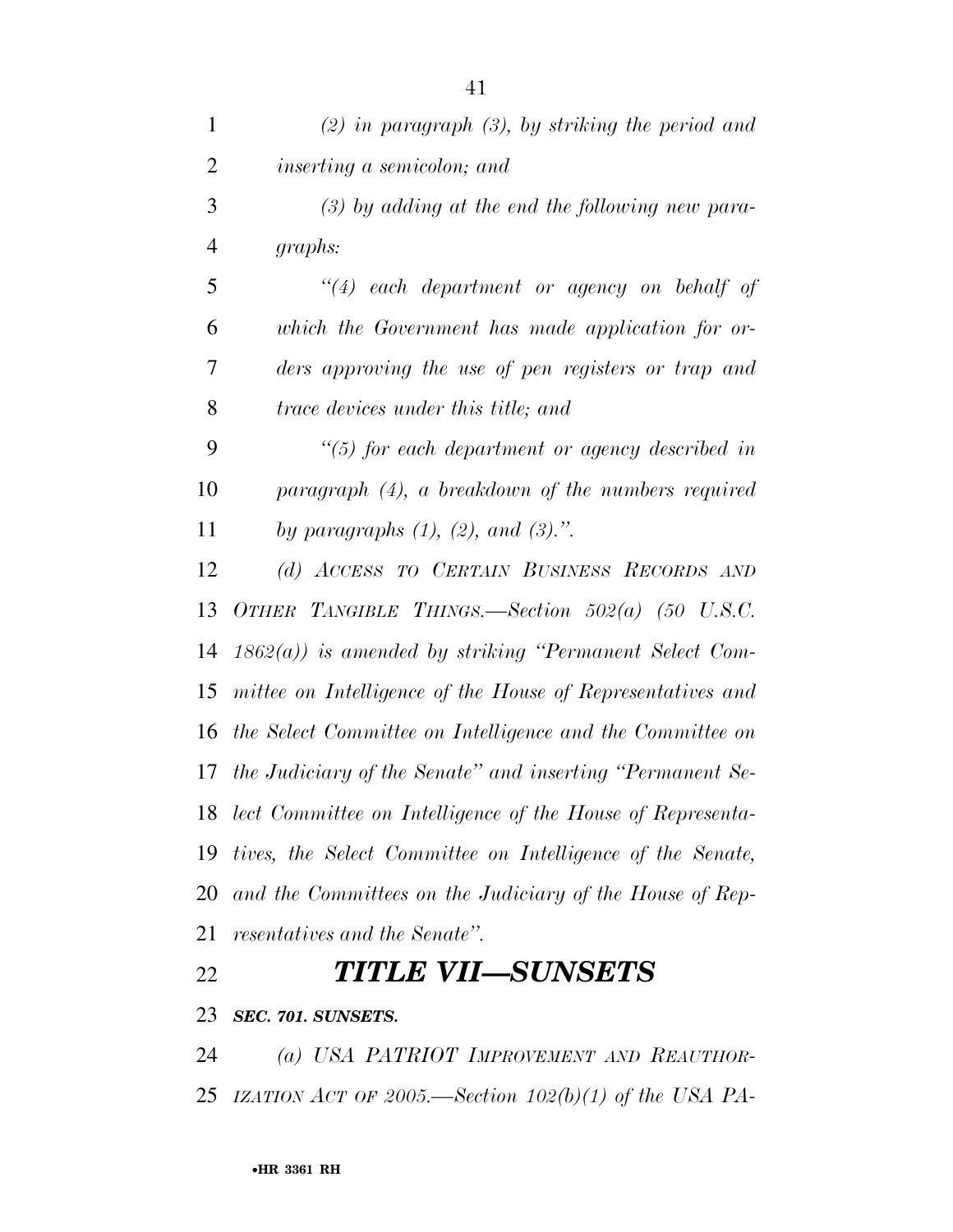1 *TRIOT Improvement and Reauthorization Act of 2005 (50* 

2 *U.S.C. 1805 note) is amended by striking ''June 1, 2015''* 

3 *and inserting ''December 31, 2017''.* 

- 4 *(b) INTELLIGENCE REFORM AND TERRORISM PREVEN-*
- 5 *TION ACT OF 2004.—Section 6001(b)(1) of the Intelligence*
- 6 *Reform and Terrorism Prevention Act of 2004 (50 U.S.C.*
- 7 *1801 note) is amended by striking ''June 1, 2015'' and in-*
- 8 *serting ''December 31, 2017''.*

9 **SECTION 1. SHORT TITLE; TABLE OF CONTENTS.** 

# 10 **(a) SHORT TITLE.—This Act may be cited as**

## 11 **the ''USA FREEDOM Act''.**

# 12 **(b) TABLE OF CONTENTS.—The table of con-**

# 13 **tents for this Act is as follows:**

**Sec. 1. Short title; table of contents.** 

**Sec. 2. Amendments to the Foreign Intelligence Surveillance Act of 1978.** 

## **TITLE I—FISA BUSINESS RECORDS REFORMS**

- **Sec. 101. Additional requirements for call detail records.**
- **Sec. 102. Emergency authority.**
- **Sec. 103. Prohibition on bulk collection of tangible things.**
- **Sec. 104. Judicial review of minimization procedures for the production of tangible things.**
- **Sec. 105. Liability protection.**
- **Sec. 106. Compensation for assistance.**
- **Sec. 107. Definitions.**
- **Sec. 108. Inspector general reports on business records orders.**
- **Sec. 109. Effective date.**

#### **TITLE II—FISA PEN REGISTER AND TRAP AND TRACE DEVICE REFORM**

- **Sec. 201. Prohibition on bulk collection.**
- **Sec. 202. Minimization procedures.**

#### **TITLE III—FISA ACQUISITIONS TARGETING PERSONS OUTSIDE THE UNITED STATES REFORMS**

- **Sec. 301. Prohibition on reverse targeting.**
- **Sec. 302. Minimization procedures.**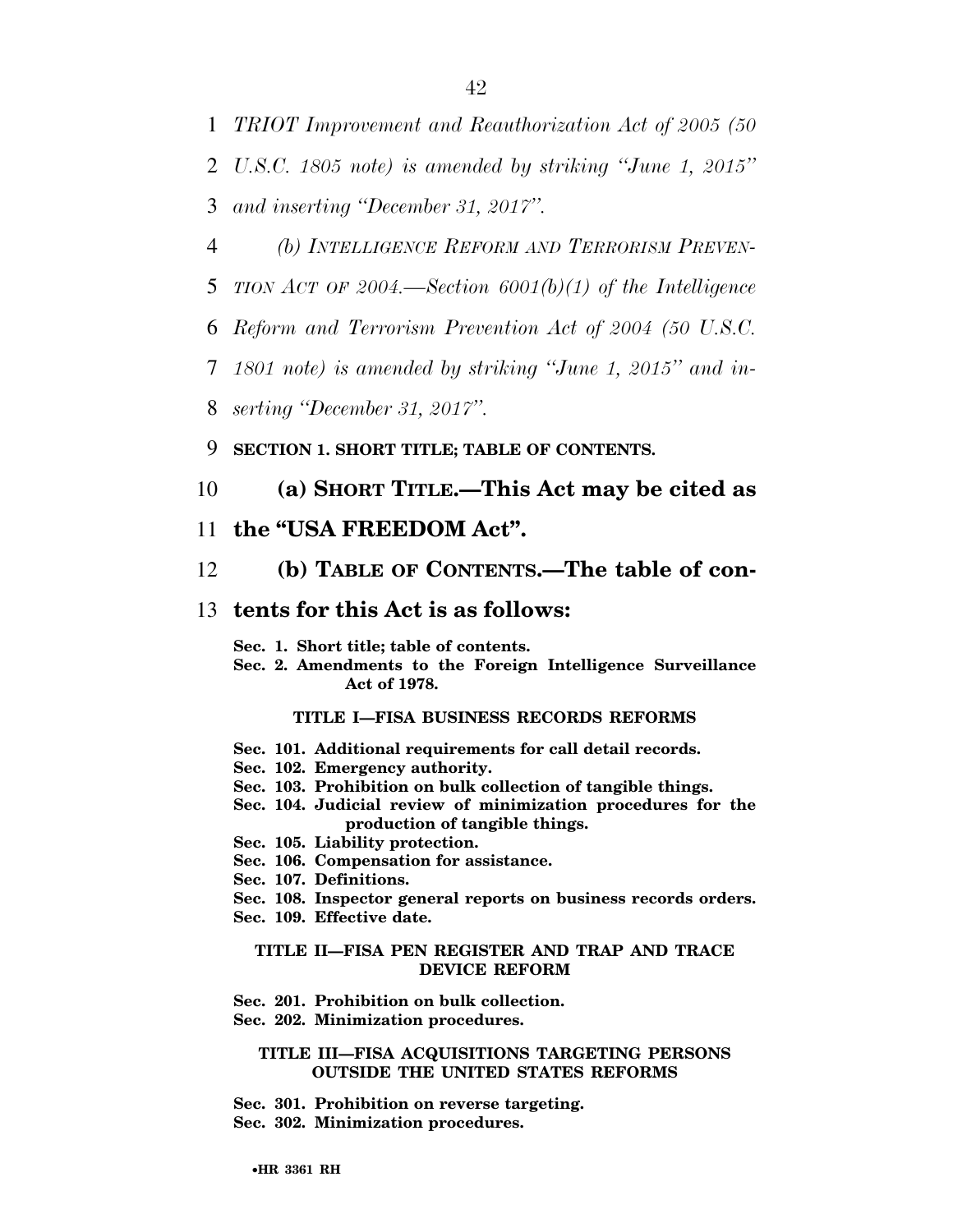**Sec. 303. Limits on use of unlawfully obtained information.** 

### **TITLE IV—FOREIGN INTELLIGENCE SURVEILLANCE COURT REFORMS**

- **Sec. 401. Appointment of amicus curiae.**
- **Sec. 402. Declassification of decisions, orders, and opinions.**

### **TITLE V—NATIONAL SECURITY LETTER REFORM**

**Sec. 501. Prohibition on bulk collection.** 

#### **TITLE VI—FISA TRANSPARENCY AND REPORTING REQUIREMENTS**

- **Sec. 601. Additional reporting on orders requiring production of business records.**
- **Sec. 602. Business records compliance reports to Congress.**
- **Sec. 603. Annual report by the Director of the Administrative Office of the United States Courts on orders entered.**
- **Sec. 604. Public reporting by persons subject to FISA orders.**
- **Sec. 605. Reporting requirements for decisions of the Foreign Intelligence Surveillance Court.**
- **Sec. 606. Submission of reports under FISA.**

## **TITLE VII—SUNSETS**

**Sec. 701. Sunsets.** 

1 **SEC. 2. AMENDMENTS TO THE FOREIGN INTELLIGENCE** 

## 2 **SURVEILLANCE ACT OF 1978.**

 **Except as otherwise expressly provided, whenever in this Act an amendment or repeal is expressed in terms of an amendment to, or a repeal of, a section or other provision, the reference shall be considered to be made to a section or other provision of the Foreign In- telligence Surveillance Act of 1978 (50 U.S.C. 1801 et seq.).**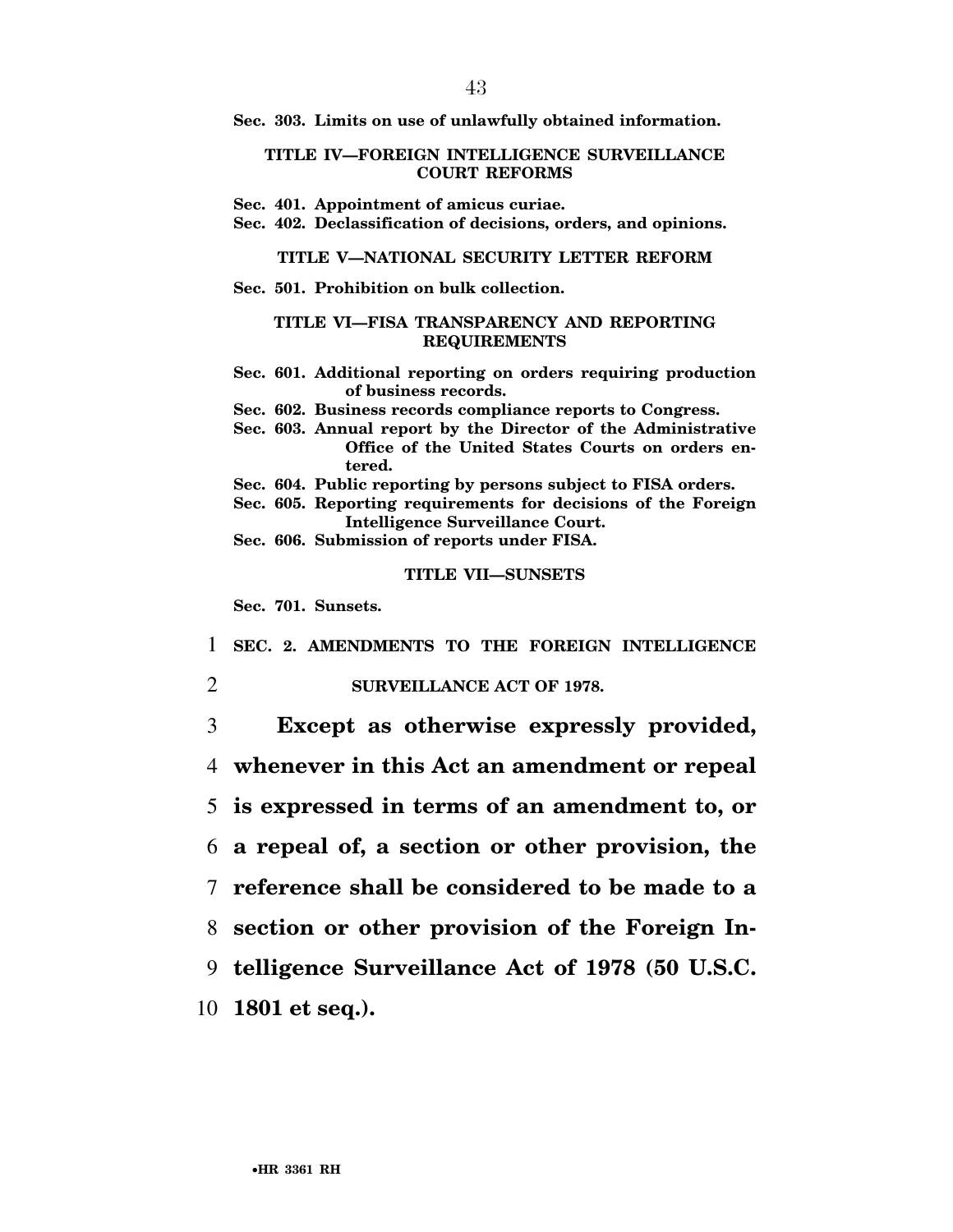| $\mathbf{1}$   | <b>TITLE I—FISA BUSINESS</b>                       |
|----------------|----------------------------------------------------|
| $\overline{2}$ | <b>RECORDS REFORMS</b>                             |
| 3              | SEC. 101. ADDITIONAL REQUIREMENTS FOR CALL DETAIL  |
| $\overline{4}$ | <b>RECORDS.</b>                                    |
| 5              | (a) APPLICATION.-Section $501(b)(2)$<br>(50)       |
| 6              | U.S.C. $1861(b)(2)$ is amended—                    |
| 7              | $(1)$ in subparagraph $(A)$ —                      |
| 8              | (A) in the matter preceding clause                 |
| 9              | (i), by striking "a statement" and in-             |
| 10             | serting "in the case of an application             |
| 11             | other than an application described                |
| 12             | in subparagraph $(C)$ , a statement";              |
| 13             | and                                                |
| 14             | (B) in clause (iii), by striking ";                |
| 15             | and" and inserting a semicolon;                    |
| 16             | (2) by redesignating subparagraphs                 |
| 17             | $(A)$ and $(B)$ as subparagraphs $(B)$ and $(D)$ , |
| 18             | respectively; and                                  |
| 19             | (3) by inserting after subparagraph                |
| 20             | (B) (as so redesignated) the following             |
| 21             | new subparagraph:                                  |
| 22             | $\cdot$ (C) in the case of an application          |
| 23             | for the production of call detail                  |
| 24             | records created on or after the date               |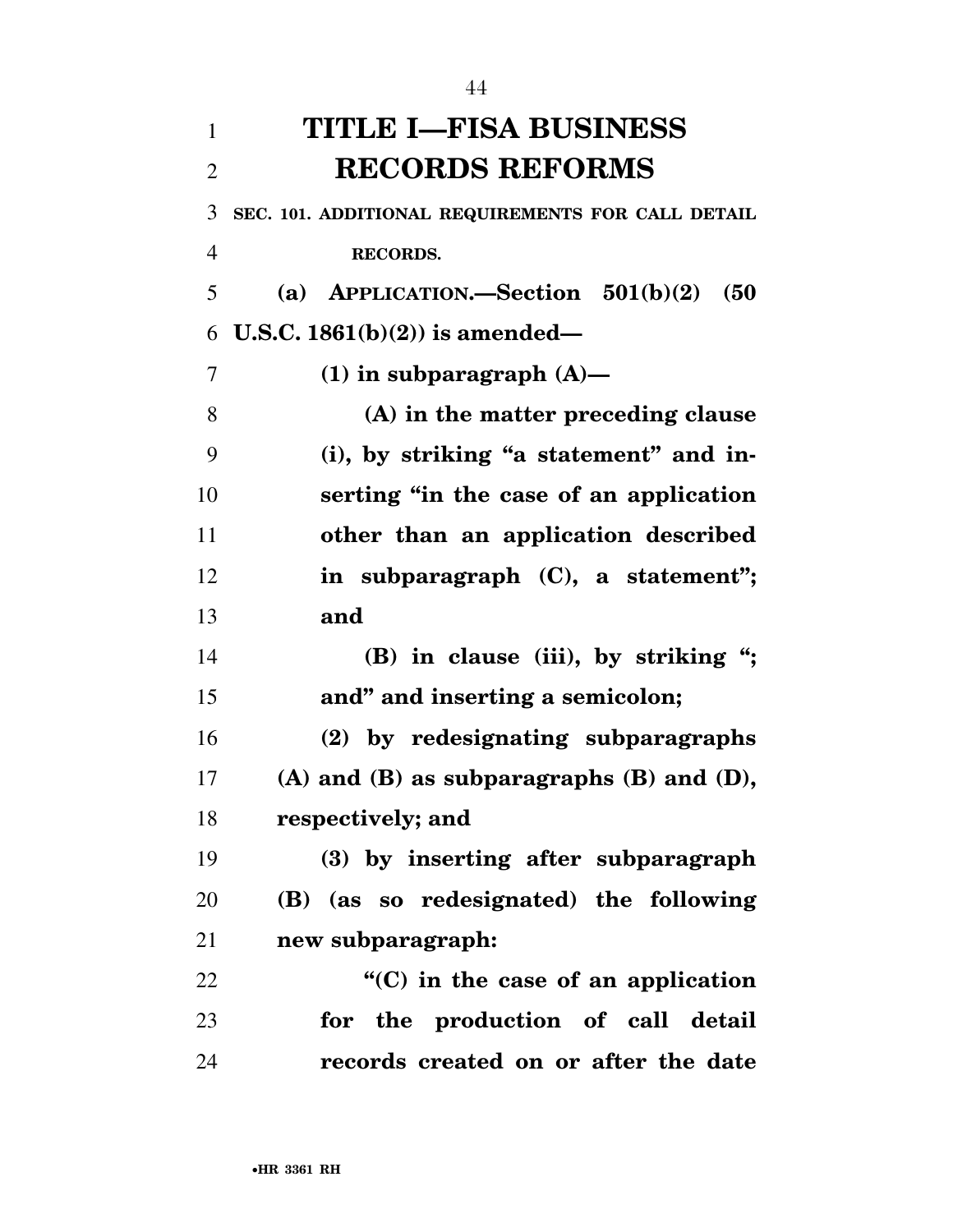**of the application, a statement of facts showing that—** 

 **''(i) there are reasonable grounds to believe that the call detail records sought to be pro- duced based on the specific selec- tion term required under sub- paragraph (A) are relevant to an authorized investigation (other than a threat assessment) con- ducted in accordance with sub- section (a)(2) to protect against international terrorism; and ''(ii) there are facts giving rise to a reasonable, articulable sus-picion that such specific selection** 

 **term is associated with a foreign power or an agent of a foreign power; and''.** 

 **(b) ORDER.—Section 501(c)(2) (50 U.S.C. 1861(c)(2)) is amended—** 

 **(1) in subparagraph (D), by striking ''; and'' and inserting a semicolon; (2) in subparagraph (E), by striking the period and inserting ''; and''; and**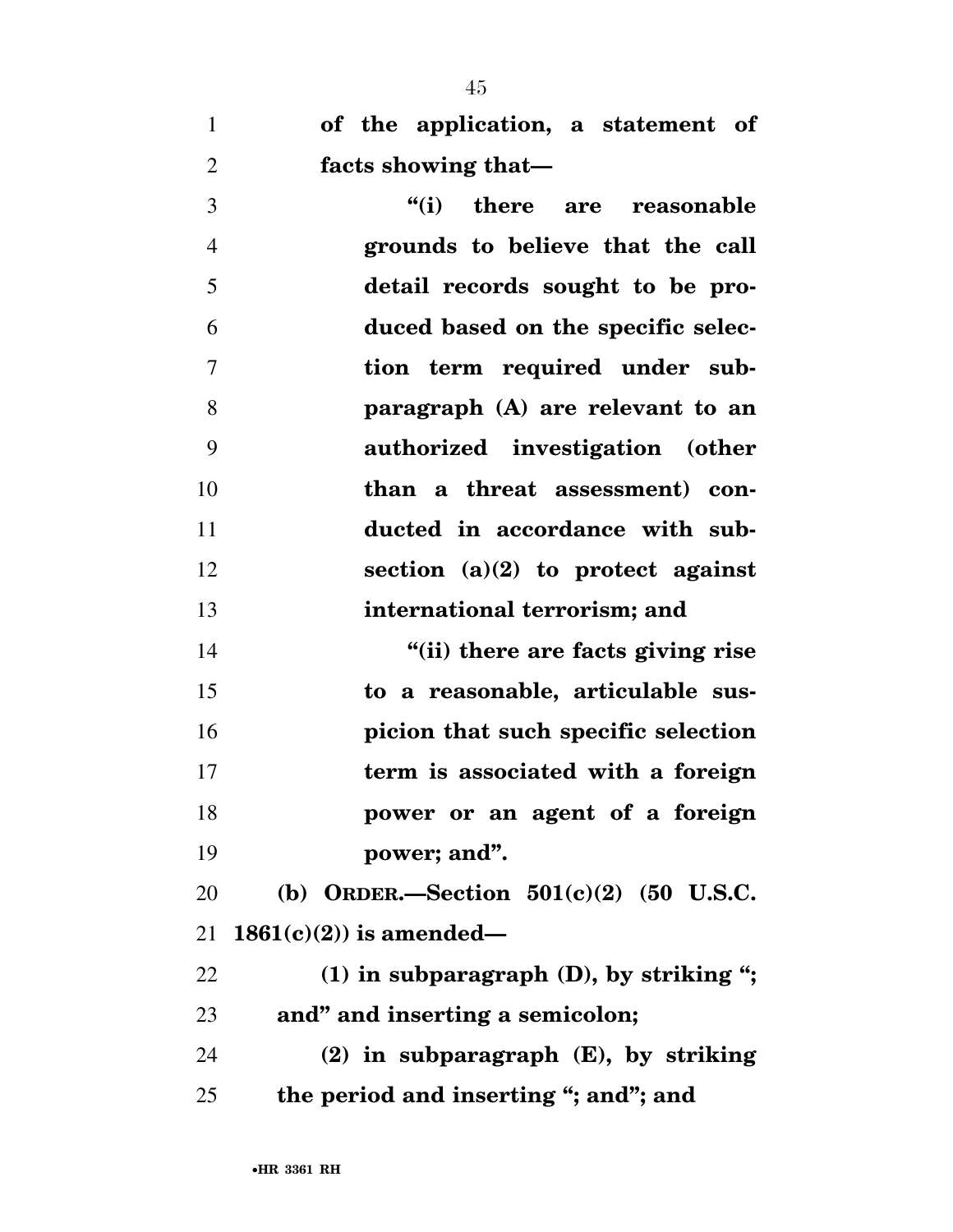| $\mathbf{1}$   | (3) by adding at the end the following                 |
|----------------|--------------------------------------------------------|
| $\overline{2}$ | new subparagraph:                                      |
| 3              | $\mathbf{H}(\mathbf{F})$ in the case of an application |
| $\overline{4}$ | described in subsection $(b)(2)(C)$ ,                  |
| 5              | shall-                                                 |
| 6              | "(i) authorize the production                          |
| $\overline{7}$ | of call detail records for a period                    |
| 8              | not to exceed 180 days;                                |
| 9              | "(ii) provide that an order for                        |
| 10             | such production may be extended                        |
| 11             | upon application under sub-                            |
| 12             | section (b) and the judicial find-                     |
| 13             | ing under paragraph (1);                               |
| 14             | "(iii) provide that the Govern-                        |
| 15             | ment may require the production                        |
| 16             | of call detail records-                                |
| 17             | $\cdot$ (I) using the specific se-                     |
| 18             | lection term that satisfies the                        |
| 19             | standard required under sub-                           |
| 20             | $(b)(2)(C)(ii)$ as<br>section<br>the                   |
| 21             | basis for production; and                              |
| 22             | "(II) using the results of                             |
| 23             | production under sub-<br>the                           |
| 24             | clause (I) as the basis for pro-                       |
| 25             | duction;                                               |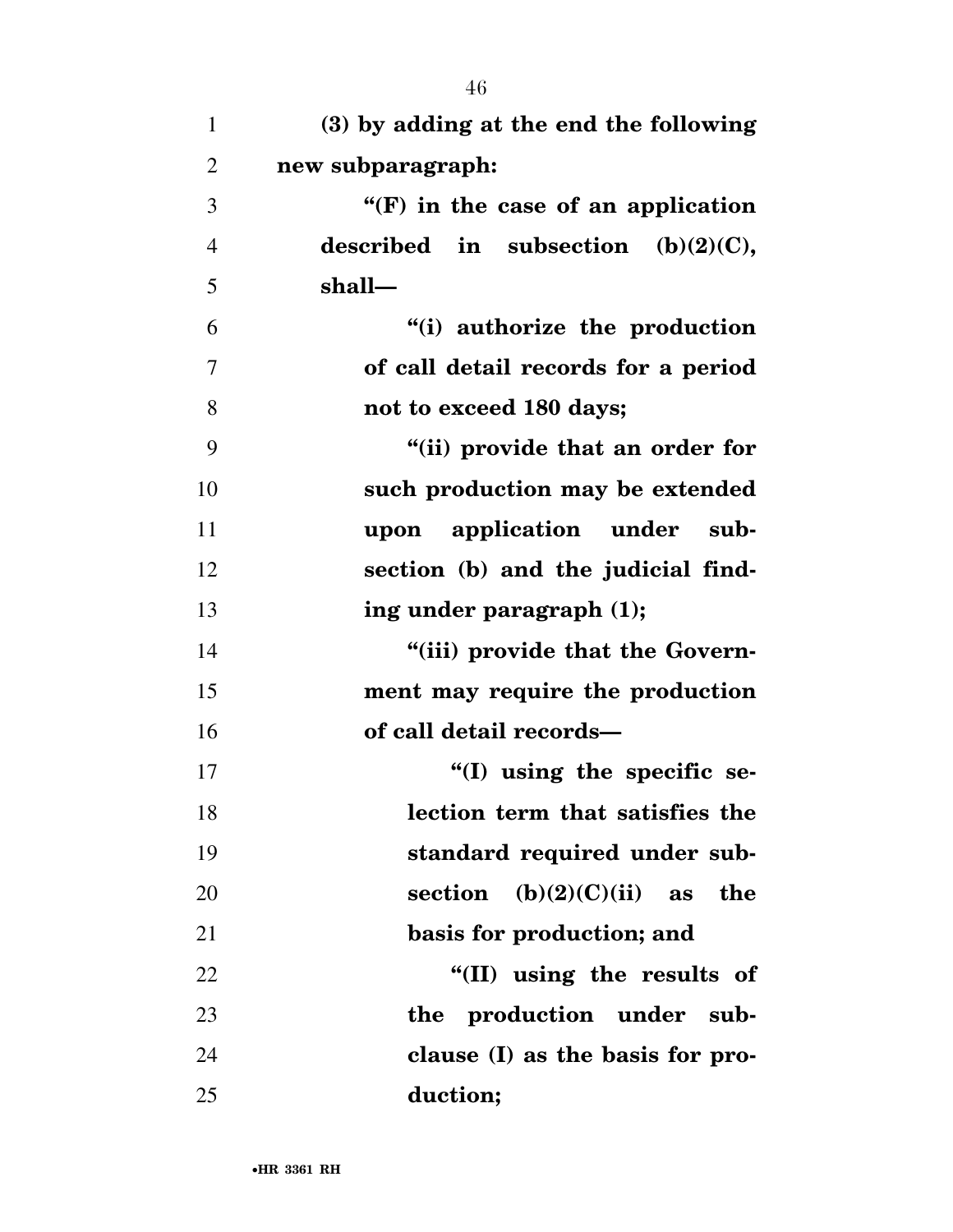| "(iv) direct each person the<br>$\mathbf{1}$       |    |
|----------------------------------------------------|----|
| $\overline{2}$<br>Government directs to produce    |    |
| 3<br>call detail records under the                 |    |
| order to furnish the Government<br>$\overline{4}$  |    |
| 5<br>forthwith all information, facili-            |    |
| 6<br>ties, or technical assistance nec-            |    |
| $\overline{7}$<br>essary to accomplish the produc- |    |
| 8<br>tion in such a manner as will pro-            |    |
| 9<br>tect the secrecy of the production            |    |
| and produce a minimum of inter-                    | 10 |
| ference with the services that                     | 11 |
| such person is providing to each                   | 12 |
| subject of the production; and                     | 13 |
| "(v) direct the Government to                      | 14 |
| destroy all call detail records pro-               | 15 |
| duced under the order not later                    | 16 |
| than 5 years after the date of the                 | 17 |
| production of such records, ex-                    | 18 |
| cept for records that are relevant                 | 19 |
| to an authorized investigation                     | 20 |
| (other than a threat assessment)                   | 21 |

**conducted in accordance with** 

**subsection (a)(2) to protect** 

**against international terrorism.''.** 

•**HR 3361 RH**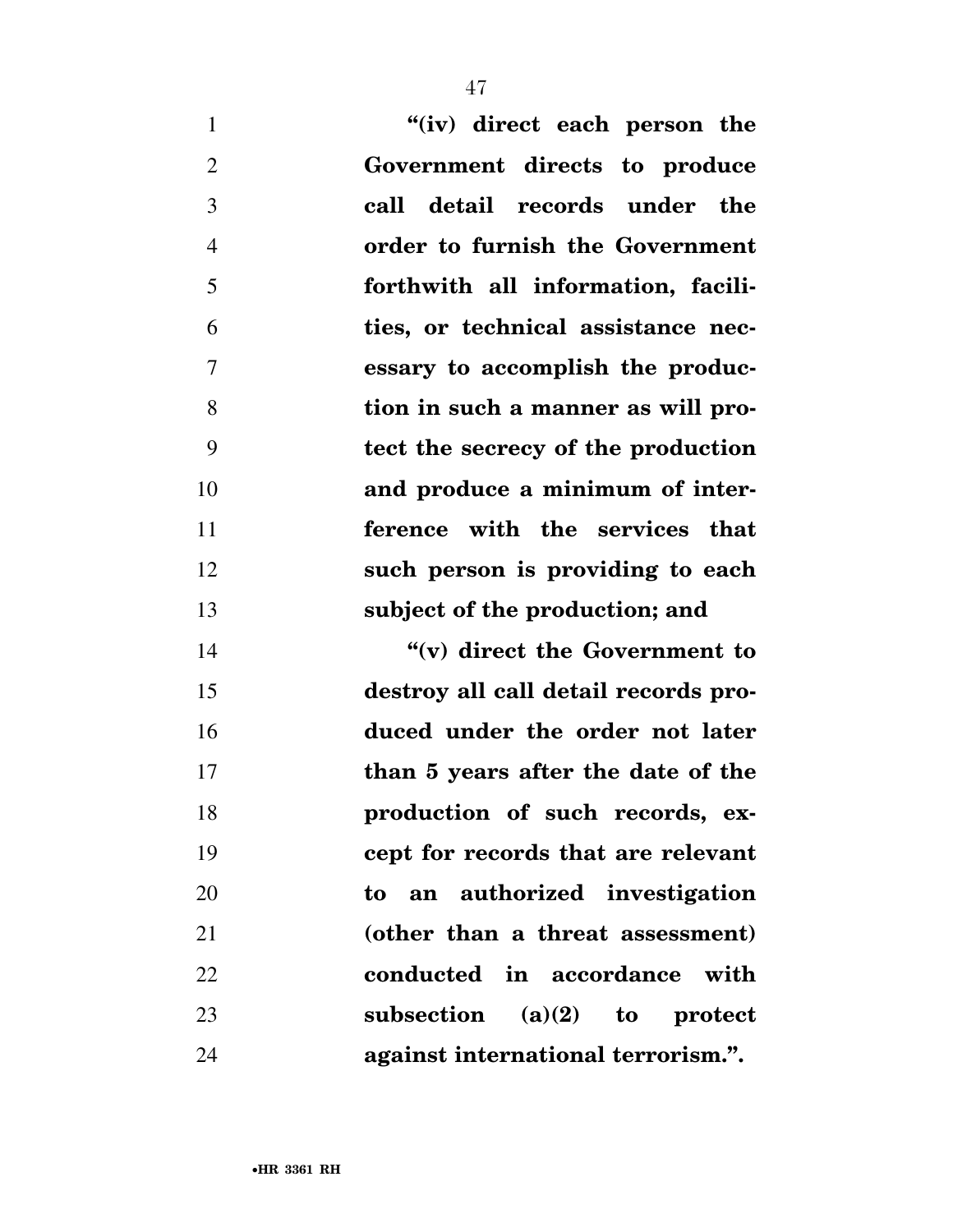**SEC. 102. EMERGENCY AUTHORITY.** 

 **(a) AUTHORITY.—Section 501 (50 U.S.C. 1861) is amended by adding at the end the fol-lowing new subsection:** 

 **''(i) EMERGENCY AUTHORITY FOR PRODUC-TION OF TANGIBLE THINGS.—** 

 **''(1) Notwithstanding any other provi- sion of this section, the Attorney General may require the emergency production of tangible things if the Attorney General—** 

 **''(A) reasonably determines that an emergency situation requires the production of tangible things before an order authorizing such production can with due diligence be obtained;** 

 **''(B) reasonably determines that the factual basis for the issuance of an order under this section to ap- prove such production of tangible things exists;** 

 **''(C) informs, either personally or through a designee, a judge having jurisdiction under this section at the time the Attorney General requires the emergency production of tangible things that the decision has been**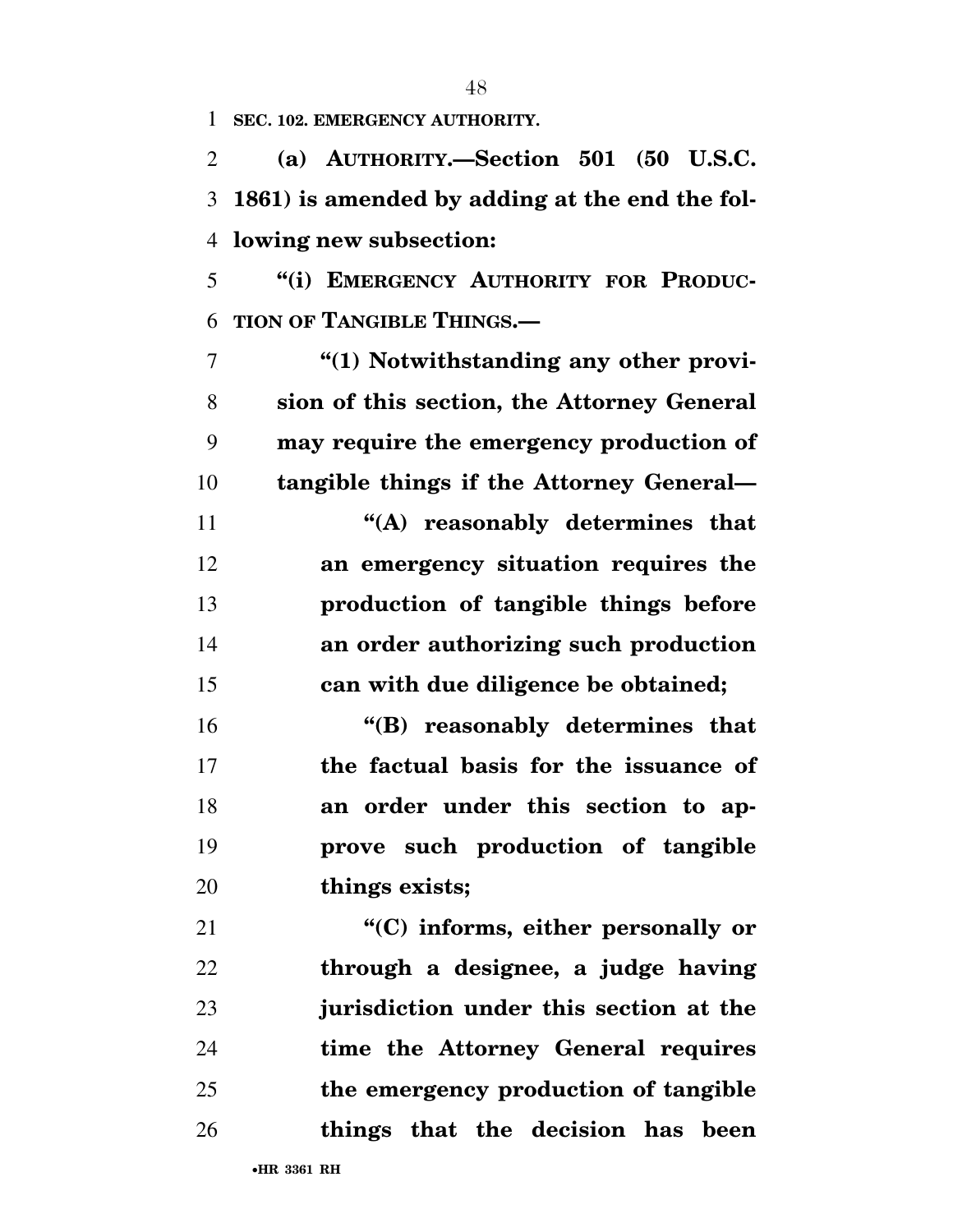**made to employ the authority under this subsection; and** 

 **''(D) makes an application in ac- cordance with this section to a judge having jurisdiction under this section as soon as practicable, but not later than 7 days after the Attorney Gen- eral requires the emergency produc- tion of tangible things under this sub-section.** 

**''(2)** If the Attorney General author- **izes the emergency production of tan- gible things under paragraph (1), the At- torney General shall require that the minimization procedures required by this section for the issuance of a judicial order be followed.** 

 **''(3) In the absence of a judicial order approving the production of tangible things under this subsection, the produc- tion shall terminate when the informa- tion sought is obtained, when the appli- cation for the order is denied, or after the expiration of 7 days from the time the Attorney General begins requiring the**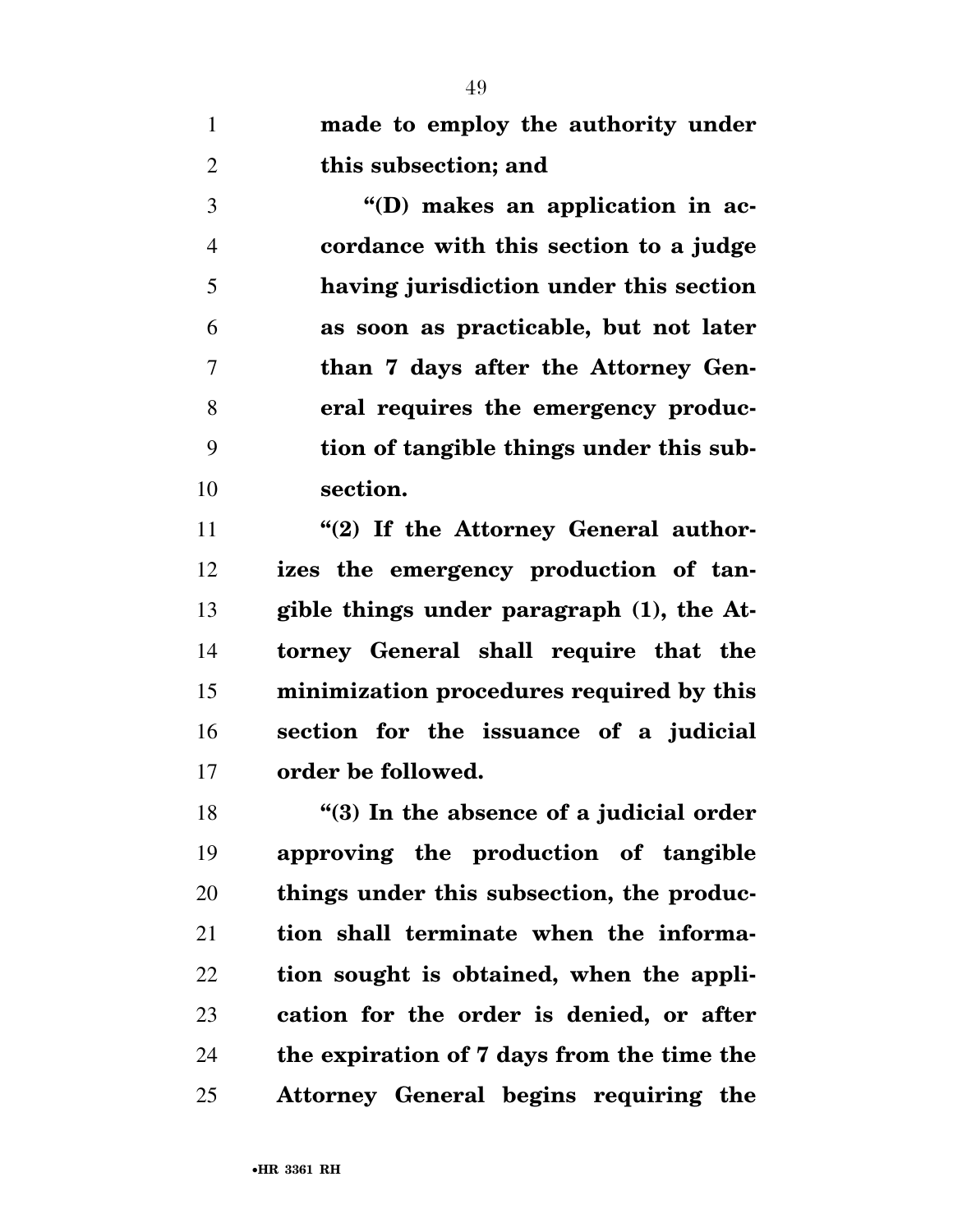**emergency production of such tangible things, whichever is earliest.** 

 **''(4) A denial of the application made under this subsection may be reviewed as provided in this section.** 

 **''(5) If such application for approval is denied, or in any other case where the production of tangible things is termi- nated and no order is issued approving the production, no information obtained or evidence derived from such produc- tion shall be received in evidence or oth- erwise disclosed in any trial, hearing, or other proceeding in or before any court, grand jury, department, office, agency, regulatory body, legislative committee, or other authority of the United States, a State, or political subdivision thereof, and no information concerning any United States person acquired from such production shall subsequently be used or disclosed in any other manner by Federal officers or employees without the consent of such person, except with the approval of the Attorney General if the informa-**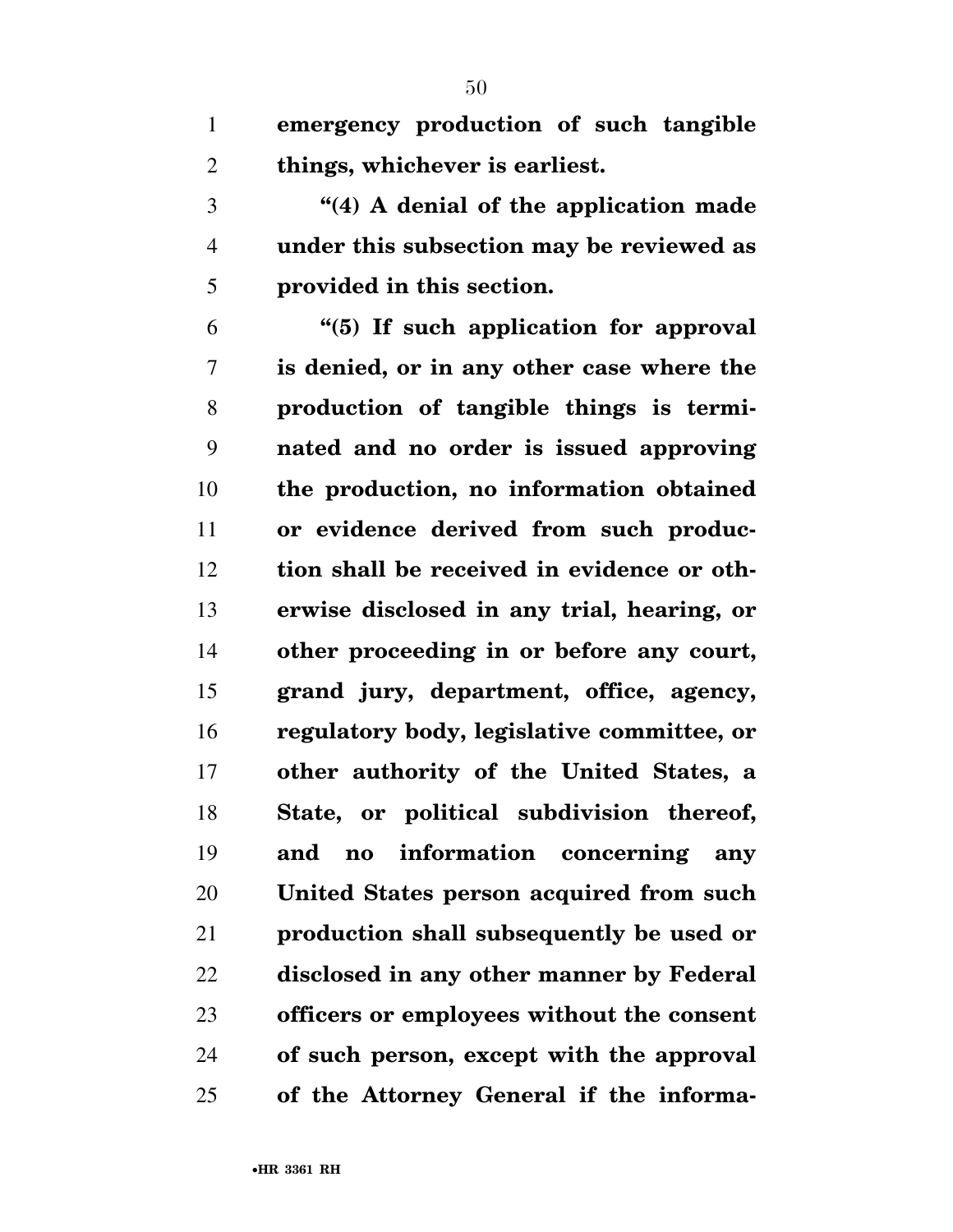| $\mathbf{1}$   | tion indicates a threat of death or serious |
|----------------|---------------------------------------------|
| $\overline{2}$ | bodily harm to any person.                  |
| 3              | "(6) The Attorney General shall assess      |
| 4              | compliance with the requirements of         |
| 5              | paragraph $(5)$ .".                         |
| 6              | CONFORMING AMENDMENT.-Section<br><b>(b)</b> |
| 7              | $501(d)$ (50 U.S.C. 1861(d)) is amended—    |
| 8              | $(1)$ in paragraph $(1)$ —                  |
| 9              | $(A)$ in the matter preceding sub-          |
| 10             | paragraph (A), by striking "pursuant"       |
| 11             | to an order" and inserting "pursuant        |
| 12             | to an order issued or an emergency          |
| 13             | production required";                       |
| 14             | $(B)$ in subparagraph $(A)$ , by strik-     |
| 15             | ing "such order" and inserting "such        |
| 16             | order or such emergency production";        |
| 17             | and                                         |
| 18             | $(C)$ in subparagraph $(B)$ , by strik-     |
| 19             | ing "the order" and inserting "the          |
| 20             | order or the emergency production";         |
| 21             | and                                         |
| 22             | $(2)$ in paragraph $(2)$ —                  |
| 23             | $(A)$ in subparagraph $(A)$ , by strik-     |
| 24             | ing "an order" and inserting "an            |
| 25             | order or emergency production"; and         |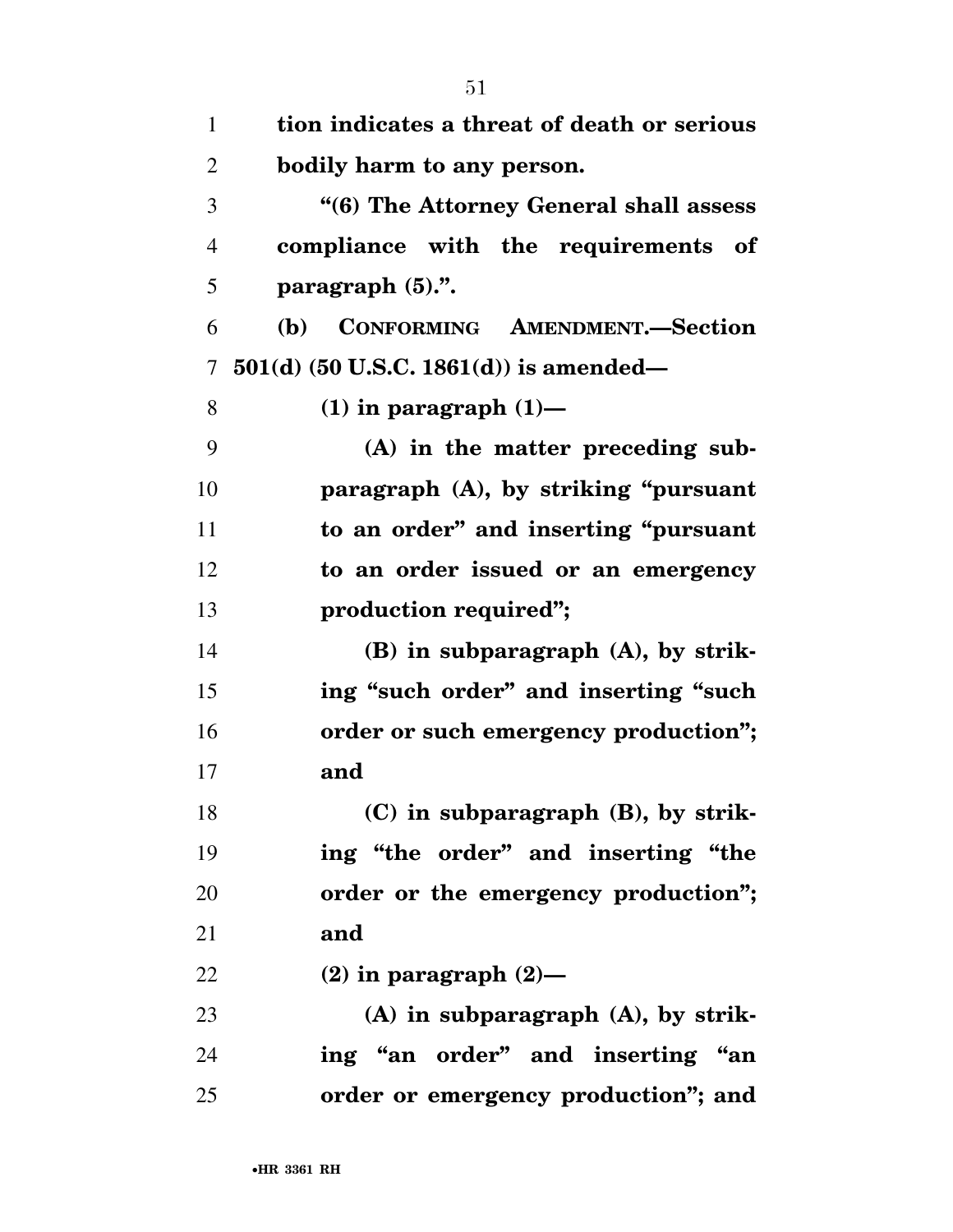**(B) in subparagraph (B), by strik- ing ''an order'' and inserting ''an order or emergency production''. SEC. 103. PROHIBITION ON BULK COLLECTION OF TAN- GIBLE THINGS. (a) APPLICATION.—Section 501(b)(2) (50 U.S.C. 1861(b)(2)), as amended by section 101(a) of this Act, is further amended by in- serting before subparagraph (B), as redesig- nated by such section 101(a) of this Act, the following new subparagraph: ''(A) a specific selection term to be used as the basis for the production of the tangible things sought;''. (b) ORDER.—Section 501(c) (50 U.S.C. 1861(c)) is amended— (1) in paragraph (2)(A), by striking the semicolon and inserting '', including each specific selection term to be used as the basis for the production;''; and (2) by adding at the end the following new paragraph: ''(3) No order issued under this subsection may authorize the collection of tangible things without the use of a specific selection**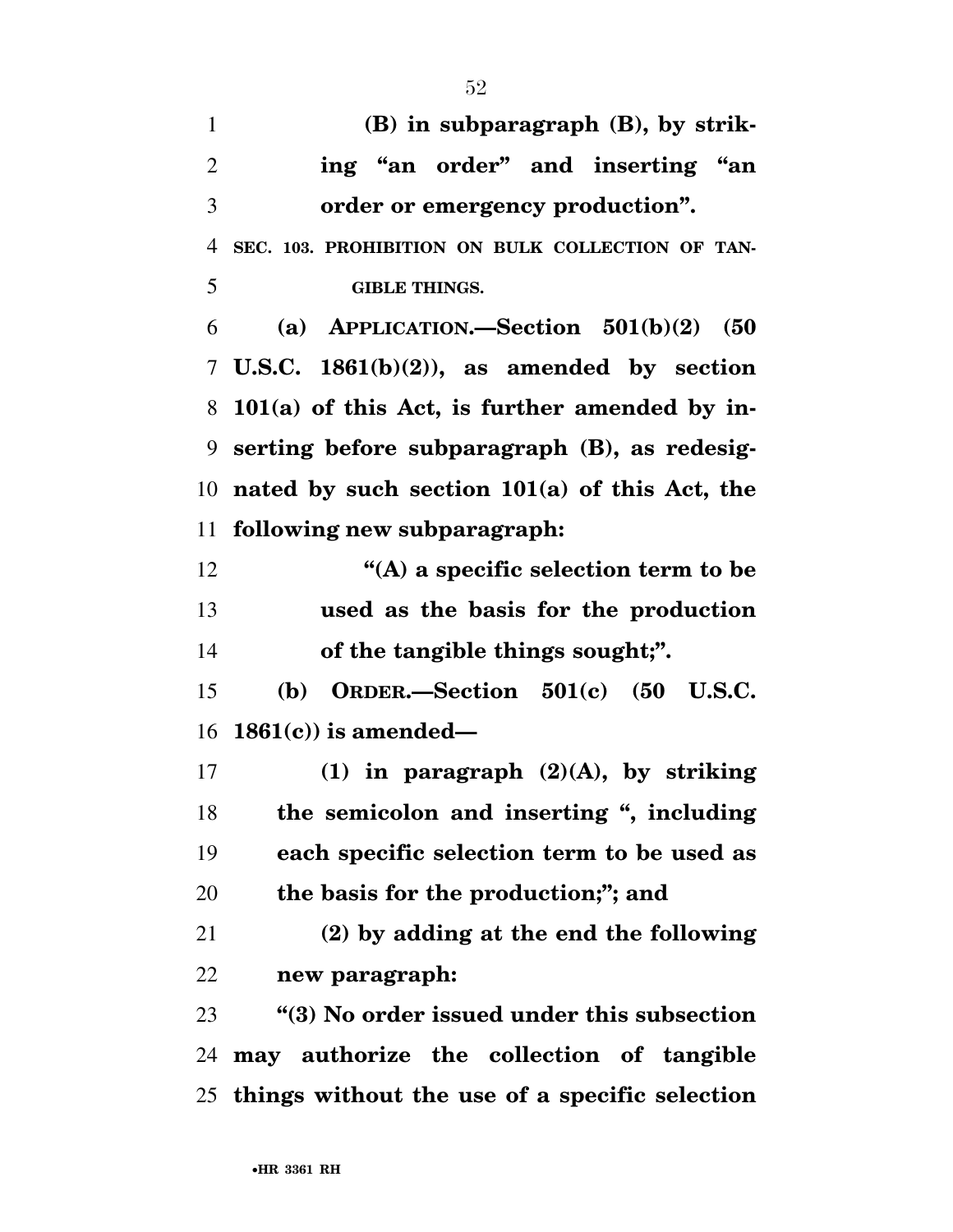**term that meets the requirements of sub-section (b)(2).''.** 

 **SEC. 104. JUDICIAL REVIEW OF MINIMIZATION PROCE- DURES FOR THE PRODUCTION OF TANGIBLE THINGS.** 

 **Section 501(c)(1) (50 U.S.C. 1861(c)(1)) is amended by inserting after ''subsections (a) and (b)'' the following: ''and that the mini- mization procedures submitted in accordance with subsection (b)(2)(D) meet the definition of minimization procedures under subsection (g)''.** 

**SEC. 105. LIABILITY PROTECTION.** 

 **Section 501(e) (50 U.S.C. 1861(e)) is amend-ed to read as follows:** 

 **''(e) No cause of action shall lie in any court against a person who produces tangible things or provides information, facilities, or technical assistance pursuant to an order issued or an emergency production required under this section. Such production shall not be deemed to constitute a waiver of any privi-lege in any other proceeding or context.''.**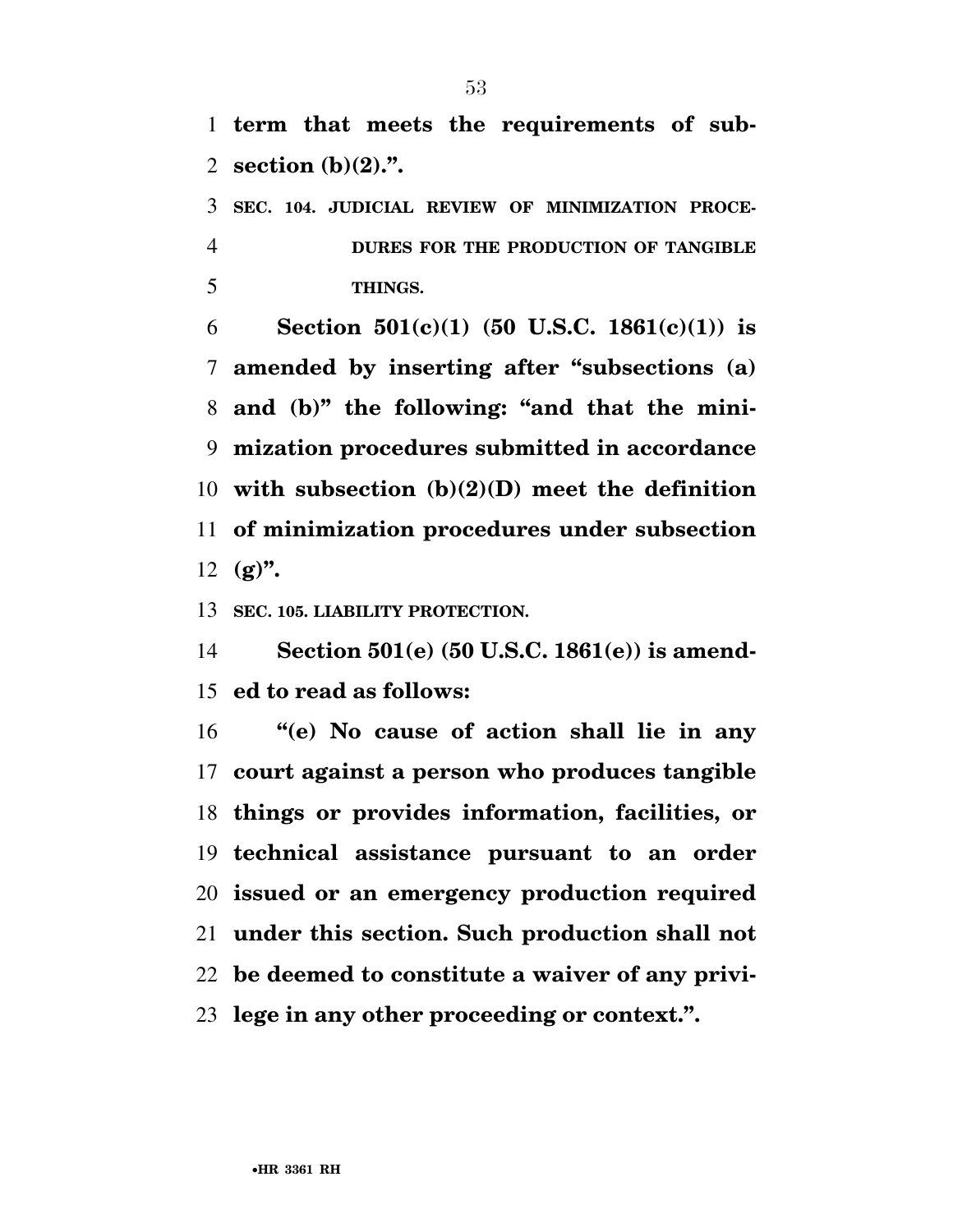**SEC. 106. COMPENSATION FOR ASSISTANCE.** 

 **Section 501 (50 U.S.C. 1861), as amended by section 102 of this Act, is further amended by adding at the end the following new sub-section:** 

 **''(j) COMPENSATION.—The Government shall compensate, at the prevailing rate, a person for producing tangible things or pro- viding information, facilities, or assistance in accordance with an order issued or an emer- gency production required under this sec-tion.''.** 

**SEC. 107. DEFINITIONS.** 

 **Section 501 (50 U.S.C. 1861), as amended by section 106 of this Act, is further amended by adding at the end the following new sub-section:** 

**''(k) DEFINITIONS.—In this section:** 

 **''(1) CALL DETAIL RECORD DEFINED.— The term 'call detail record'—** 

**''(A)** means session identifying in- **formation (including originating or terminating telephone number, Inter- national Mobile Subscriber Identity number, or International Mobile Sta-tion Equipment Identity number), a**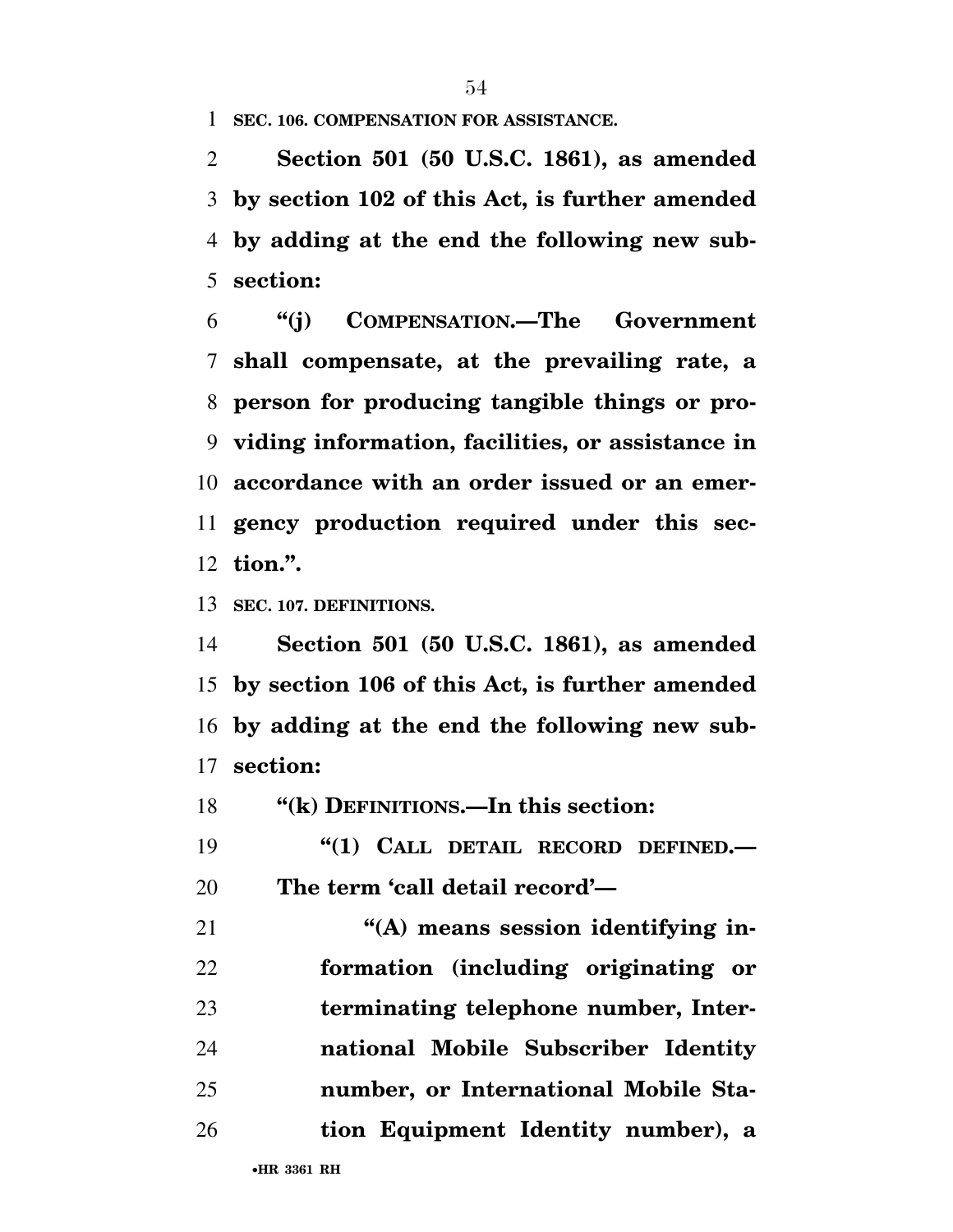| $\mathbf{1}$   | telephone calling card number, or the           |
|----------------|-------------------------------------------------|
| $\overline{2}$ | time or duration of a call; and                 |
| 3              | "(B) does not include-                          |
| $\overline{4}$ | "(i) the contents of any com-                   |
| 5              | munication (as defined in section               |
| 6              | $2510(8)$ of title 18, United States            |
| 7              | Code);                                          |
| 8              | "(ii) the name, address, or fi-                 |
| 9              | nancial information of a sub-                   |
| 10             | scriber or customer; or                         |
| 11             | "(iii) cell site location infor-                |
| 12             | mation.                                         |
| 13             | "(2) SPECIFIC SELECTION TERM.-The               |
| 14             | term 'specific selection term' means a          |
| 15             | term used to uniquely describe a person,        |
| 16             | entity, or account.".                           |
| 17             | SEC. 108. INSPECTOR GENERAL REPORTS ON BUSINESS |
| 18             | <b>RECORDS ORDERS.</b>                          |
| 19             | Section 106A of the USA PATRIOT Im-             |
| 20             | provement and Reauthorization Act of 2005       |
| 21             | (Public Law 109-177; 120 Stat. 200) is amend-   |
|                | $22$ ed—                                        |
| 23             | $(1)$ in subsection $(b)$ —                     |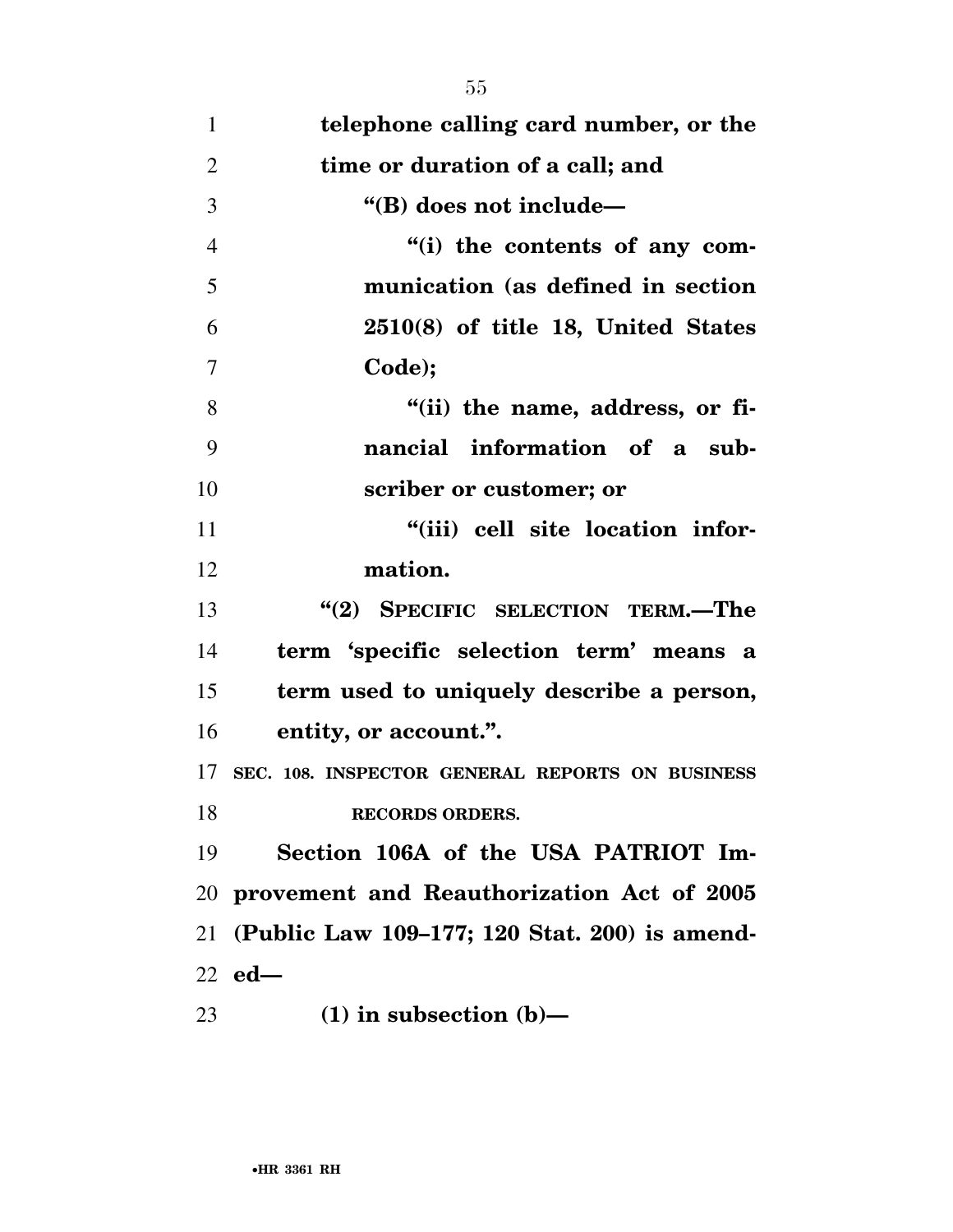| $\mathbf{1}$   | $(A)$ in paragraph $(1)$ , by inserting         |
|----------------|-------------------------------------------------|
| $\overline{2}$ | "and calendar years 2012 through                |
| 3              | 2014" after "2006";                             |
| $\overline{4}$ | (B) by striking paragraphs (2) and              |
| 5              | (3);                                            |
| 6              | (C) by redesignating paragraphs                 |
| 7              | $(4)$ and $(5)$ as paragraphs $(2)$ and $(3)$ , |
| 8              | respectively; and                               |
| 9              | (D) in paragraph $(3)$ (as so redes-            |
| 10             | ignated)—                                       |
| 11             | (i) by striking subparagraph                    |
| 12             | (C) and inserting the following                 |
| 13             | new subparagraph:                               |
| 14             | "(C) with respect to calendar                   |
| 15             | years 2012 through 2014, an examina-            |
| 16             | tion of the minimization procedures             |
| 17             | used in relation to orders under sec-           |
| 18             | tion 501 of the Foreign Intelligence            |
| 19             | Surveillance Act of 1978 (50 U.S.C.             |
| 20             | 1861) and whether the minimization              |
| 21             | procedures adequately protect the               |
| 22             | constitutional rights of United States          |
| 23             | persons;"; and                                  |
| 24             | (ii) in subparagraph $(D)$ , by                 |
| 25             | striking "(as such term is defined              |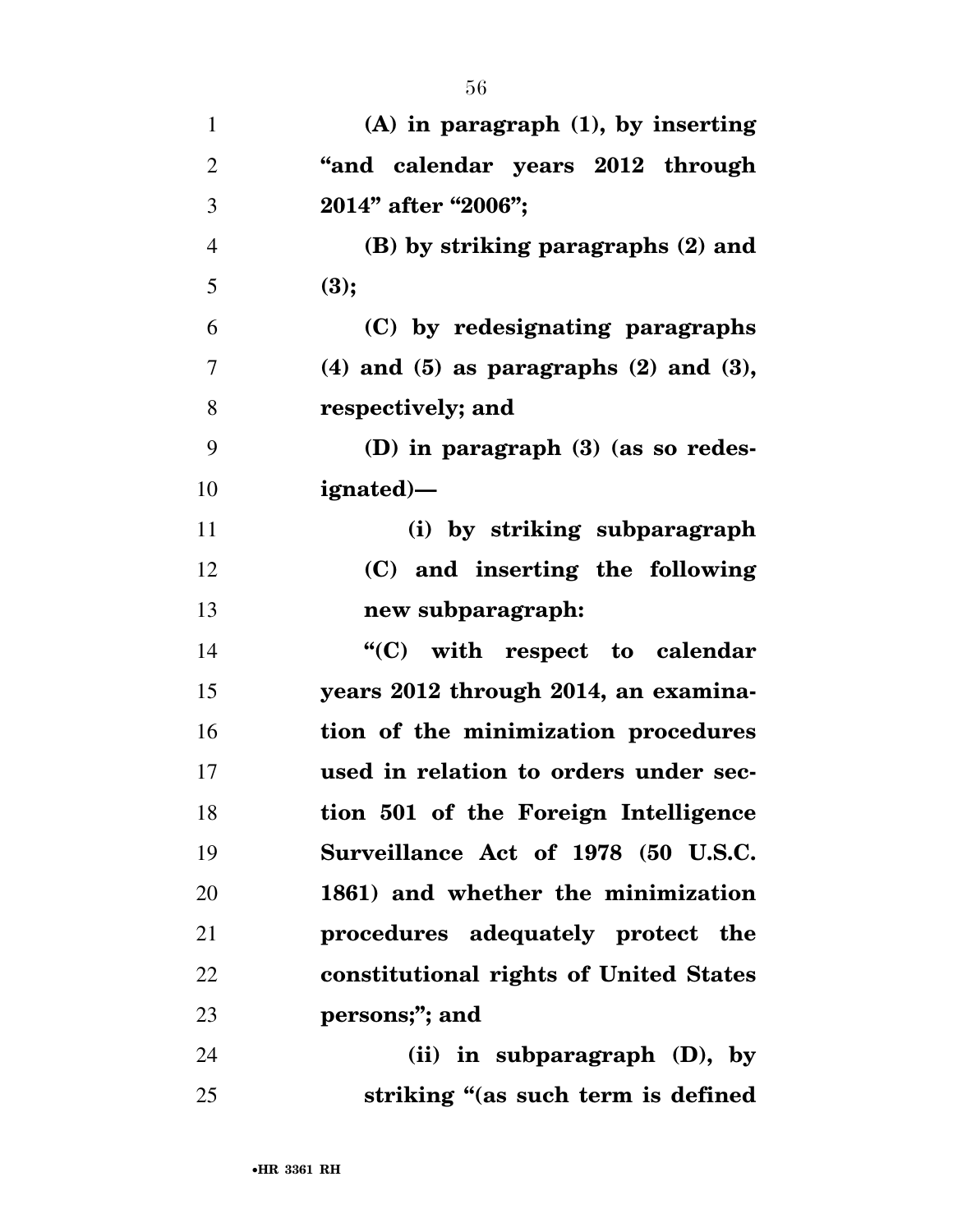| $\mathbf{1}$   | in section 3(4) of the National Se-          |
|----------------|----------------------------------------------|
| $\overline{2}$ | curity Act of 1947 (50 U.S.C.                |
| 3              | $401a(4))$ ";                                |
| $\overline{4}$ | $(2)$ in subsection $(c)$ , by adding at the |
| 5              | end the following new paragraph:             |
| 6              | "(3) CALENDAR YEARS 2012 THROUGH             |
| 7              | 2014. Not later than December 31, 2015,      |
| 8              | the Inspector General of the Department      |
| 9              | of Justice shall submit to the Committee     |
| 10             | on the Judiciary and the Select Com-         |
| 11             | mittee on Intelligence of the Senate and     |
| 12             | the Committee on the Judiciary and the       |
| 13             | Permanent Select Committee on Intel-         |
| 14             | ligence of the House of Representatives a    |
| 15             | report containing the results of the audit   |
| 16             | conducted under subsection (a) for cal-      |
| 17             | endar years 2012 through 2014.";             |
| 18             | (3) by redesignating subsections (d)         |
| 19             | and (e) as subsections (e) and (f), respec-  |
| 20             | tively;                                      |
| 21             | (4) by inserting after subsection (c)        |
| 22             | the following new subsection:                |
| 23             | "(d) INTELLIGENCE ASSESSMENT.—               |
| 24             | " $(1)$ In GENERAL.—For the period be-       |
| 25             | ginning on January 1, 2012, and ending       |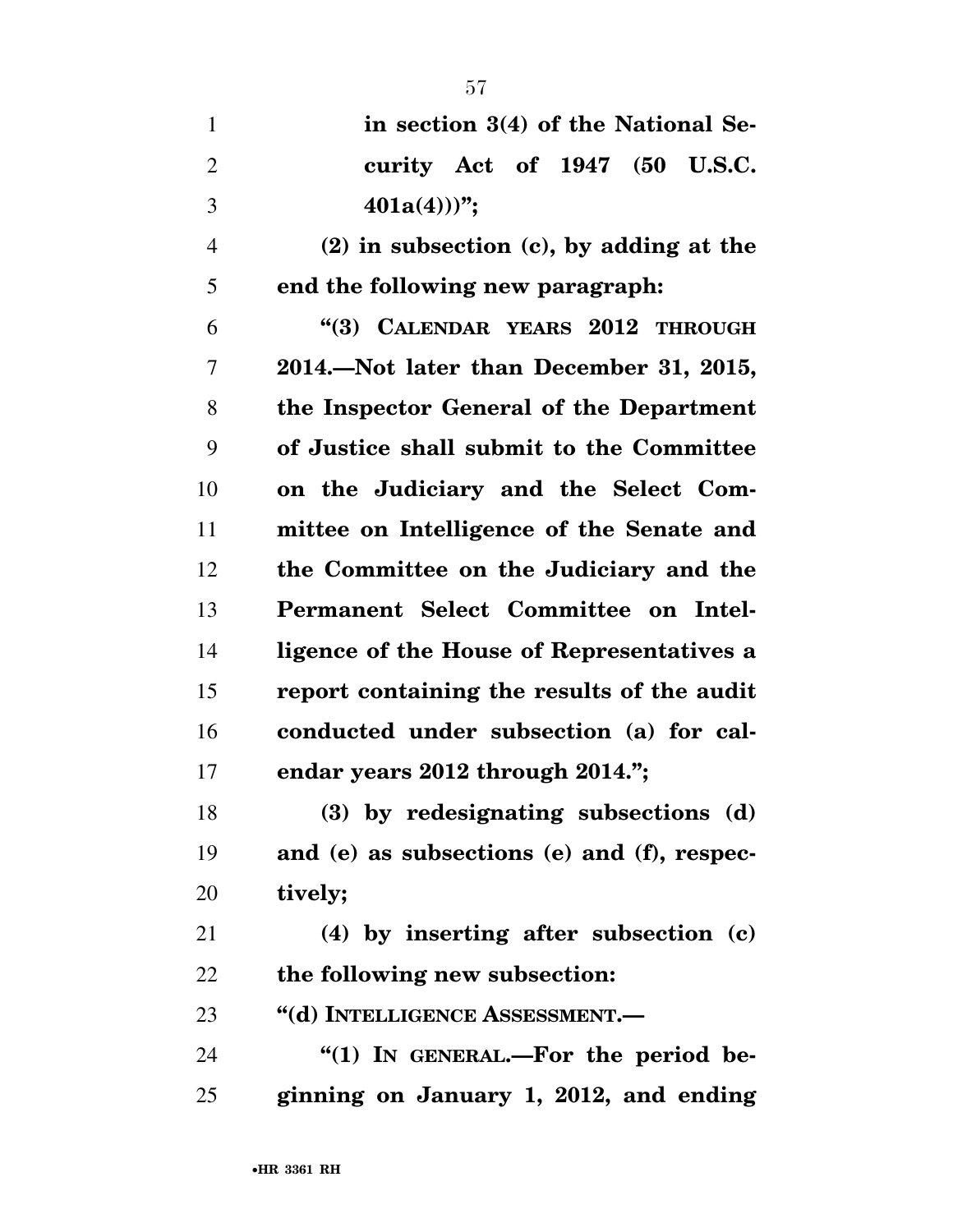| $\mathbf{1}$   | on December 31, 2014, the Inspector Gen- |
|----------------|------------------------------------------|
| $\overline{2}$ | eral of the Intelligence Community shall |
| 3              | assess-                                  |
| $\overline{4}$ | "(A) the importance of the infor-        |
| 5              | mation acquired under title V of the     |
| 6              | Foreign Intelligence Surveillance Act    |
| $\overline{7}$ | of 1978 (50 U.S.C. 1861 et seq.) to the  |
| 8              | activities of the intelligence commu-    |
| 9              | nity;                                    |
| 10             | "(B) the manner in which that in-        |
| 11             | formation was collected, retained,       |
| 12             | analyzed, and disseminated by the in-    |
| 13             | telligence community;                    |
| 14             | "(C) the minimization procedures         |
| 15             | used by elements of the intelligence     |
| 16             | community under such title and           |
| 17             | whether the minimization procedures      |
| 18             | adequately protect the constitutional    |
| 19             | rights of United States persons; and     |
| 20             | "(D) any minimization procedures         |
| 21             | proposed by an element of the intel-     |
| 22             | ligence community under such title       |
| 23             | that were modified or denied by the      |
| 24             | court established under section 103(a)   |
| 25             | of such Act (50 U.S.C. 1803(a)).         |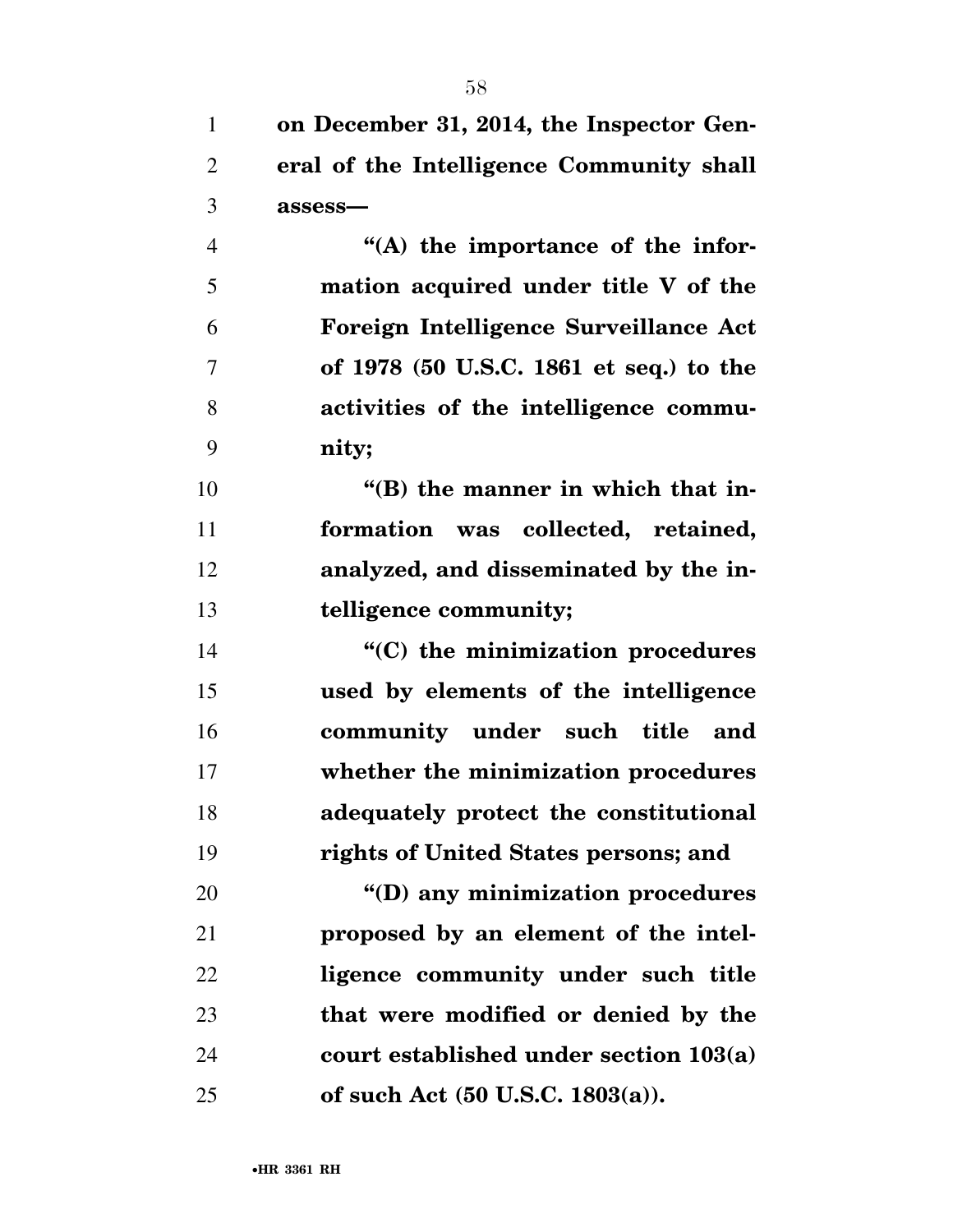| $\mathbf{1}$   | (2)<br>SUBMISSION DATE FOR ASSESS-        |
|----------------|-------------------------------------------|
| $\overline{2}$ | MENT.—Not later than December 31, 2015,   |
| 3              | the Inspector General of the Intelligence |
| 4              | Community shall submit to the Com-        |
| 5              | mittee on the Judiciary and the Select    |
| 6              | Committee on Intelligence of the Senate   |
| 7              | and the Committee on the Judiciary and    |
| 8              | the Permanent Select Committee on In-     |
| 9              | telligence of the House of Representa-    |
| 10             | tives a report containing the results of  |
| 11             | the assessment for calendar years 2012    |
| 12             | through $2014."$ ;                        |
| 13             | (5) in subsection (e), as redesignated    |
| 14             | by paragraph $(3)$ —                      |
| 15             | (A) in paragraph $(1)$ —                  |
| 16             | (i) by striking "a report under           |
| 17             | subsection $(c)(1)$ or $(c)(2)$ " and in- |
| 18             | serting "any report under sub-            |
| 19             | section $(c)$ or $(d)$ "; and             |
| 20             | (ii) by striking "Inspector               |
| 21             | <b>General of the Department of Jus-</b>  |
| 22             | tice" and inserting "Inspector"           |
| 23             | <b>General of the Department of Jus-</b>  |
| 24             | tice, the Inspector General of the        |
| 25             | Intelligence Community, and any           |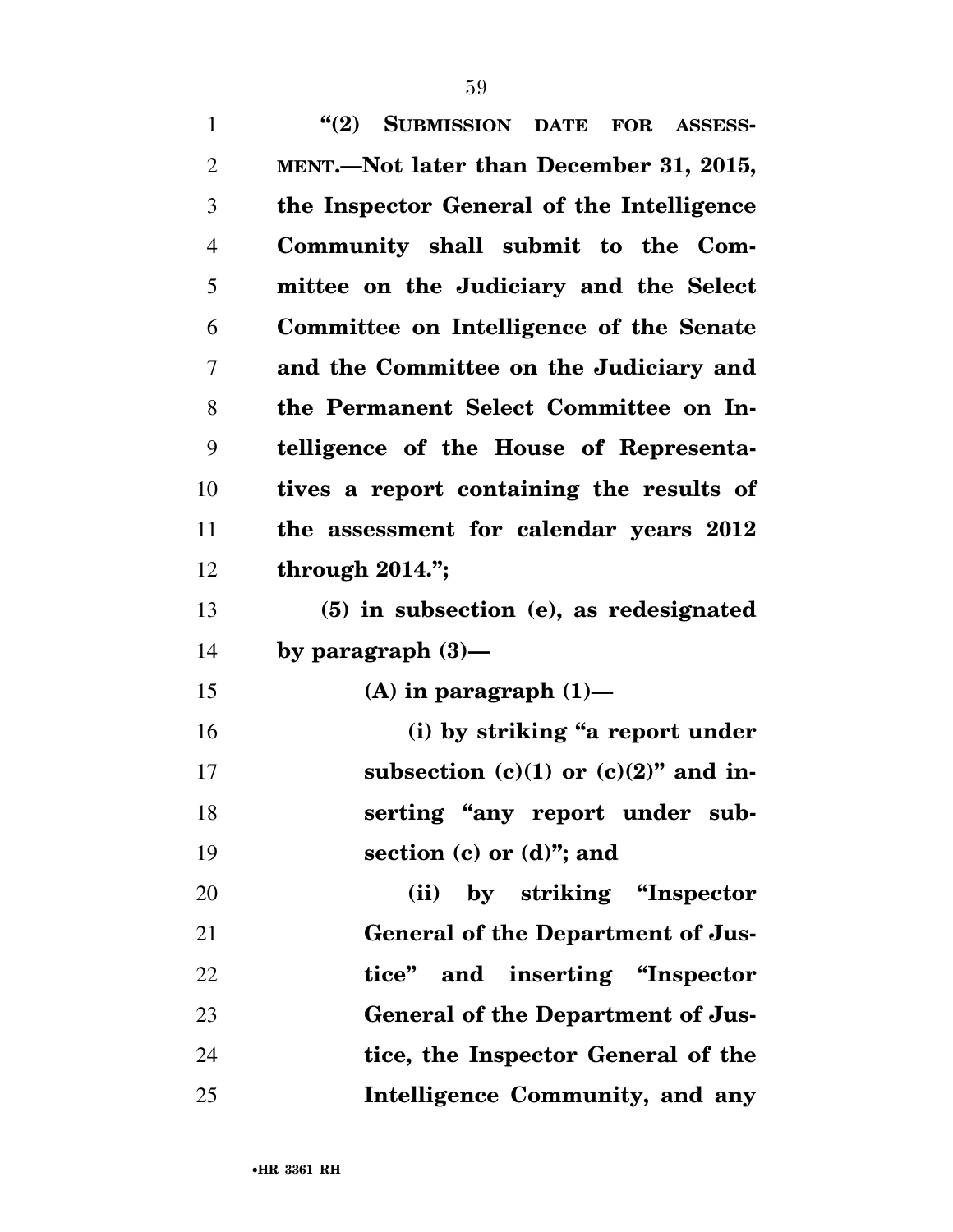| $\mathbf{1}$   | Inspector General of an element              |
|----------------|----------------------------------------------|
| $\overline{2}$ | of the intelligence community                |
| 3              | that prepares a report to assist             |
| $\overline{4}$ | the Inspector General of the De-             |
| 5              | partment of Justice or the Inspec-           |
| 6              | tor General of the Intelligence              |
| 7              | Community in complying with the              |
| 8              | requirements of this section"; and           |
| 9              | $(B)$ in paragraph $(2)$ , by striking       |
| 10             | "the reports submitted under sub-            |
| 11             | sections $(c)(1)$ and $(c)(2)$ " and insert- |
| 12             | ing "any report submitted under sub-         |
| 13             | section (c) or $(d)$ ";                      |
| 14             | $(6)$ in subsection $(f)$ , as redesignated  |
| 15             | by paragraph $(3)$ —                         |
| 16             | (A) by striking "The reports sub-            |
| 17             | mitted under subsections $(c)(1)$ and        |
| 18             | $(c)(2)$ " and inserting "Each report        |
| 19             | submitted under subsection (c)"; and         |
| 20             | (B) by striking "subsection $(d)(2)$ "       |
| 21             | and inserting "subsection $(e)(2)$ "; and    |
| 22             | (7) by adding at the end the following       |
| 23             | new subsection:                              |
| 24             | "(g) DEFINITIONS.—In this section:           |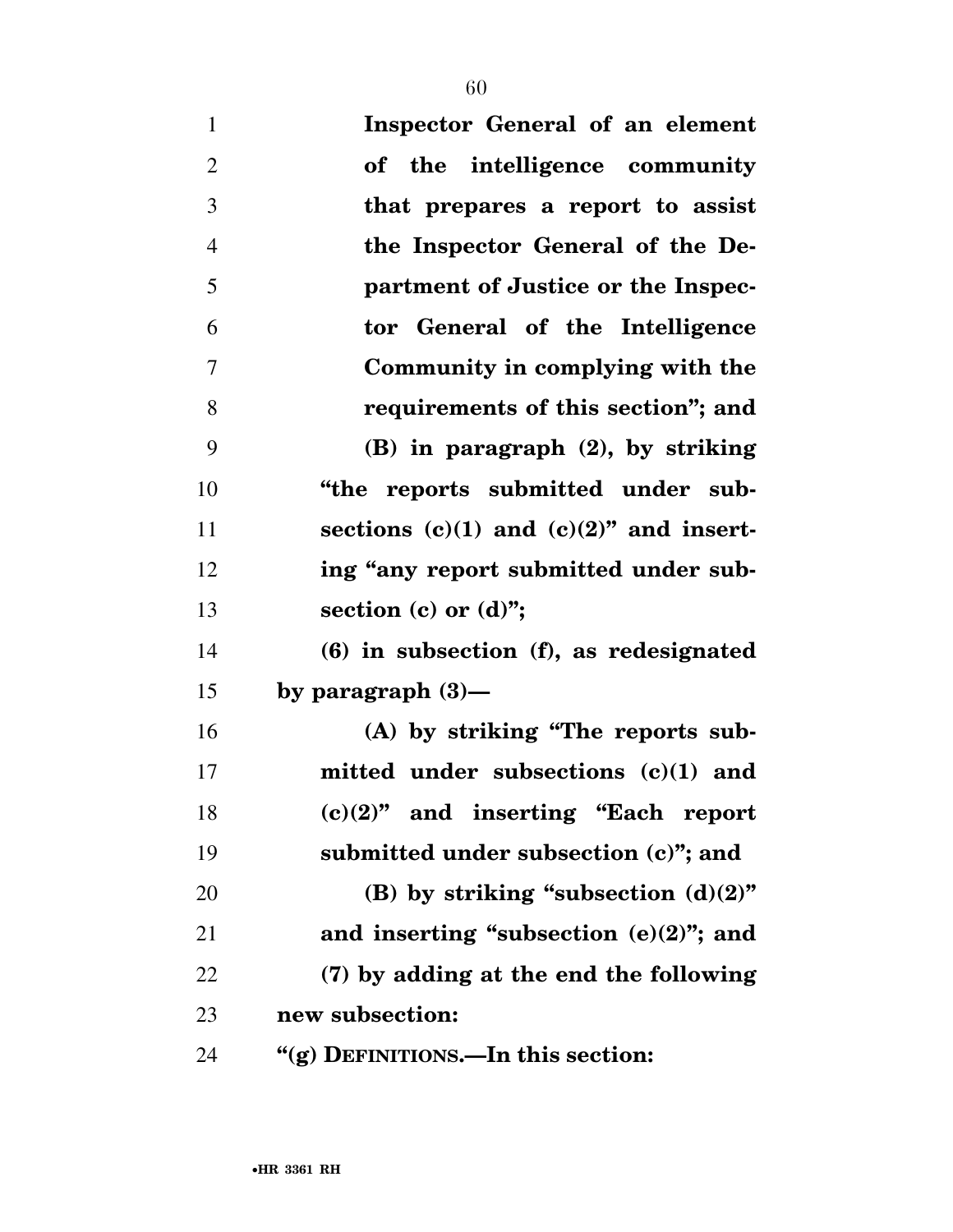**''(1) INTELLIGENCE COMMUNITY.—The term 'intelligence community' has the meaning given that term in section 3 of the National Security Act of 1947 (50 U.S.C. 3003). ''(2) UNITED STATES PERSON.—The term 'United States person' has the meaning given that term in section 101 of the For- eign Intelligence Surveillance Act of 1978 (50 U.S.C. 1801).''.** 

**SEC. 109. EFFECTIVE DATE.** 

 **The amendments made by sections 101 through 103 shall take effect on the date that is 180 days after the date of the enactment of this Act.** 

**TITLE II—FISA PEN REGISTER** 

# **AND TRAP AND TRACE DE-VICE REFORM**

**SEC. 201. PROHIBITION ON BULK COLLECTION.** 

 **(a) PROHIBITION.—Section 402(c) (50 U.S.C. 1842(c)) is amended—** 

 **(1) in paragraph (1), by striking ''; and'' and inserting a semicolon;** 

 **(2) in paragraph (2), by striking the period and inserting a semicolon; and**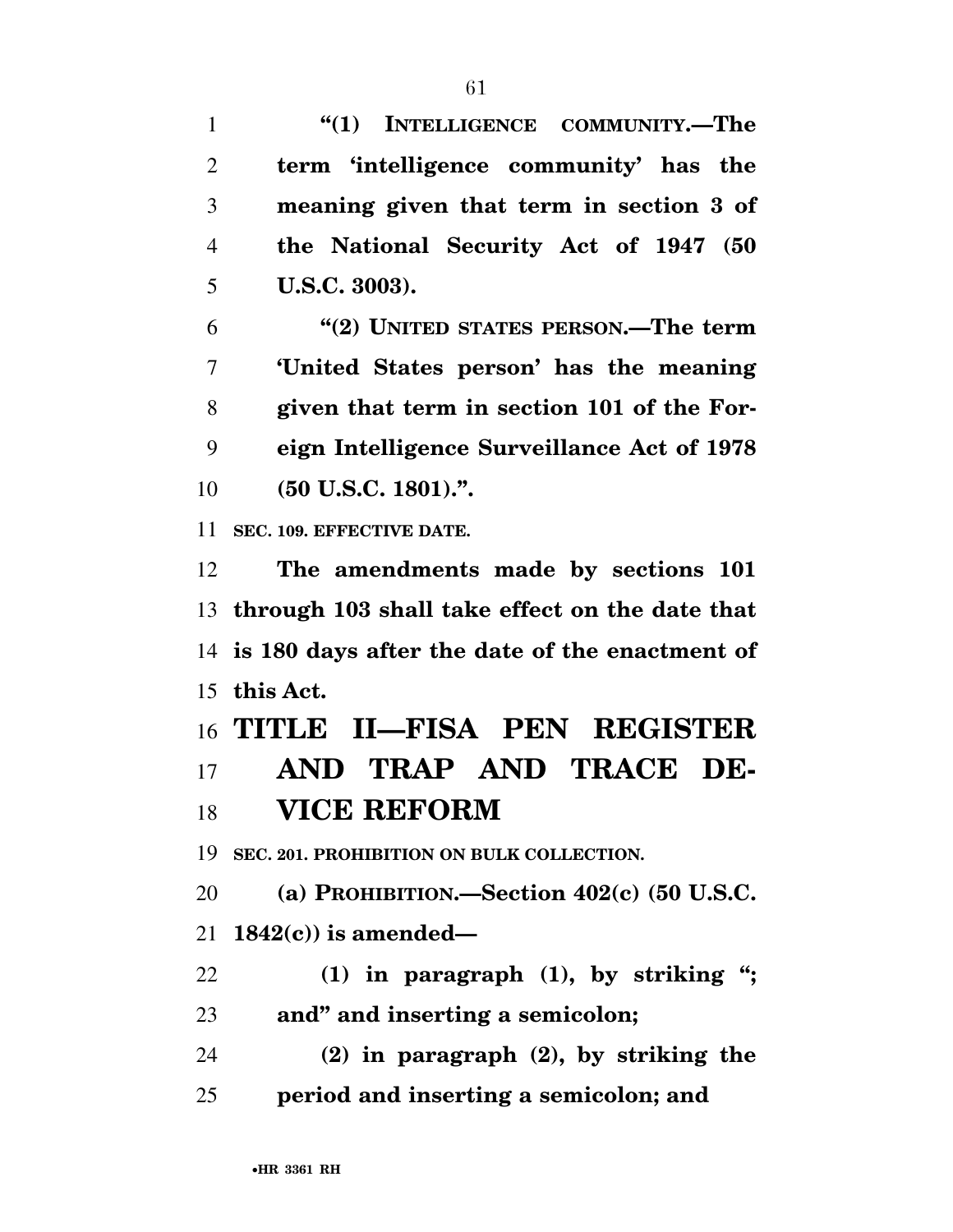**(3) by adding at the end the following new paragraph:** 

 **''(3) a specific selection term to be used as the basis for selecting the tele- phone line or other facility to which the pen register or trap and trace device is to be attached or applied; and''.** 

 **(b) DEFINITION.—Section 401 (50 U.S.C. 1841) is amended by adding at the end the fol-lowing new paragraph:** 

 **''(4) The term 'specific selection term' has the meaning given the term in sec-tion 501.''.** 

**SEC. 202. MINIMIZATION PROCEDURES.** 

 **(a) DEFINITION.—Section 401 (50 U.S.C. 1841), as amended by section 201 of this Act, is further amended by adding at the end the following new paragraph:** 

**''(5)** The term 'minimization proce-**dures' means—** 

 **''(A) specific procedures that are reasonably designed in light of the purpose and technique of an order for the installation and use of a pen register or trap and trace device to**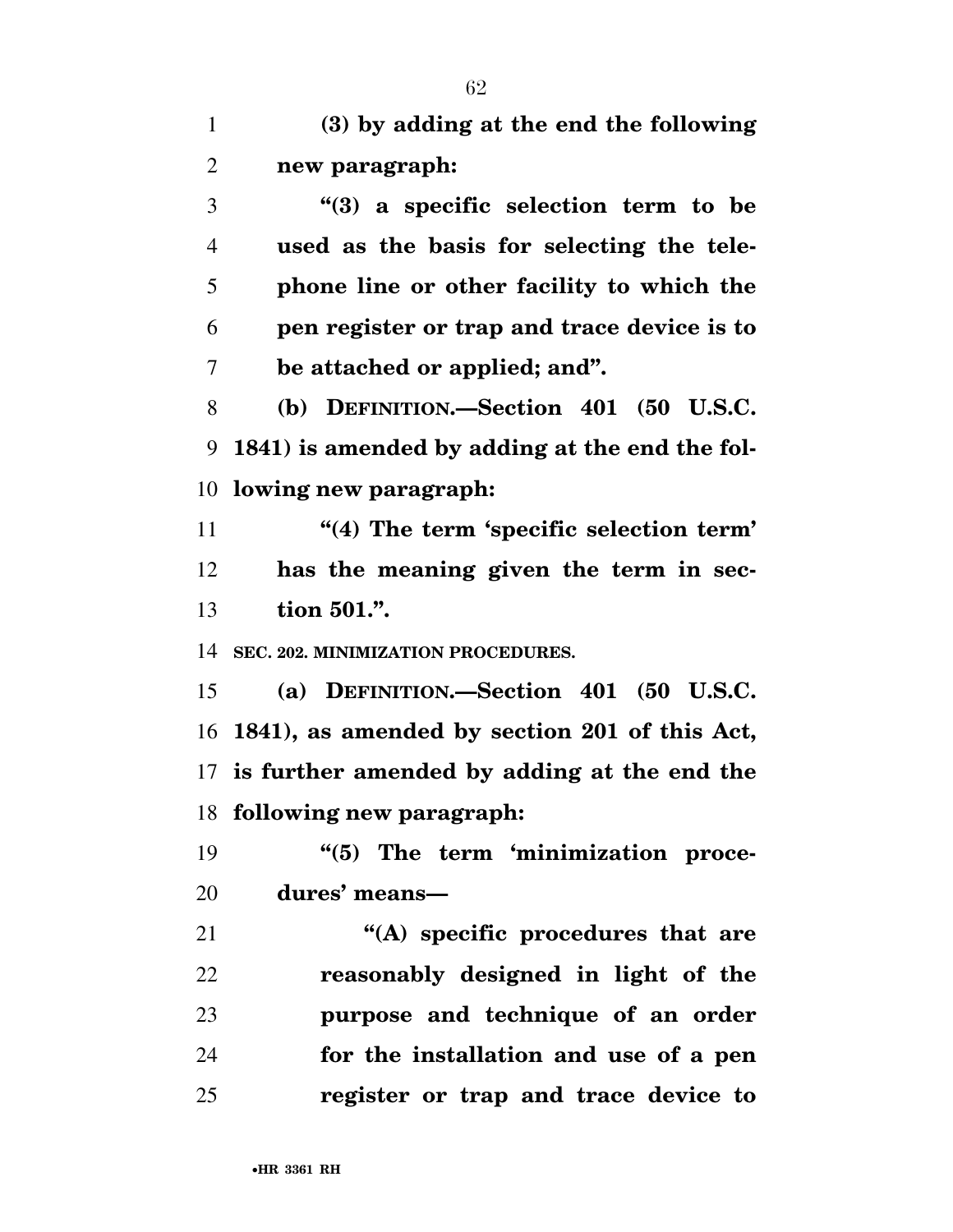**minimize the retention and prohibit** 

 **the dissemination of nonpublicly available information concerning unconsenting United States persons consistent with the need of the United States to obtain, produce, and disseminate foreign intelligence in-formation;** 

 **''(B) procedures that require that nonpublicly available information, which is not foreign intelligence in- formation, as defined in section 101(e)(1), shall not be disseminated in a manner that identifies any United States person, without such person's consent, unless such person's identity is necessary to understand foreign in- telligence information or assess its importance; and** 

**"(C)** notwithstanding subpara- **graphs (A) and (B), procedures that allow for the retention and dissemi- nation of information that is evidence of a crime which has been, is being, or is about to be committed and that**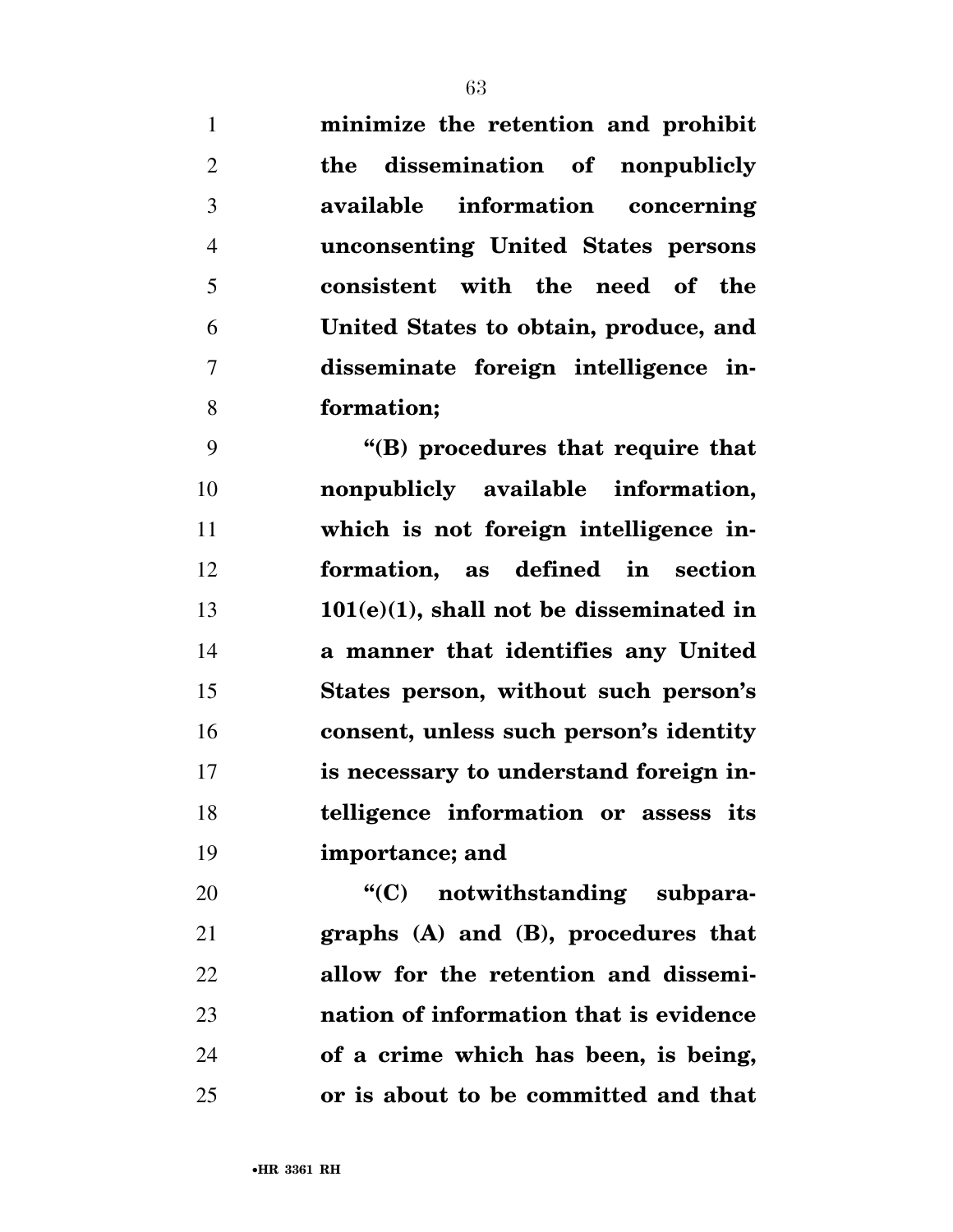| $\mathbf{1}$   | is to be retained or disseminated for          |
|----------------|------------------------------------------------|
| $\overline{2}$ | law enforcement purposes.".                    |
| 3              | (b) APPLICATION.—Section $402(c)$ (50 U.S.C.   |
| 4              | $1842(c)$ , as amended by section 201 of this  |
| 5              | Act, is further amended by adding at the end   |
| 6              | the following new paragraph:                   |
| 7              | "(4) a statement of proposed mini-             |
| 8              | mization procedures.".                         |
| 9              | (c) ORDER.-Section $402(d)$ (50 U.S.C.         |
| 10             | $1842(d)$ ) is amended—                        |
| 11             | $(1)$ in paragraph $(1)$ , by inserting "and   |
| 12             | that the proposed minimization proce-          |
| 13             | dures meet the definition of minimization      |
| 14             | procedures under this title" before the        |
| 15             | period at the end; and                         |
| 16             | (2) in paragraph $(2)(B)$ —                    |
| 17             | (A) in clause (ii)(II), by striking ";         |
| 18             | and" and inserting a semicolon; and            |
| 19             | (B) by adding at the end the fol-              |
| 20             | lowing new clause:                             |
| 21             | "(iv) the minimization procedures              |
| 22             | be followed; and".                             |
| 23             | (d) COMPLIANCE ASSESSMENT.—Section 402         |
| 24             | $(50$ U.S.C. 1842) is amended by adding at the |
|                | 25 end the following new subsection:           |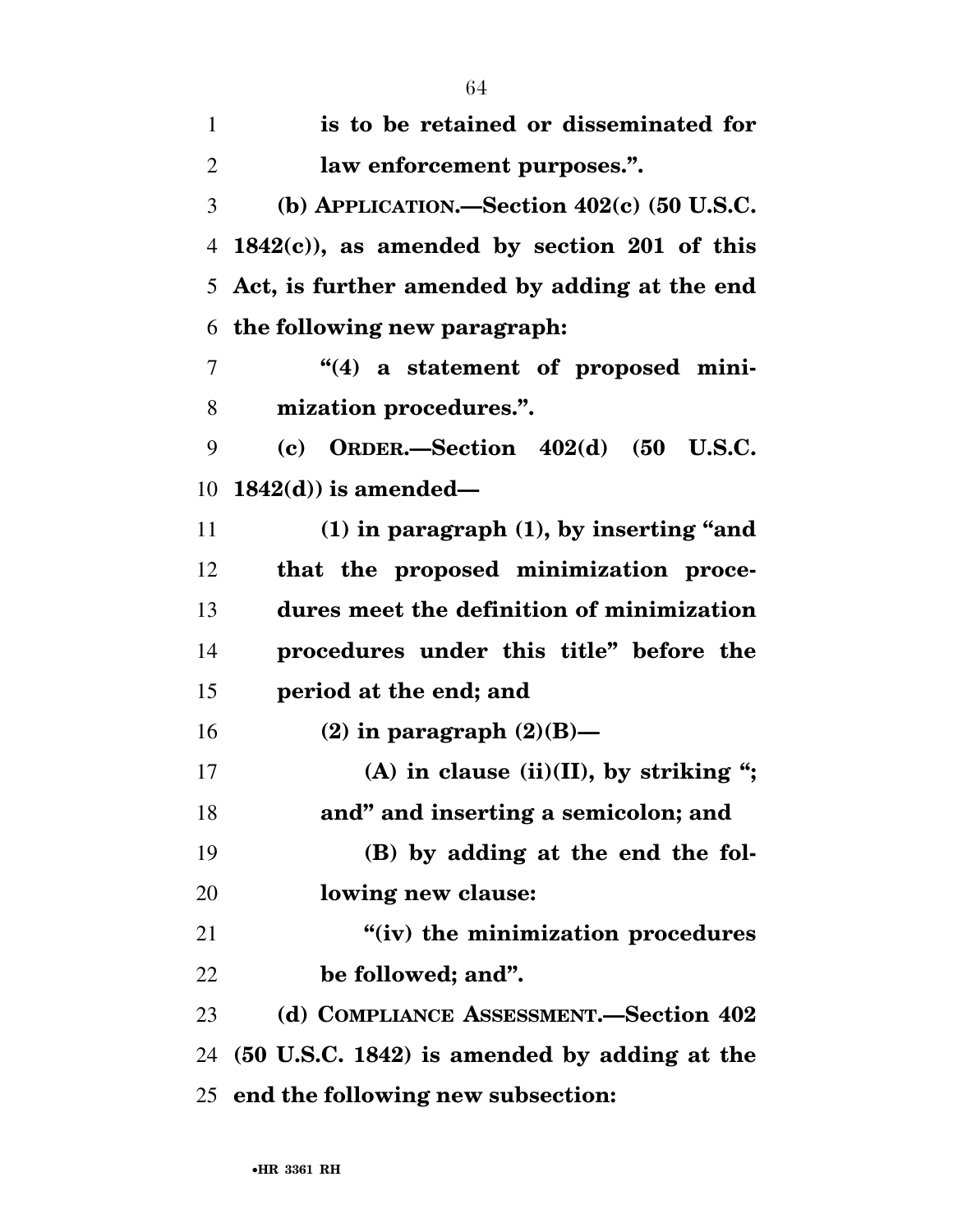**''(h) At or before the end of the period of time for which the installation and use of a pen register or trap and trace device is ap- proved under an order or an extension under this section, the judge may assess compliance with the minimization procedures by review- ing the circumstances under which informa- tion concerning United States persons was re-tained or disseminated.''.** 

 **TITLE III—FISA ACQUISITIONS TARGETING PERSONS OUT- SIDE THE UNITED STATES RE-FORMS** 

**SEC. 301. PROHIBITION ON REVERSE TARGETING.** 

 **Section 702(b)(2) (50 U.S.C. 1881a(b)(2)) is amended by striking ''the purpose'' and in-serting ''a purpose''.** 

**SEC. 302. MINIMIZATION PROCEDURES.** 

 **Section 702(e)(1) (50 U.S.C. 1881a(e)(1)) is amended—** 

 **(1) by striking ''that meet'' and insert-ing the following: ''that—** 

**''(A) meet'';** 

 **(2) in subparagraph (A) (as des-ignated by paragraph (1) of this section),**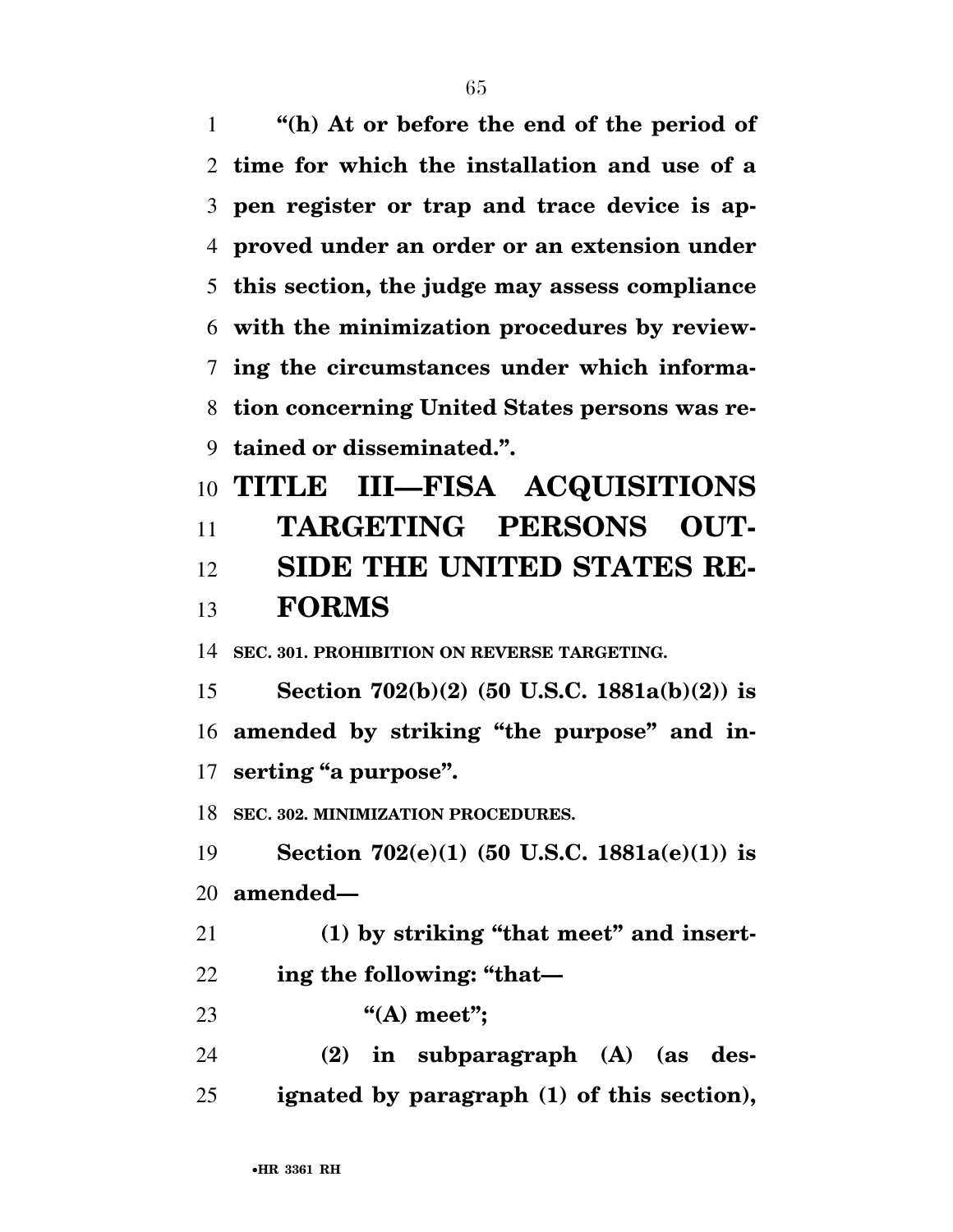| $\mathbf{1}$    | by striking the period and inserting ";                |
|-----------------|--------------------------------------------------------|
| $\overline{2}$  | and"; and                                              |
| 3               | (3) by adding at the end the following                 |
| $\overline{4}$  | new subparagraph:                                      |
| 5               | "(B) consistent with such defini-                      |
| 6               | tion, minimize the acquisition, and                    |
| $\overline{7}$  | prohibit the retention and dissemina-                  |
| 8               | tion, of any communication as to                       |
| 9               | which the sender and all intended re-                  |
| 10              | cipients are determined to be located                  |
| 11              | in the United States and prohibit the                  |
| 12              | use of any discrete, non-target com-                   |
| 13              | munication that is determined to be                    |
| 14              | to or from a United States person or                   |
| 15              | a person who appears to be located in                  |
| 16              | the United States, except to protect                   |
| 17              | against an immediate threat<br>to                      |
| 18              | human life.".                                          |
|                 | 19 SEC. 303. LIMITS ON USE OF UNLAWFULLY OBTAINED IN-  |
| 20              | FORMATION.                                             |
| 21              | Section 702(i)(3) (50 U.S.C. 1881a(i)(3)) is           |
|                 | 22 amended by adding at the end the following          |
|                 | 23 new subparagraph:                                   |
| $\mathcal{L}$ 1 | $\frac{1}{2}$ (K) I interaction on tiep of information |

 **''(D) LIMITATION ON USE OF INFOR-MATION.—**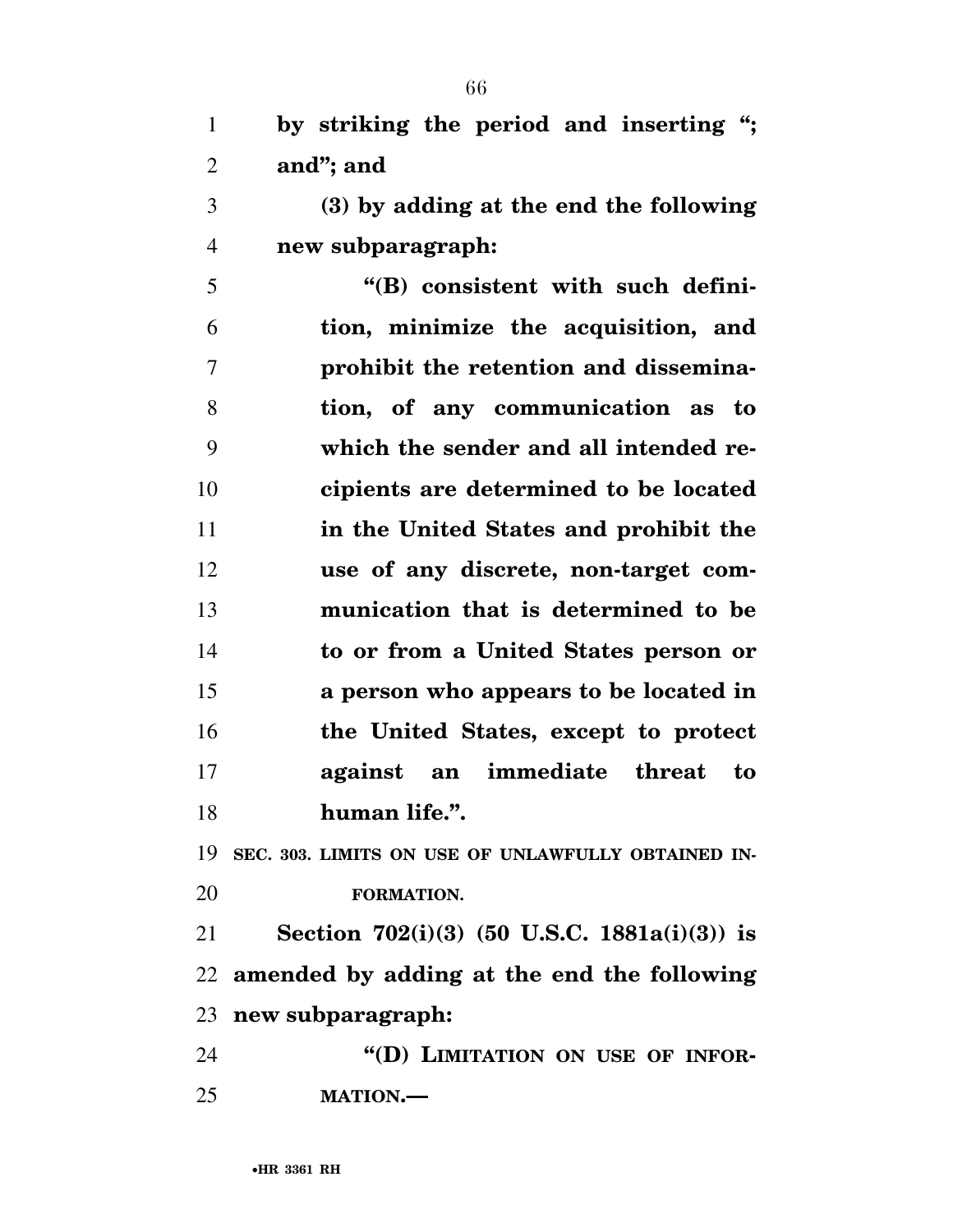**''(i) IN GENERAL.—Except as provided in clause (ii), no infor- mation obtained or evidence de- rived from an acquisition pursu- ant to a certification or targeting or minimization procedures sub- ject to an order under subpara- graph (B) concerning any United States person shall be received in evidence or otherwise disclosed in any trial, hearing, or other pro- ceeding in or before any court, grand jury, department, office, agency, regulatory body, legisla- tive committee, or other authority of the United States, a State, or political subdivision thereof, and no information concerning any United States person acquired from the acquisition shall subse- quently be used or disclosed in any other manner by Federal offi- cers or employees without the consent of the United States per-son, except with the approval of**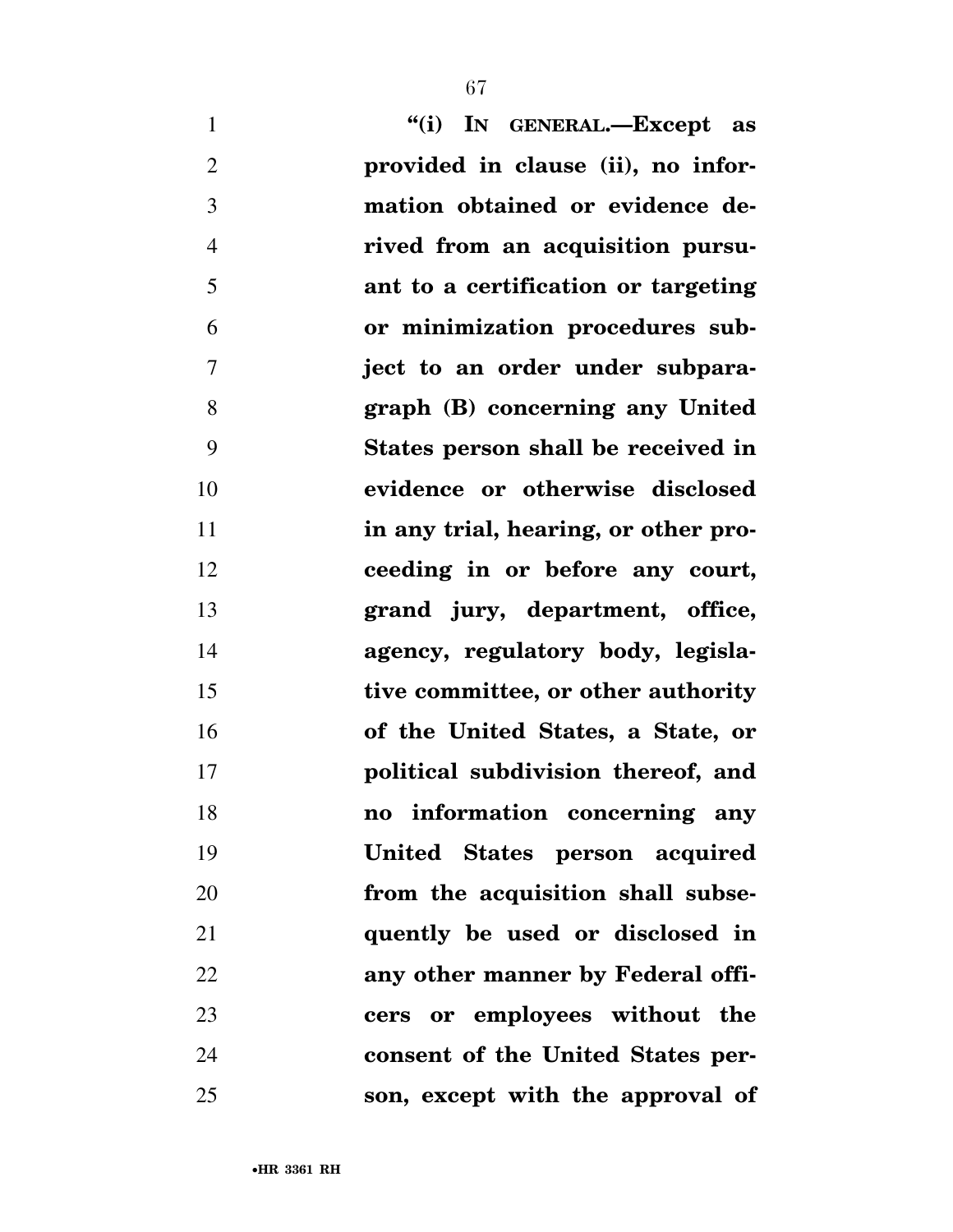**the Attorney General if the infor- mation indicates a threat of death or serious bodily harm to any per-son.** 

 **''(ii) EXCEPTION.—If the Gov- ernment corrects any deficiency identified by the order of the Court under subparagraph (B), the Court may permit the use or disclosure of information ac- quired before the date of the cor- rection under such minimization procedures as the Court shall es- tablish for purposes of this clause.''.** 

# **TITLE IV—FOREIGN INTEL- LIGENCE SURVEILLANCE COURT REFORMS**

**SEC. 401. APPOINTMENT OF AMICUS CURIAE.** 

 **Section 103 (50 U.S.C. 1803) is amended by adding at the end the following new sub-section:** 

**''(i) AMICUS CURIAE.—** 

**''(1) AUTHORIZATION.—A court estab-lished under subsection (a) or (b), con-**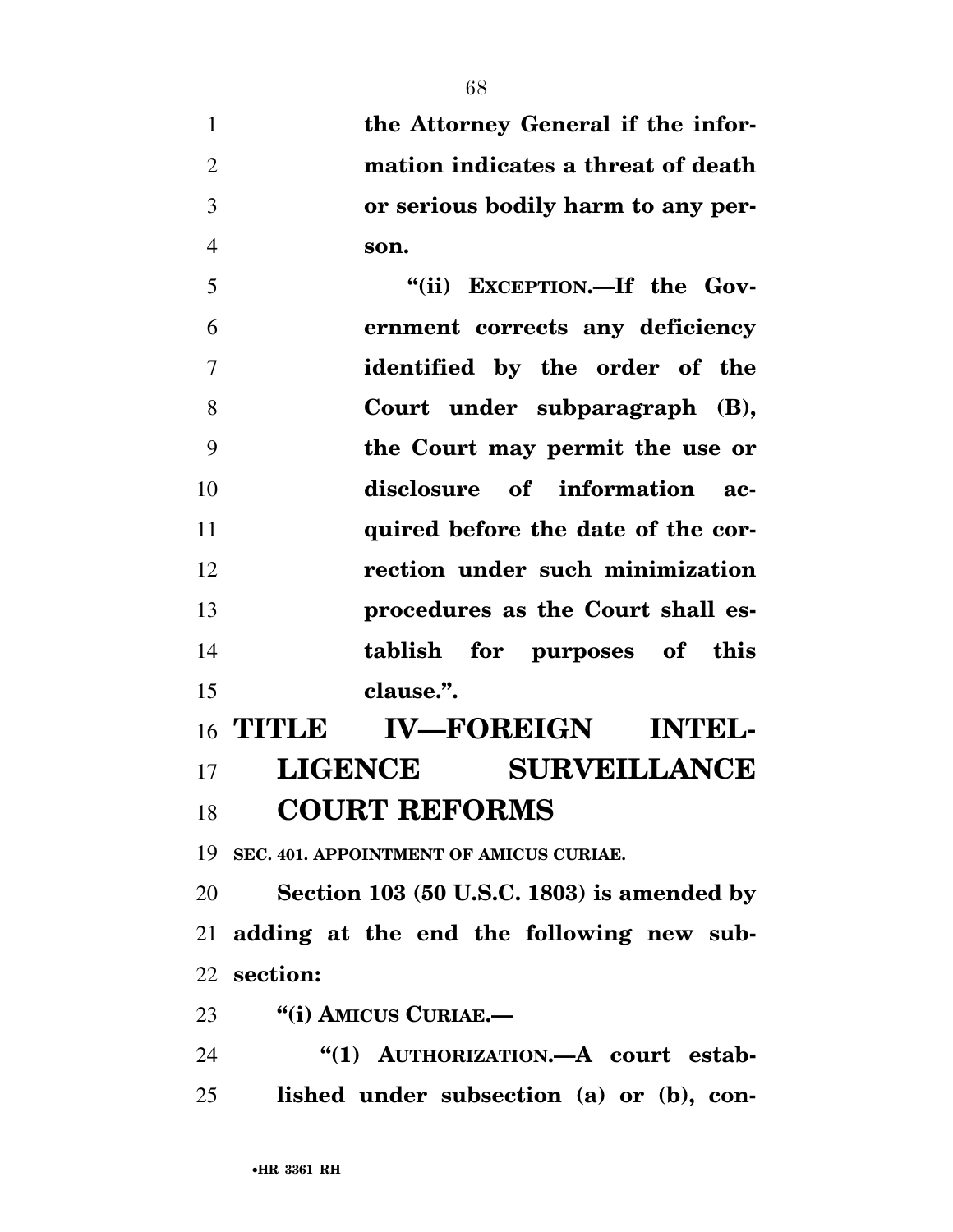**sistent with the requirement of sub- section (c) and any other statutory re- quirement that the court act expedi-tiously or within a stated time—** 

 **''(A) shall appoint an individual to serve as amicus curiae to assist such court in the consideration of any ap- plication for an order or review that, in the opinion of the court, presents a novel or significant interpretation of the law, unless the court issues a written finding that such appoint-ment is not appropriate; and** 

 **''(B) may appoint an individual to serve as amicus curiae in any other instance as such court deems appro-priate.** 

 **''(2) DESIGNATION.—The presiding judges of the courts established under subsections (a) and (b) shall jointly des- ignate not less than 5 individuals to be el- igible to serve as amicus curiae. Such in- dividuals shall be persons who possess expertise in privacy and civil liberties, intelligence collection, telecommuni-**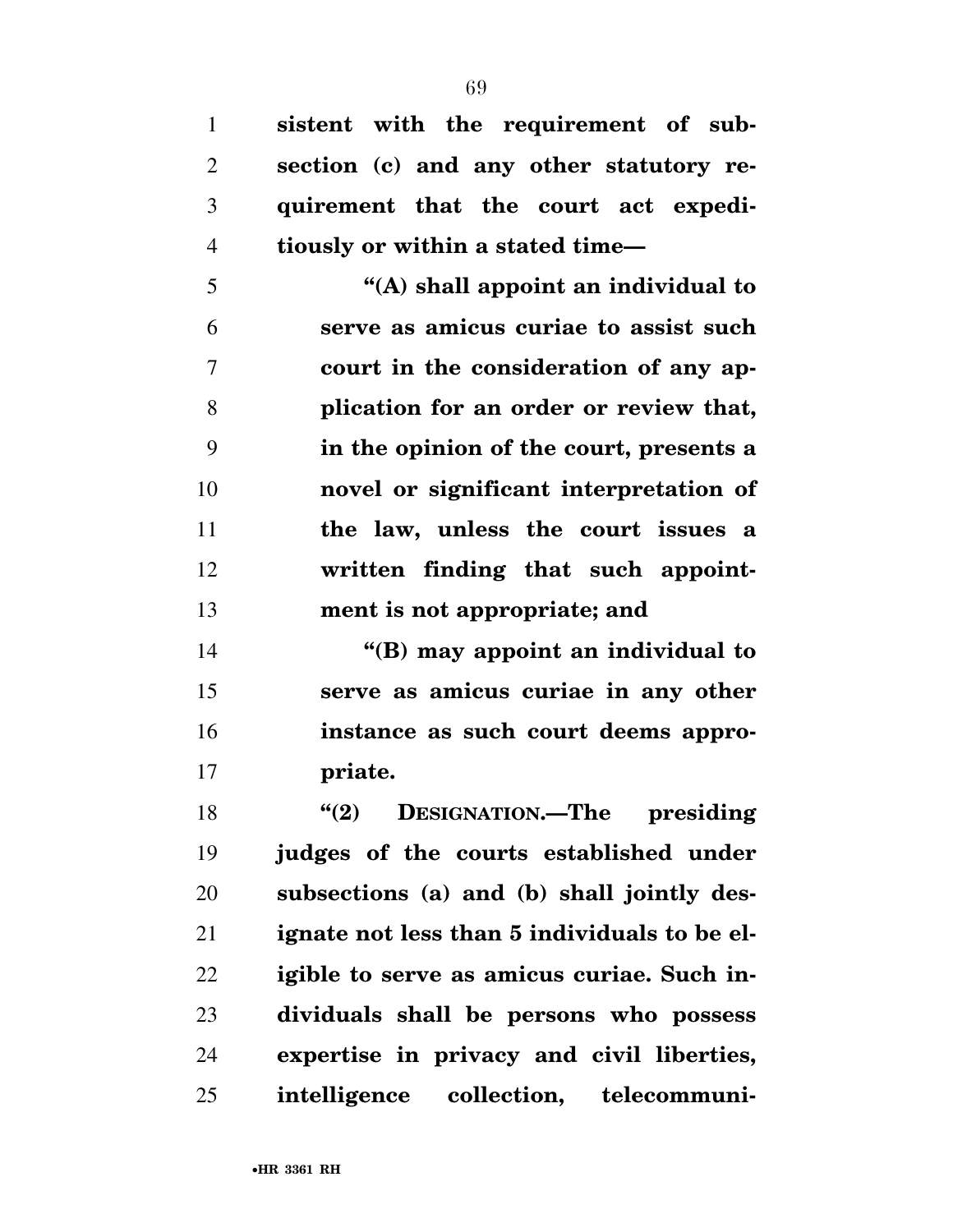**cations, or any other area of law that may lend legal or technical expertise to the courts and who have been deter- mined by appropriate executive branch officials to be eligible for access to classi-fied information.** 

 **''(3) DUTIES.—An individual appointed to serve as amicus curiae under para- graph (1) shall carry out the duties as- signed by the appointing court. Such court may authorize the individual ap- pointed to serve as amicus curiae to re- view any application, certification, peti- tion, motion, or other submission that the court determines is relevant to the duties assigned by the court.** 

 **''(4) NOTIFICATION.—The presiding judges of the courts established under subsections (a) and (b) shall notify the At- torney General of each exercise of the au- thority to appoint an individual to serve as amicus curiae under paragraph (1).** 

 **''(5) ASSISTANCE.—A court established under subsection (a) or (b) may request and receive (including on a non-reim-**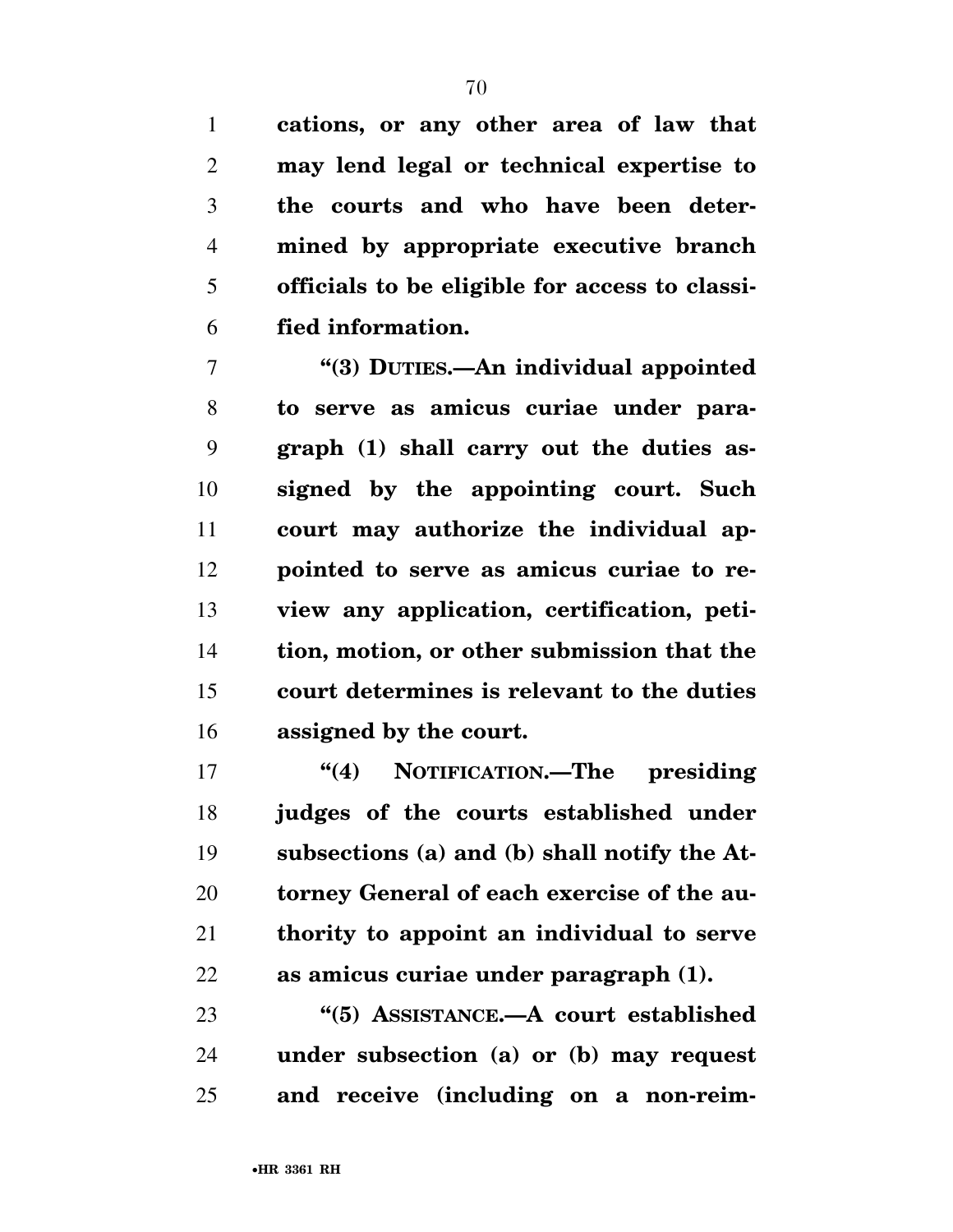**bursable basis) the assistance of the exec- utive branch in the implementation of this subsection.** 

 **''(6) ADMINISTRATION.—A court estab- lished under subsection (a) or (b) may provide for the designation, appointment, removal, training, or other support for an individual appointed to serve as amicus curiae under paragraph (1) in a manner that is not inconsistent with this sub-section.''.** 

 **SEC. 402. DECLASSIFICATION OF DECISIONS, ORDERS, AND OPINIONS.** 

 **(a) DECLASSIFICATION.—Title VI (50 U.S.C. 1871 et seq.) is amended—** 

16 (1) in the heading, by striking "RE- **PORTING REQUIREMENT'' and inserting ''OVERSIGHT''; and** 

 **(2) by adding at the end the following new section:** 

 **''SEC. 602. DECLASSIFICATION OF SIGNIFICANT DECISIONS, ORDERS, AND OPINIONS.** 

 **''(a) DECLASSIFICATION REQUIRED.—Subject to subsection (b), the Attorney General shall conduct a declassification review of each de-**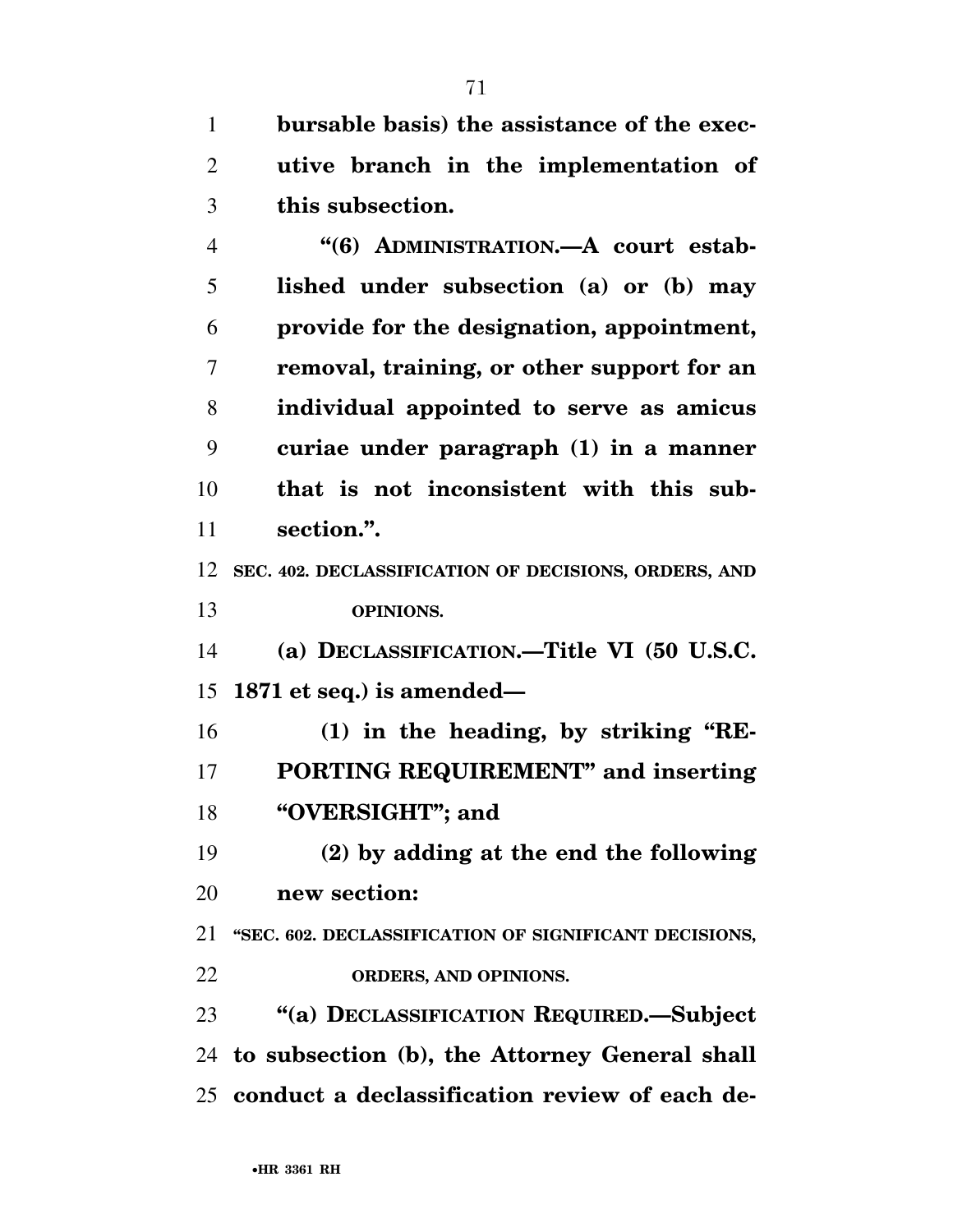**cision, order, or opinion issued by the Foreign Intelligence Surveillance Court or the For- eign Intelligence Surveillance Court of Re- view (as defined in section 601(e)) that in- cludes a significant construction or interpre- tation of any provision of this Act and, con- sistent with that review, make publicly avail- able to the greatest extent practicable each such decision, order, or opinion.** 

 **''(b) REDACTED FORM.—The Attorney Gen- eral may satisfy the requirement under sub- section (a) to make a decision, order, or opin- ion described in such subsection publicly available to the greatest extent practicable by making such decision, order, or opinion pub-licly available in redacted form.** 

17 ""(c) NATIONAL SECURITY WAIVER.—The At- **torney General may waive the requirement to declassify and make publicly available a par- ticular decision, order, or opinion under sub-section (a) if the Attorney General—** 

 **''(1) determines that a waiver of such requirement is necessary to protect the national security of the United States or**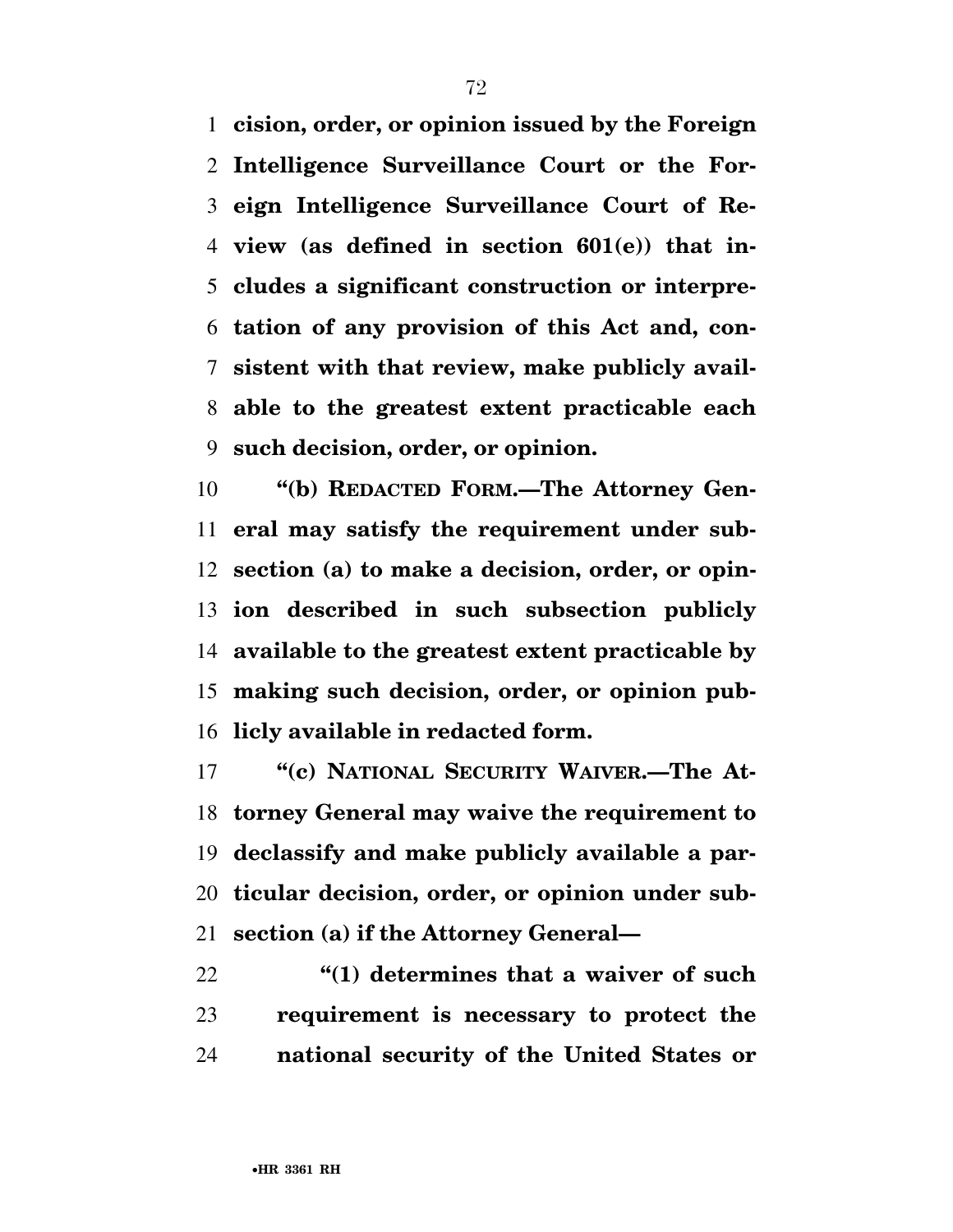| 1              | properly classified intelligence sources or                                      |
|----------------|----------------------------------------------------------------------------------|
| $\overline{2}$ | methods; and                                                                     |
| 3              | "(2) makes publicly available an un-                                             |
| $\overline{4}$ | classified summary of such decision,                                             |
| 5              | order, or opinion.".                                                             |
| 6              | (b) TABLE OF CONTENTS AMENDMENTS.—The                                            |
| 7              | table of contents in the first section is amend-                                 |
| 8              | $ed-$                                                                            |
| 9              | (1) by striking the item relating to                                             |
| 10             | title VI and inserting the following new                                         |
| 11             | item:                                                                            |
|                | "TITLE VI-OVERSIGHT"; AND                                                        |
| 12             | (2) by inserting after the item relat-                                           |
| 13             | ing to section 601 the following new item:                                       |
|                | "Sec. 602. Declassification of significant decisions, orders, and<br>opinions.". |
| 14             | <b>TITLE V-NATIONAL SECURITY</b>                                                 |
| 15             | <b>LETTER REFORM</b>                                                             |
|                | 16 SEC. 501. PROHIBITION ON BULK COLLECTION.                                     |
| 17             | (a) COUNTERINTELLIGENCE ACCESS TO TELE-                                          |
|                | 18 PHONE TOLL AND TRANSACTIONAL RECORDS.-                                        |
|                | 19 Section 2709(b) of title 18, United States Code,                              |
|                | 20 is amended in the matter preceding para-                                      |
|                | 21 graph (1) by striking "may" and inserting                                     |
|                | 22 "may, using a specific selection term as the                                  |
|                | 23 basis for a request".                                                         |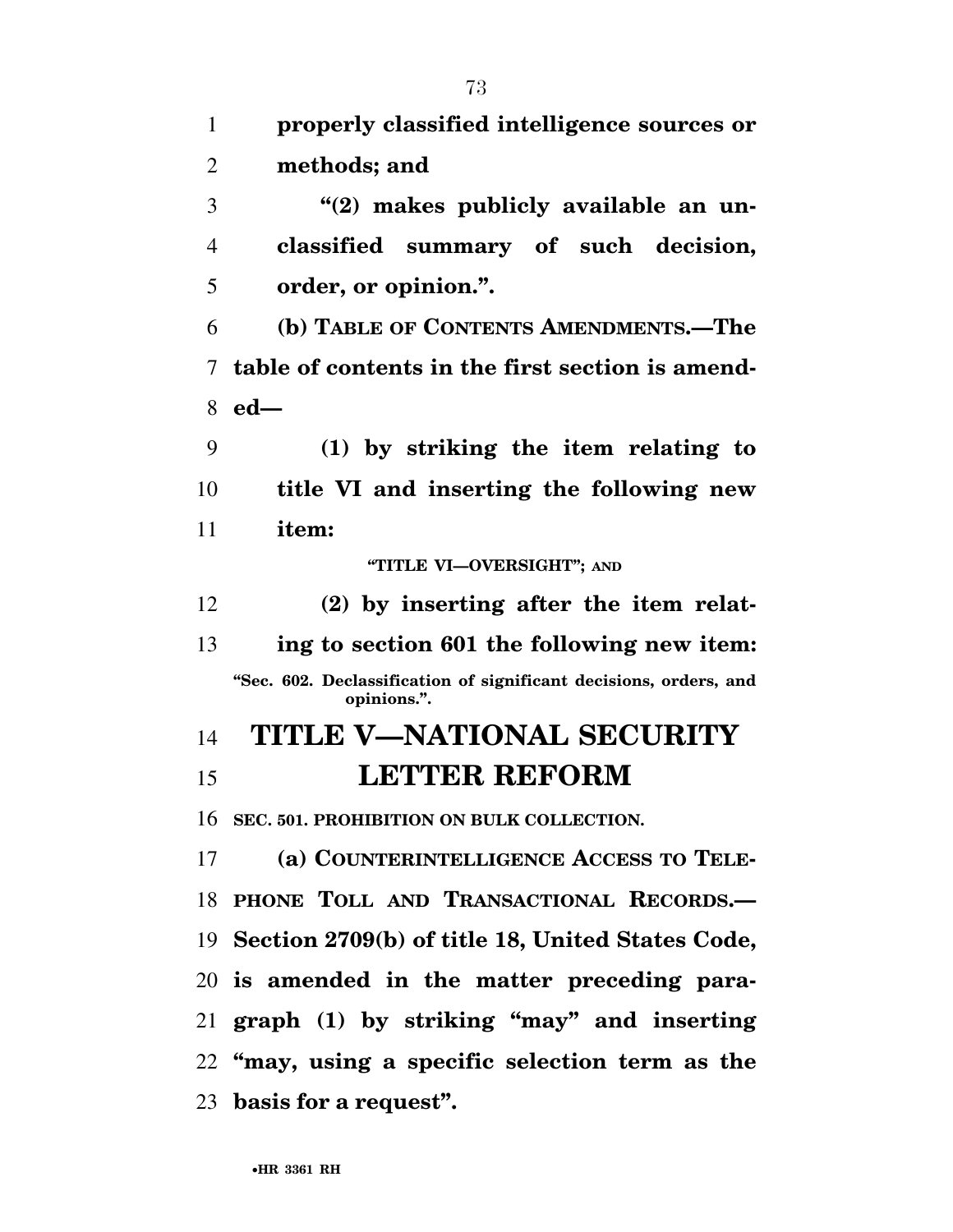**(b) ACCESS TO FINANCIAL RECORDS FOR CER- TAIN INTELLIGENCE AND PROTECTIVE PUR- POSES.—Section 1114(a)(2) of the Right to Fi- nancial Privacy Act of 1978 (12 U.S.C. 3414(a)(2)) is amended by striking the period and inserting ''and a specific selection term to be used as the basis for the production and disclosure of financial records.''.** 

 **(c) DISCLOSURES TO FBI OF CERTAIN CON- SUMER RECORDS FOR COUNTERINTELLIGENCE PURPOSES.—Section 626(a) of the Fair Credit Reporting Act (15 U.S.C. 1681u(a)) is amended by striking ''that information,'' and inserting ''that information that includes a specific se- lection term to be used as the basis for the production of that information,''.** 

 **(d) DISCLOSURES TO GOVERNMENTAL AGEN- CIES FOR COUNTERTERRORISM PURPOSES OF CONSUMER REPORTS.—Section 627(a) of the Fair Credit Reporting Act (15 U.S.C. 1681v(a)) is amended by striking ''analysis.'' and insert- ing ''analysis and a specific selection term to be used as the basis for the production of such information.''.** 

**(e) DEFINITIONS.—**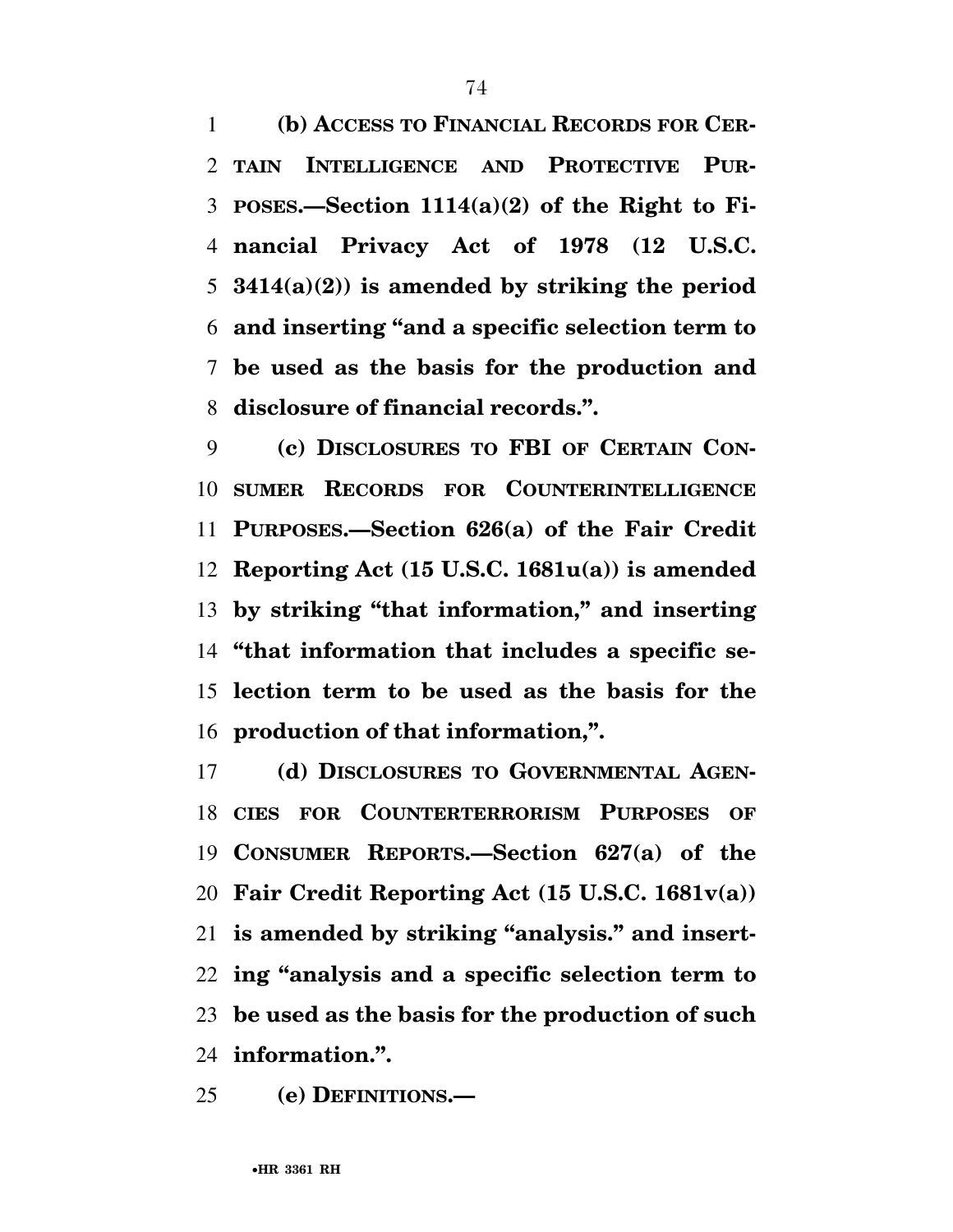**(1) COUNTERINTELLIGENCE ACCESS TO TELEPHONE TOLL AND TRANSACTIONAL RECORDS.—Section 2709 of title 18, United States Code, is amended by adding at the end the following new subsection:** 

 **''(g) SPECIFIC SELECTION TERM DEFINED.— In this section, the term 'specific selection term' has the meaning given the term in sec- tion 501 of the Foreign Intelligence Surveil-lance Act of 1978 (50 U.S.C. 1861).''.** 

 **(2) ACCESS TO FINANCIAL RECORDS FOR CERTAIN INTELLIGENCE AND PROTECTIVE PURPOSES.—Section 1114 of the Right to Financial Privacy Act of 1978 (12 U.S.C. 3414) is amended by adding at the end the following new subsection:** 

17 "(e) In this section, the term 'specific se- **lection term' has the meaning given the term in section 501 of the Foreign Intelligence Sur-veillance Act of 1978 (50 U.S.C. 1861).''.** 

 **(3) DISCLOSURES TO FBI OF CERTAIN CONSUMER RECORDS FOR COUNTERINTEL- LIGENCE PURPOSES.—Section 626 of the Fair Credit Reporting Act (15 U.S.C.**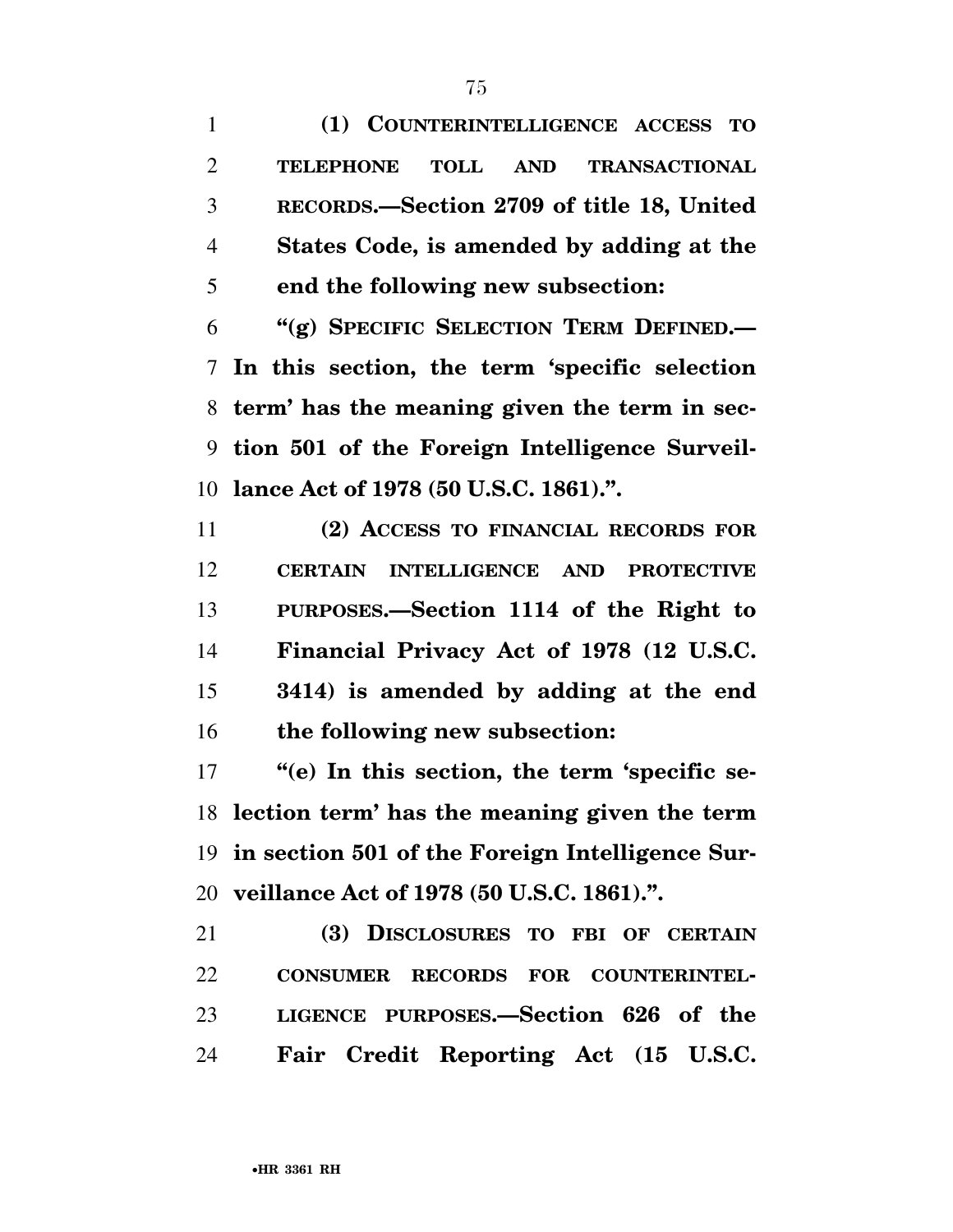**1681u) is amended by adding at the end the following new subsection:** 

 **''(n) SPECIFIC SELECTION TERM DEFINED.— In this section, the term 'specific selection term' has the meaning given the term in sec- tion 501 of the Foreign Intelligence Surveil-lance Act of 1978 (50 U.S.C. 1861).''.** 

 **(4) DISCLOSURES TO GOVERNMENTAL AGENCIES FOR COUNTERTERRORISM PUR- POSES OF CONSUMER REPORTS.—Section 627 of the Fair Credit Reporting Act (15 U.S.C. 1681v) is amended by adding at the end the following new subsection:** 

 **''(g) SPECIFIC SELECTION TERM DEFINED.— In this section, the term 'specific selection term' has the meaning given the term in sec- tion 501 of the Foreign Intelligence Surveil-lance Act of 1978 (50 U.S.C. 1861).''.** 

## **TITLE VI—FISA TRANSPARENCY AND REPORTING REQUIRE-**

**MENTS** 

 **SEC. 601. ADDITIONAL REPORTING ON ORDERS REQUIRING PRODUCTION OF BUSINESS RECORDS.** 

 **Section 502(b) (50 U.S.C. 1862(b)) is amended—**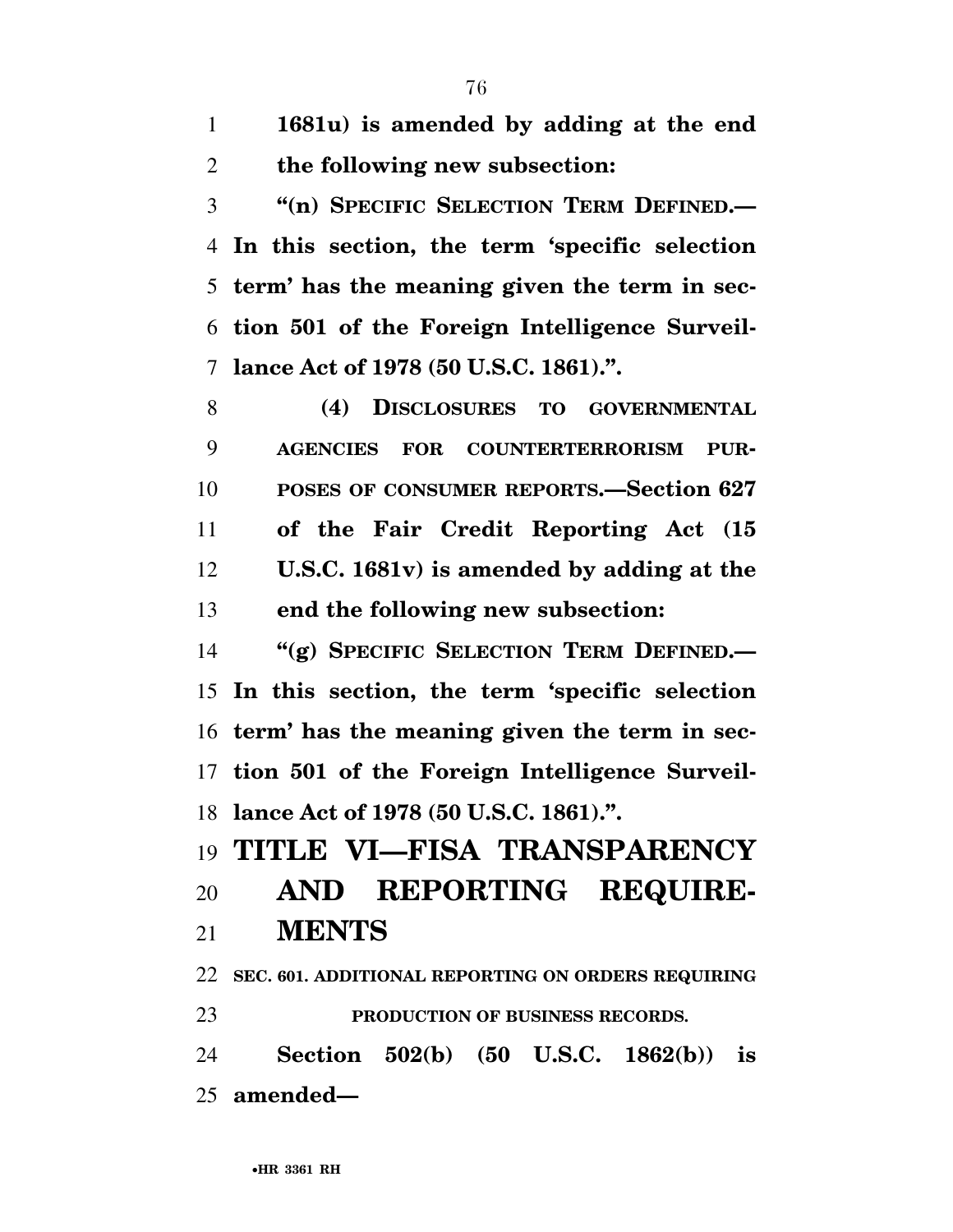| 1              | (1) by redesignating paragraphs (1),                        |
|----------------|-------------------------------------------------------------|
| $\overline{2}$ | $(2)$ , and $(3)$ as paragraphs $(5)$ , $(6)$ , and $(7)$ , |
| 3              | respectively; and                                           |
| $\overline{4}$ | $(2)$ by inserting before paragraph $(5)$                   |
| 5              | (as so redesignated) the following new                      |
| 6              | paragraphs:                                                 |
| 7              | "(1) the total number of applications                       |
| 8              | described in section $501(b)(2)(B)$ made for                |
| 9              | orders approving requests for the pro-                      |
| 10             | duction of tangible things;                                 |
| 11             | "(2) the total number of such orders                        |
| 12             | either granted, modified, or denied;                        |
| 13             | "(3) the total number of applications                       |
| 14             | described in section $501(b)(2)(C)$ made for                |
| 15             | orders approving requests for the pro-                      |
| 16             | duction of call detail records;                             |
| 17             | "(4) the total number of such orders                        |
| 18             | either granted, modified, or denied;".                      |
| 19             | SEC. 602. BUSINESS RECORDS COMPLIANCE REPORTS TO            |
| 20             | <b>CONGRESS.</b>                                            |
| 21             | (a) BUSINESS RECORDS PRODUCTIONS.-Sec-                      |
| 22             | tion $502(b)$ (50 U.S.C. 1862(b)), as amended by            |
|                | 23 section 601 of this Act, is further amended—             |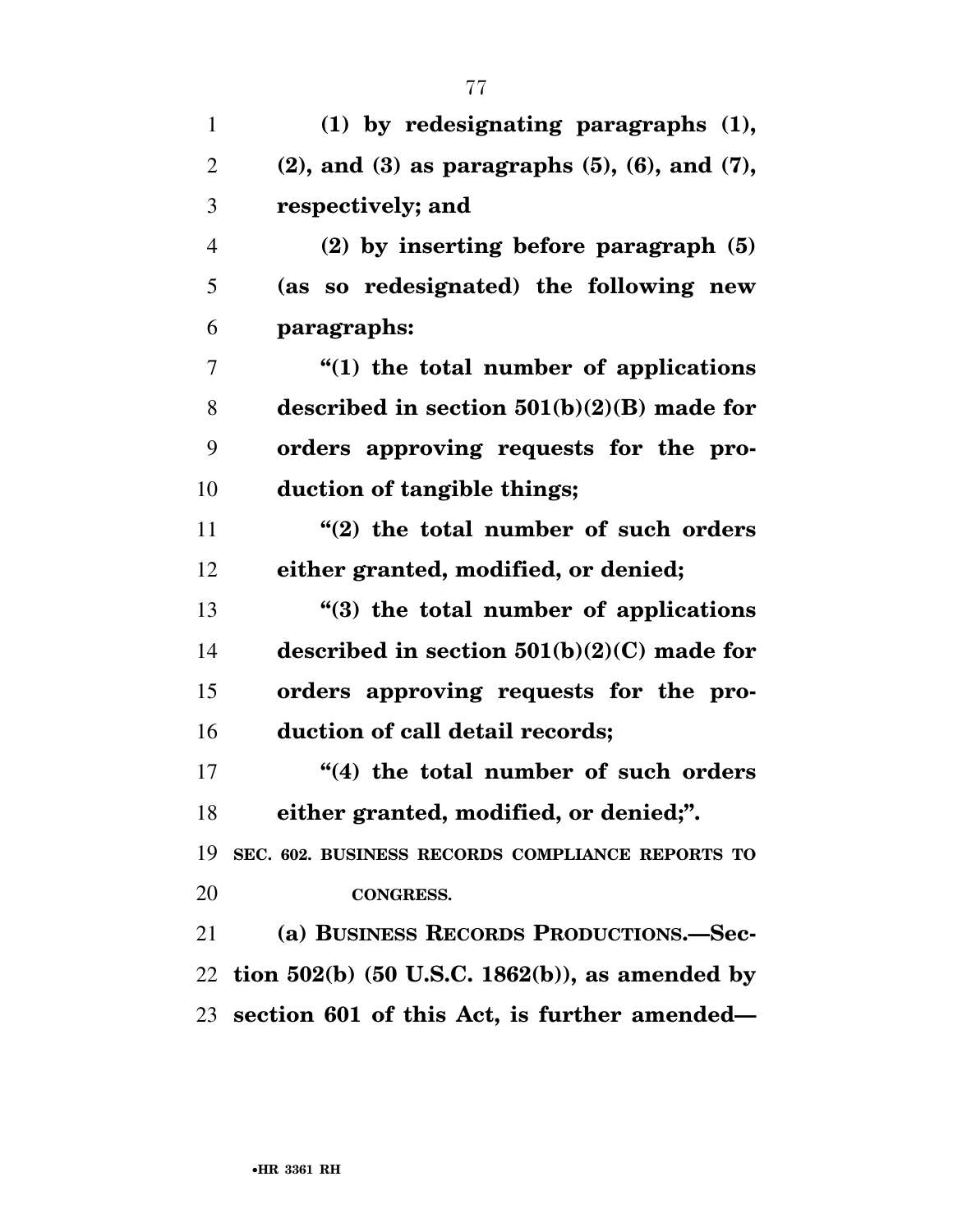| $\mathbf{1}$   | $(1)$ by redesignating paragraphs $(1)$           |
|----------------|---------------------------------------------------|
| $\overline{2}$ | through $(7)$ as paragraphs $(2)$ through $(8)$ , |
| 3              | respectively; and                                 |
| $\overline{4}$ | (2) by inserting before paragraph (2)             |
| 5              | (as so redesignated) the following new            |
| 6              | paragraph:                                        |
| 7              | "(1) any compliance reviews<br>con-               |
| 8              | ducted by the Federal Government of the           |
| 9              | production of tangible things under sec-          |
| 10             | tion 501;".                                       |
| 11             | (b) FISA AUTHORITIES IN GENERAL.-Sec-             |
| 12             | tion $601(a)$ (50 U.S.C. 1871(a)) is amended—     |
| 13             | $(1)$ in paragraph $(4)$ , by striking ";         |
| 14             | and" and inserting a semicolon;                   |
| 15             | $(2)$ in paragraph $(5)$ , by striking the        |
| 16             | period and inserting "; and"; and                 |
| 17             | (3) by adding at the end the following            |
| 18             | new paragraph:                                    |
| 19             | "(6) any compliance reviews con-                  |
| 20             | ducted by the Federal Government of               |
| 21             | electronic<br>surveillance,<br>physical           |
| 22             | searches, the installation of pen register        |
| 23             | or trap and trace devices, access to              |
| 24             | records, or acquisitions conducted under          |
| 25             | this Act.".                                       |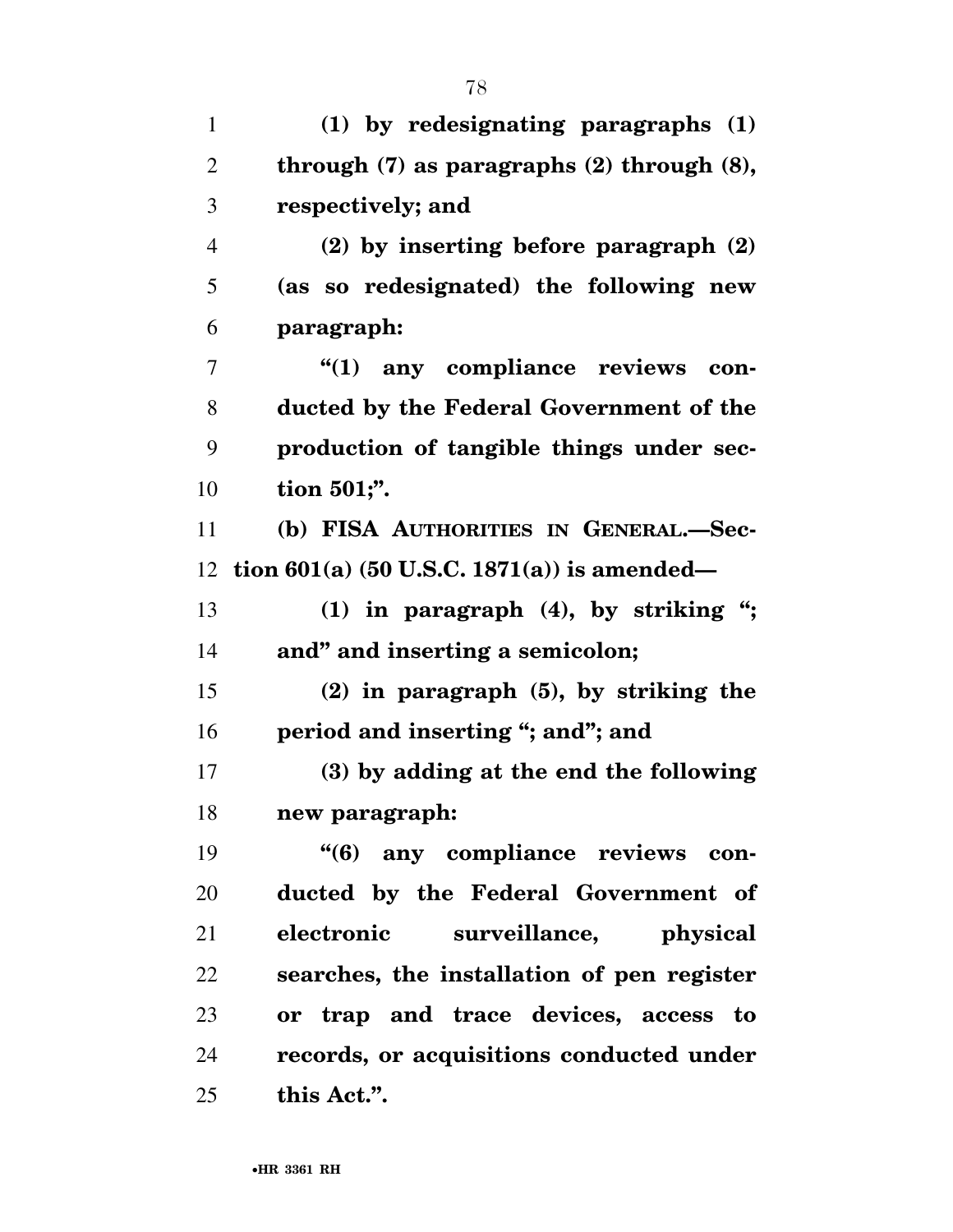**SEC. 603. ANNUAL REPORT BY THE DIRECTOR OF THE AD- MINISTRATIVE OFFICE OF THE UNITED STATES COURTS ON ORDERS ENTERED.** 

 **(a) IN GENERAL.—Title VI (50 U.S.C. 1871 et seq.), as amended by section 402 of this Act, is further amended by adding at the end the following new section:** 

**''SEC. 603. ANNUAL REPORT ON ORDERS ENTERED.** 

 **''The Director of the Administrative Office of the United States Courts shall annually submit to the Permanent Select Committee on Intelligence and the Committee on the Judici- ary of the House of Representatives and the Select Committee on Intelligence and the Committee on the Judiciary of the Senate and make publicly available on an Internet website—** 

**''(1)** the number of orders entered **under each of sections 105, 304, 402, 501, 702, 703, and 704;** 

 **''(2) the number of orders modified under each of those sections;** 

 **''(3) the number of orders denied under each of those sections; and** 

•**HR 3361 RH ''(4) the number of appointments of an individual to serve as amicus curiae**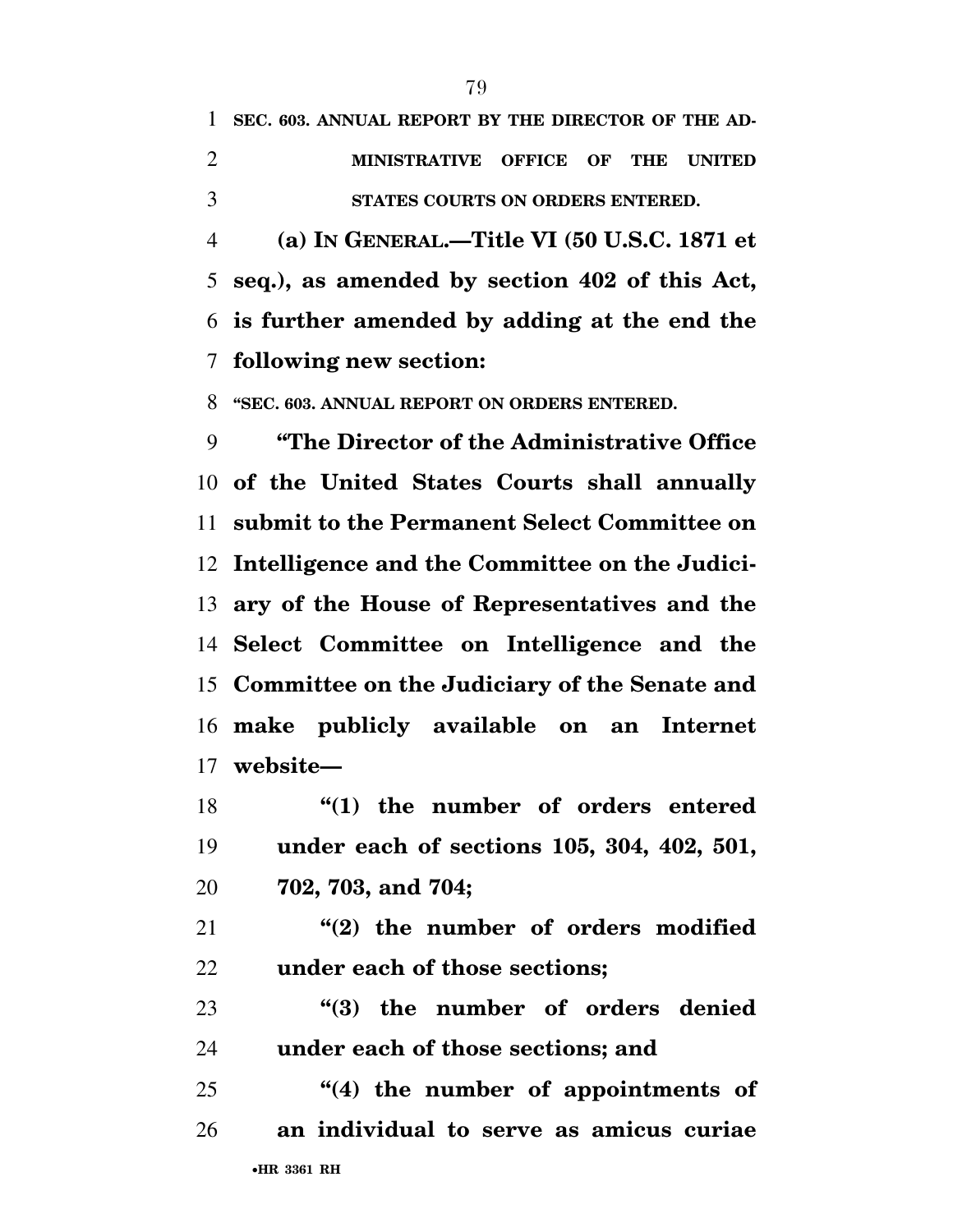**under section 103, including the name of** 

**each individual appointed to serve as** 

 **amicus curiae.''. (b) TABLE OF CONTENTS AMENDMENT.—The table of contents in the first section, as amended by section 402 of this Act, is further amended by inserting after the item relating to section 602, as added by such section 402, the following new item: ''Sec. 603. Annual report on orders entered.''. SEC. 604. PUBLIC REPORTING BY PERSONS SUBJECT TO FISA ORDERS. (a) IN GENERAL.—Title VI (50 U.S.C. 1871 et seq.), as amended by section 603 of this Act, is further amended by adding at the end the** 

**following new section:** 

 **''SEC. 604. PUBLIC REPORTING BY PERSONS SUBJECT TO ORDERS.** 

 **''(a) REPORTING.—A person may semiannu- ally publicly report the following information with respect to the preceding half year using one of the following structures:** 

 **''(1) A report that aggregates the number of orders or directives the person was required to comply with in the fol-lowing separate categories:**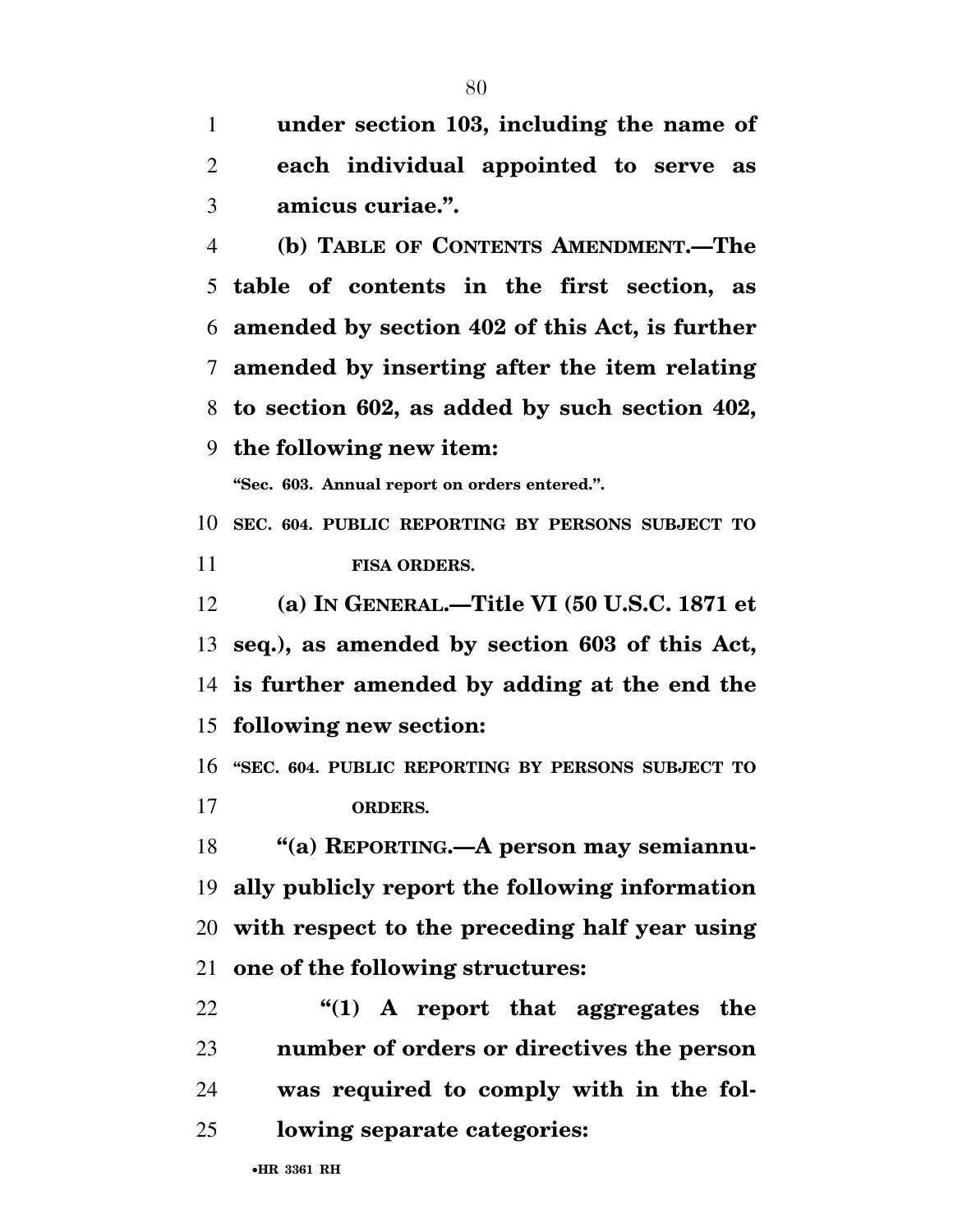|                | OТ                                    |
|----------------|---------------------------------------|
| $\mathbf{1}$   | "(A) Criminal process, subject to     |
| $\overline{2}$ | no restrictions.                      |
| 3              | "(B) The number of national secu-     |
| $\overline{4}$ | rity letters received, reported in    |
| 5              | bands of 1000 starting with 0-999.    |
| 6              | "(C) The number of customer ac-       |
| $\overline{7}$ | counts affected by national security  |
| 8              | letters, reported in bands of 1000    |
| 9              | starting with 0-999.                  |
| 10             | "(D) The number of orders under       |
| 11             | this Act for content, reported in     |
| 12             | bands of 1000 starting with 0-999.    |
| 13             | "(E) With respect to content or-      |
| 14             | ders under this Act, in bands of 1000 |
| 15             | starting with 0-999-                  |
| 16             | "(i) the number of customer           |
| 17             | accounts affected under orders        |
| 18             | under title I; and                    |
| 19             | "(ii) the number of customer          |
| 20             | selectors targeted under orders       |
| 21             | under title VII.                      |
| 22             | "(F) The number of orders under       |
| 23             | this Act for non-content, reported in |
| 24             | bands of 1000 starting with 0-999.    |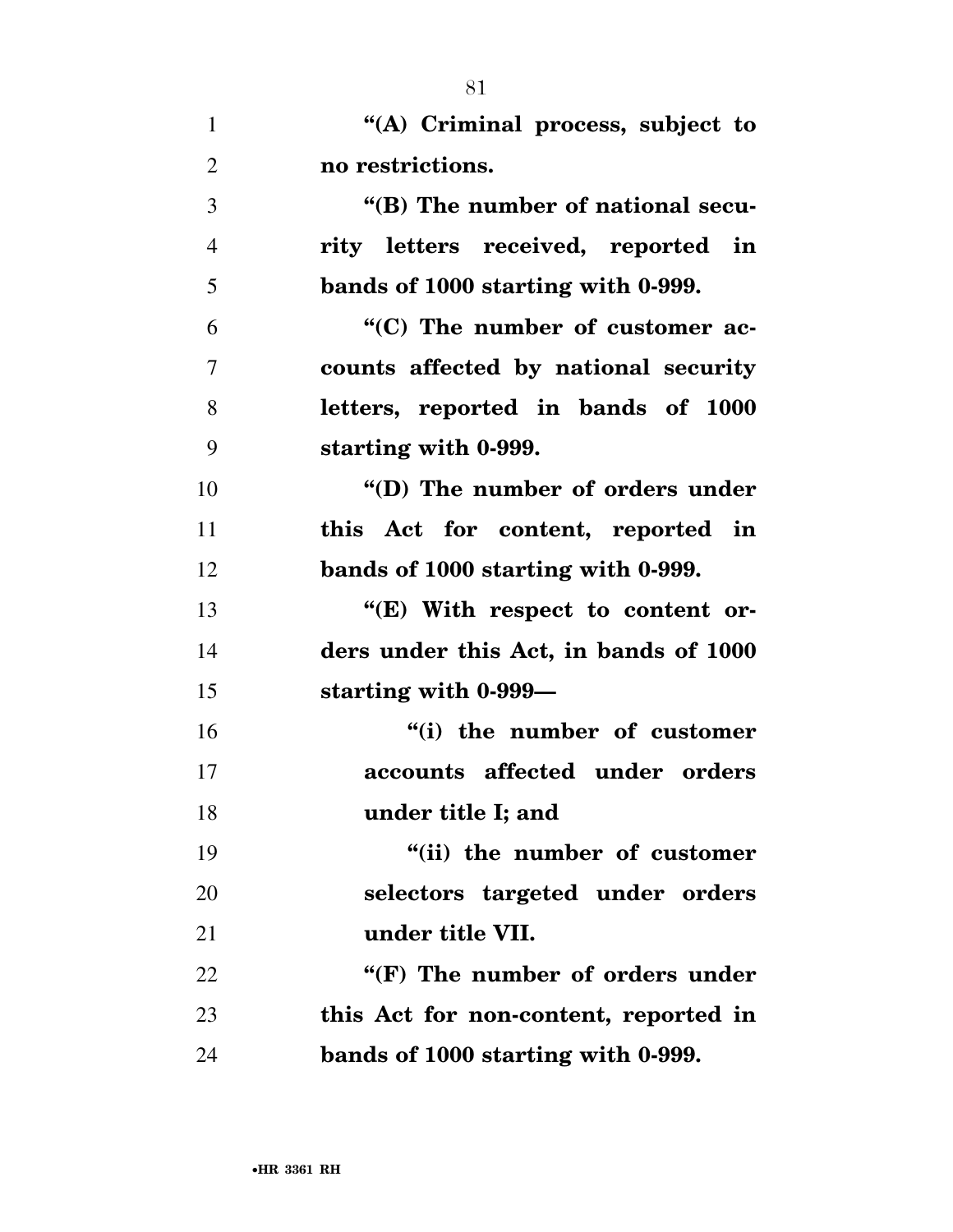**''(G) With respect to non-content orders under this Act, in bands of 1000 starting with 0-999— ''(i) the number of customer accounts affected under orders under— ''(I) title I; ''(II) title IV; ''(III) title V with respect to applications described in section 501(b)(2)(B); and ''(IV) title V with respect to applications described in section 501(b)(2)(C); and ''(ii) the number of customer selectors targeted under orders under title VII. ''(2)** A report that aggregates the **number of orders or directives the person was required to comply with in the fol- lowing separate categories: ''(A) Criminal process, subject to no restrictions. ''(B) The total number of all na-tional security process received, in-**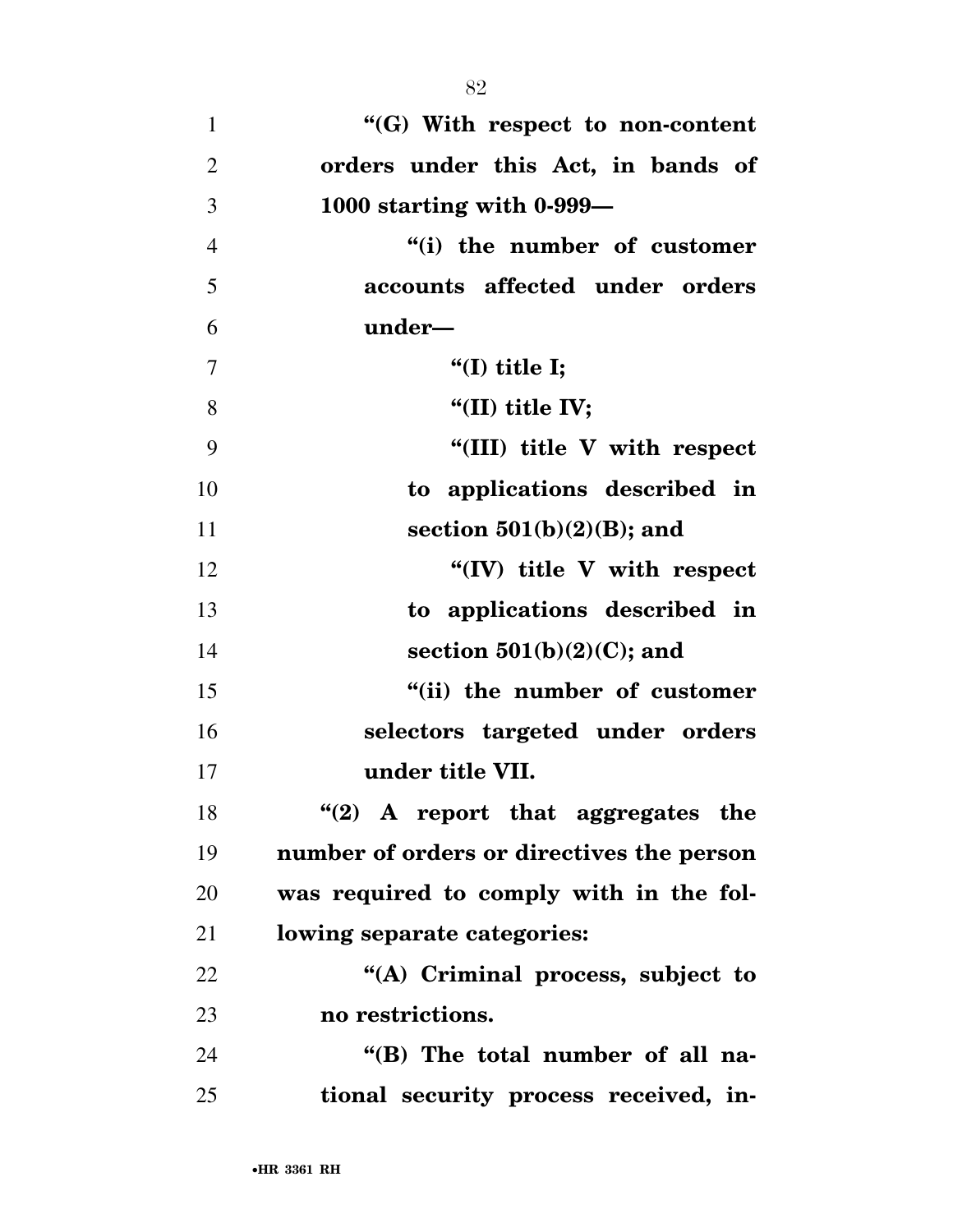**cluding all national security letters and orders under this Act, reported as a single number in a band of 0-249 and thereafter in bands of 250. ''(C) The total number of customer selectors targeted under all national security process received, including all national security letters and or- ders under this Act, reported as a sin- gle number in a band of 0-249 and thereafter in bands of 250. ''(3) A report that aggregates the number of orders or directives the person was required to comply with in the fol- lowing separate categories: ''(A) Criminal process, subject to no restrictions. ''(B) The number of national secu- rity letters received, reported in bands of 500 starting with 0-499. ''(C)** The number of customer ac- **counts affected by national security letters, reported in bands of 500 start-ing with 0-499.**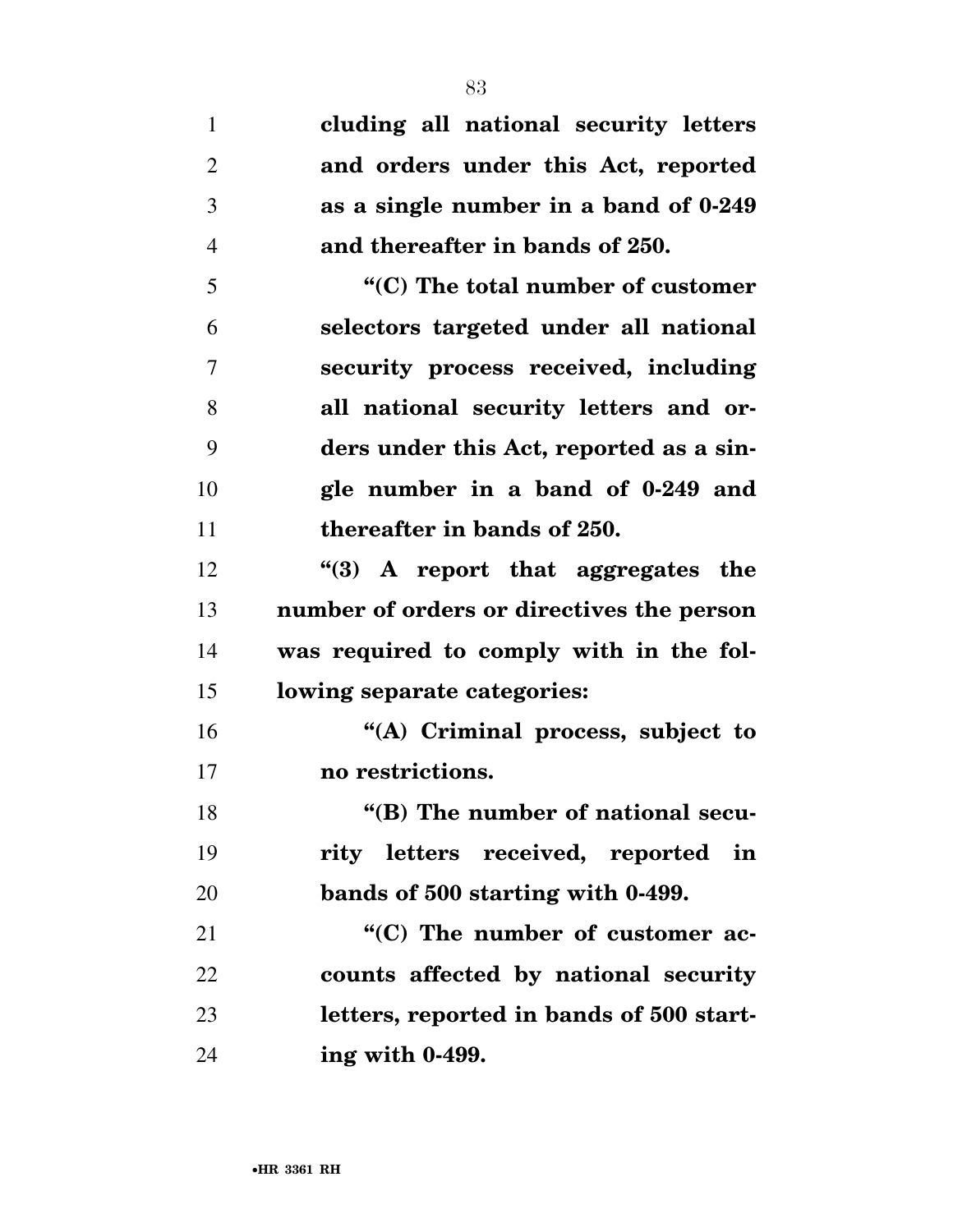| $\mathbf{1}$   | "(D) The number of orders under                  |
|----------------|--------------------------------------------------|
| $\overline{2}$ | this Act for content, reported in                |
| 3              | bands of 500 starting with 0-499.                |
| $\overline{4}$ | "(E) The number of customer se-                  |
| 5              | lectors targeted under such orders, in           |
| 6              | bands of 500 starting with 0-499.                |
| 7              | "(F) The number of orders under                  |
| 8              | this Act for non-content, reported in            |
| 9              | bands of 500 starting with 0-499.                |
| 10             | "(G) The number of customer se-                  |
| 11             | lectors targeted under such orders,              |
| 12             | reported in bands of 500 starting with           |
| 13             | $0-499.$                                         |
| 14             | "(b) NATIONAL SECURITY LETTER DEFINED.-          |
|                | 15 The term 'national security letter' means any |
|                | 16 of the following provisions:                  |
| 17             | "(1) Section 2709 of title 18, United            |
| 18             | <b>States Code.</b>                              |
| 19             | "(2) Section $1114(a)(5)(A)$ of the Right        |
| 20             | to Financial Privacy Act of 1978<br>(12)         |
| 21             | <b>U.S.C.</b> 3414(a)(5)(A)).                    |

 **''(3) Subsection (a) or (b) of section 626 of the Fair Credit Reporting Act (15 U.S.C. 1681u(a), 1681u(b)).**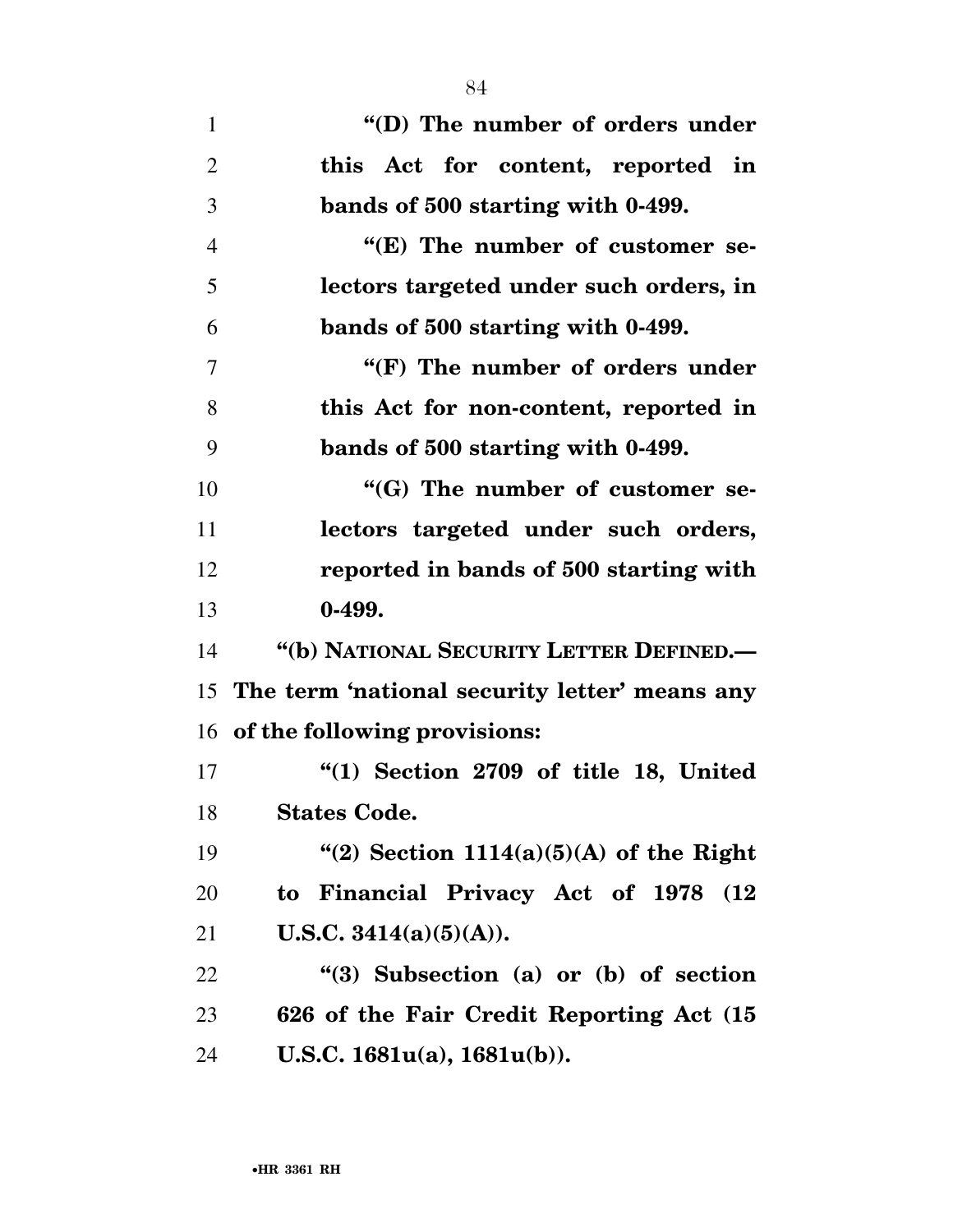| $\mathbf{1}$   | "(4) Section $627(a)$ of the Fair Credit                               |
|----------------|------------------------------------------------------------------------|
| $\overline{2}$ | Reporting Act (15 U.S.C. 1681v(a)).".                                  |
| 3              | (b) TABLE OF CONTENTS AMENDMENT.-The                                   |
| 4              | table of contents in the first section, as                             |
| 5              | amended by section 603 of this Act, is further                         |
| 6              | amended by inserting after the item relating                           |
|                | 7 to section 603, as added by section 603 of this                      |
| 8              | Act, the following new item:                                           |
|                | "Sec. 604. Public reporting by persons subject to orders.".            |
| 9              | SEC. 605. REPORTING REQUIREMENTS FOR DECISIONS OF                      |
| 10             | <b>FOREIGN</b><br><b>INTELLIGENCE</b><br><b>SURVEIL-</b><br><b>THE</b> |
| 11             | <b>LANCE COURT.</b>                                                    |
| 12             | Section $601(c)(1)$ (50 U.S.C. 1871(c)) is                             |
| 13             | amended to read as follows:                                            |
| 14             | "(1) not later than 45 days after the                                  |
| 15             | date on which the Foreign Intelligence                                 |
| 16             | Surveillance Court or the Foreign Intel-                               |
| 17             | ligence Surveillance Court of Review                                   |
| 18             | issues a decision, order, or opinion that                              |
| 19             | includes a significant construction or in-                             |
| 20             | terpretation of any provision of this Act                              |
| 21             | or a denial of a request for an order or a                             |
| 22             | modification of a request for an order, or                             |
| 23             | results in a change of application of any                              |
| 24             | provision of this Act or a new application                             |
| 25             | of any provision of this Act-                                          |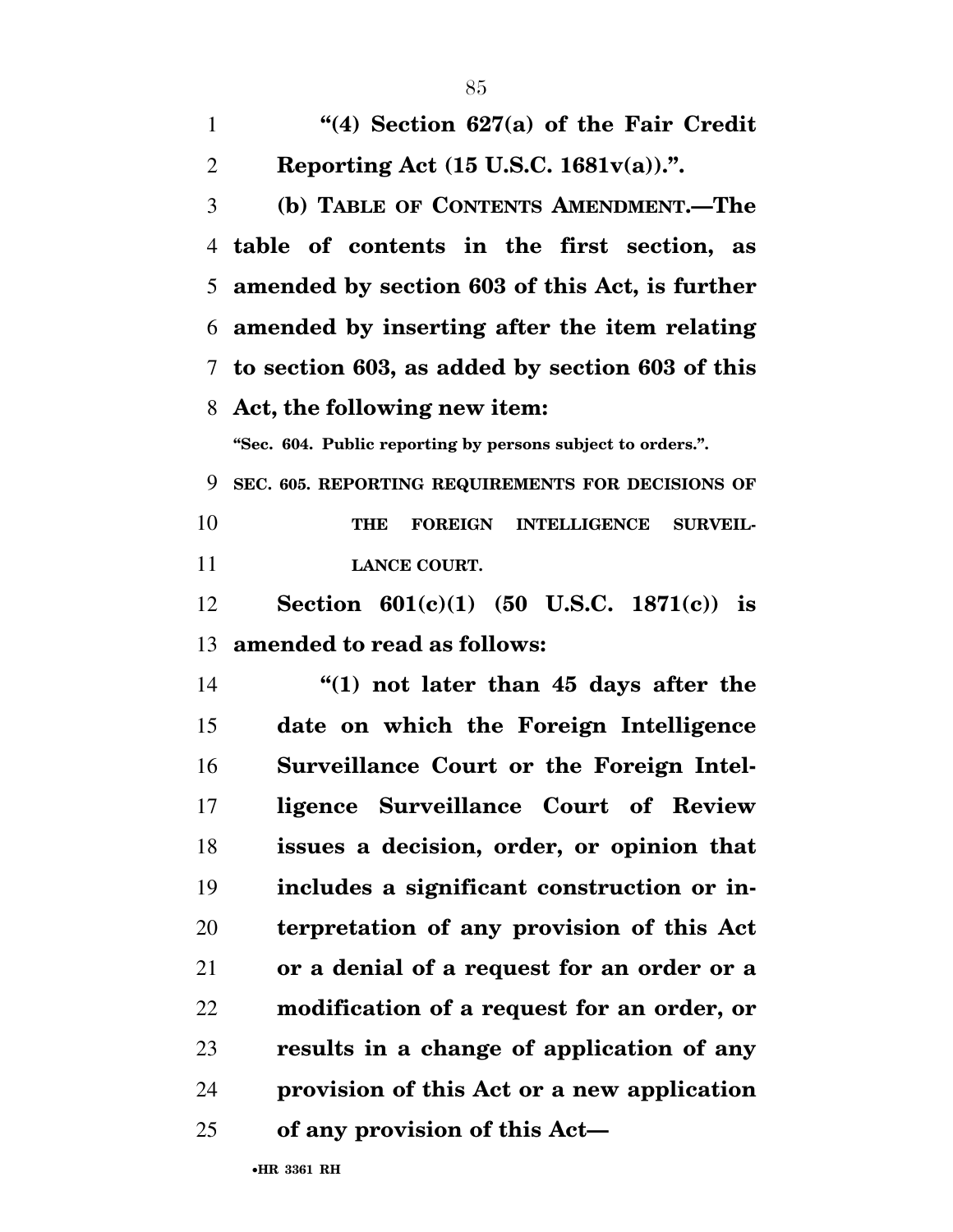**''(A) a copy of such decision, order, or opinion and any pleadings, applications, or memoranda of law as- sociated with such decision, order, or opinion; and** 

 **''(B) with respect to such decision, order, or opinion, a brief statement of the relevant background factual in- formation, questions of law, legal analysis, and decision rendered; and''. SEC. 606. SUBMISSION OF REPORTS UNDER FISA.** 

 **(a) ELECTRONIC SURVEILLANCE.—Section 108(a)(1) (50 U.S.C. 1808(a)(1)) is amended by striking ''the House Permanent Select Com- mittee on Intelligence and the Senate Select Committee on Intelligence, and the Com- mittee on the Judiciary of the Senate,'' and in- serting ''the Permanent Select Committee on Intelligence and the Committee on the Judici- ary of the House of Representatives and the Select Committee on Intelligence and the Committee on the Judiciary of the Senate''.** 

 **(b) PHYSICAL SEARCHES.—Section 306 (50 U.S.C. 1826) is amended—**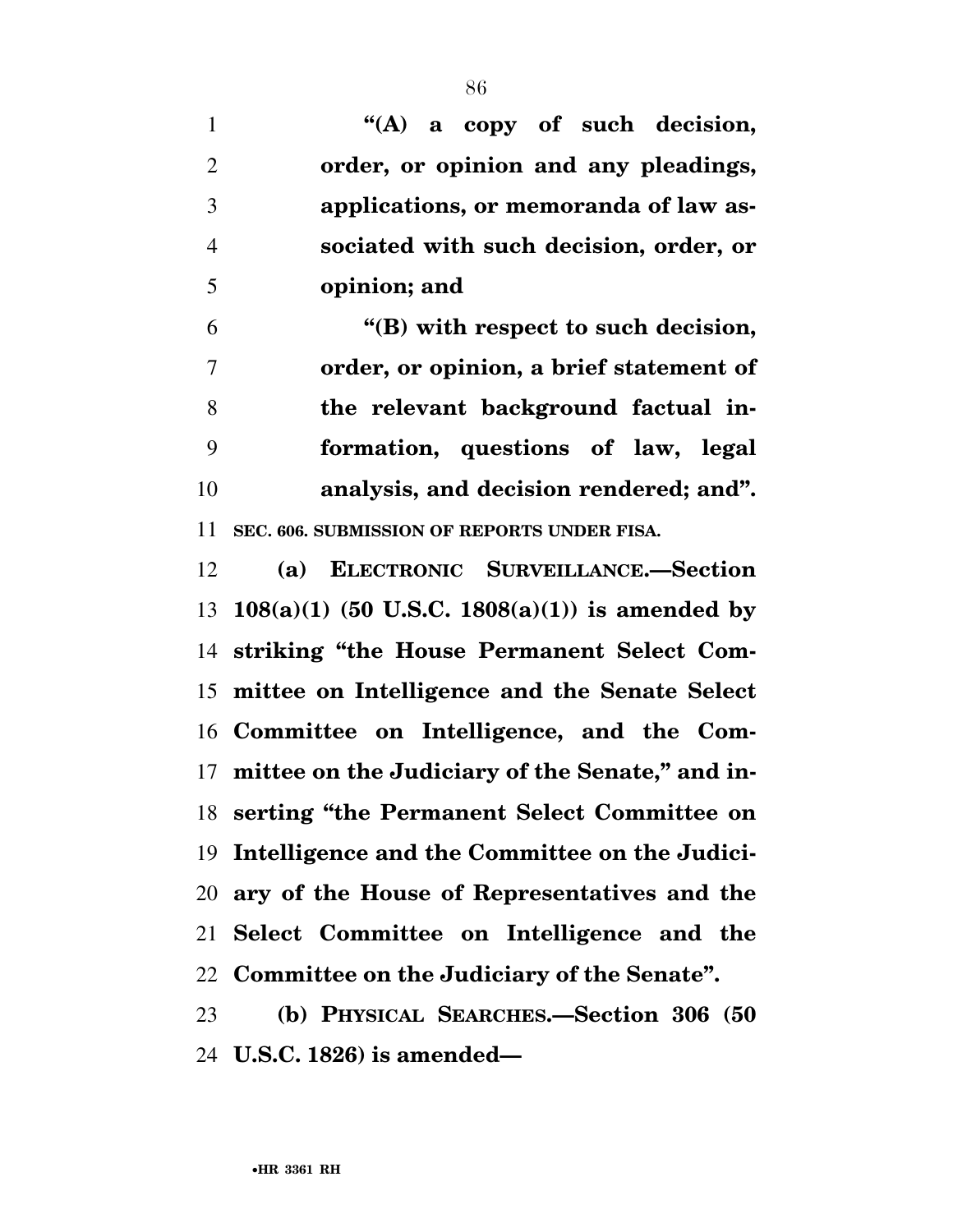**(1) in the first sentence, by striking ''Permanent Select Committee on Intel- ligence of the House of Representatives and the Select Committee on Intelligence of the Senate, and the Committee on the Judiciary of the Senate,'' and inserting ''Permanent Select Committee on Intel- ligence and the Committee on the Judici- ary of the House of Representatives and the Select Committee on Intelligence and the Committee on the Judiciary of the Senate''; and (2) in the second sentence, by striking ''and the Committee on the Judiciary of the House of Representatives''. (c) PEN REGISTER AND TRAP AND TRACE DE- VICES.—Section 406(b) (50 U.S.C. 1846(b)) is amended— (1) in paragraph (2), by striking ''; and'' and inserting a semicolon; (2) in paragraph (3), by striking the period and inserting a semicolon; and (3) by adding at the end the following** 

**new paragraphs:**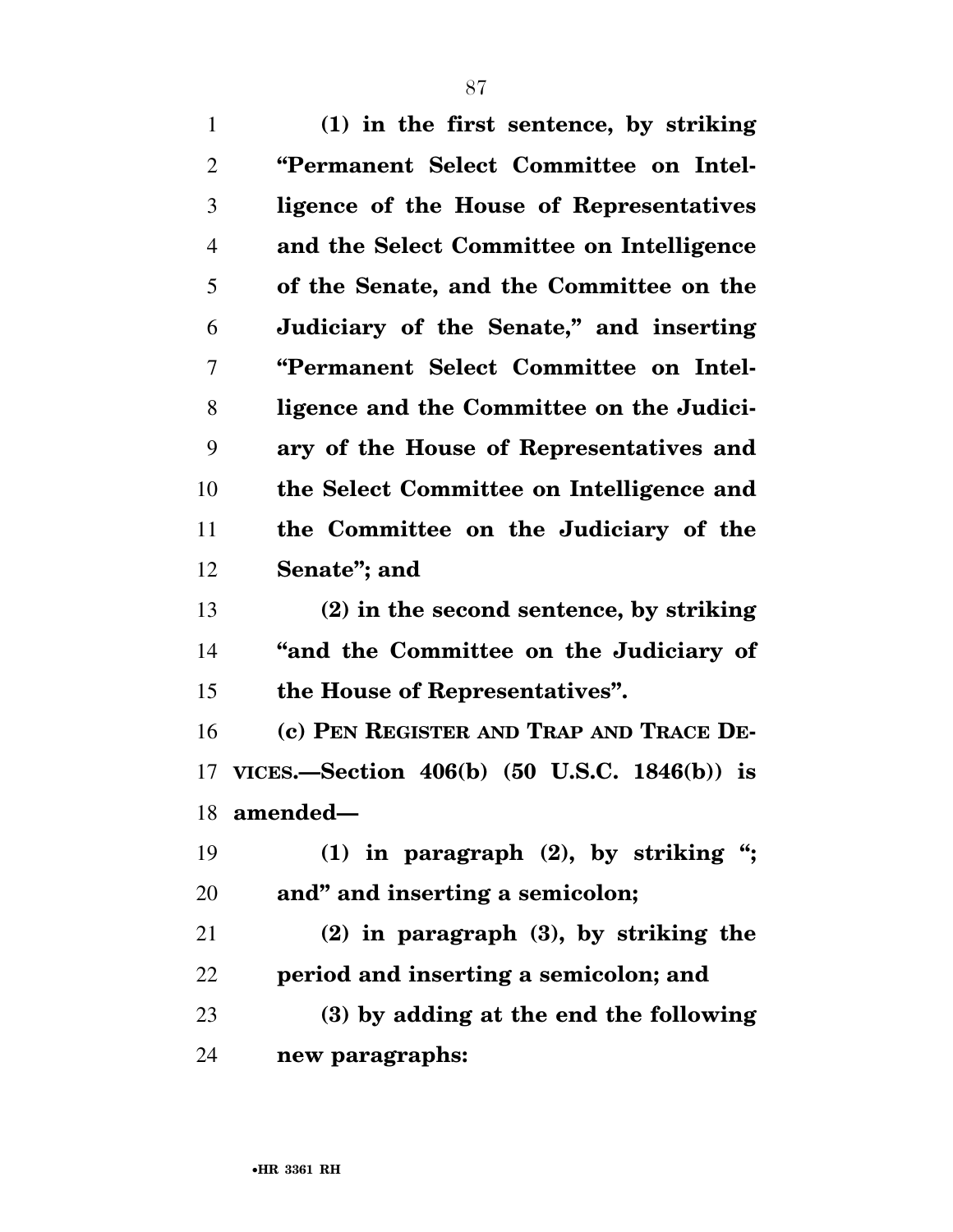**''**(4) each department or agency on be- **half of which the Government has made application for orders approving the use of pen registers or trap and trace devices under this title; and** 

 **''(5) for each department or agency described in paragraph (4), a breakdown of the numbers required by paragraphs (1), (2), and (3).''.** 

 **(d) ACCESS TO CERTAIN BUSINESS RECORDS AND OTHER TANGIBLE THINGS.—Section 502(a) (50 U.S.C. 1862(a)) is amended by striking ''Permanent Select Committee on Intelligence of the House of Representatives and the Se- lect Committee on Intelligence and the Com- mittee on the Judiciary of the Senate'' and in- serting ''Permanent Select Committee on In- telligence of the House of Representatives, the Select Committee on Intelligence of the Senate, and the Committees on the Judiciary of the House of Representatives and the Sen-ate''.**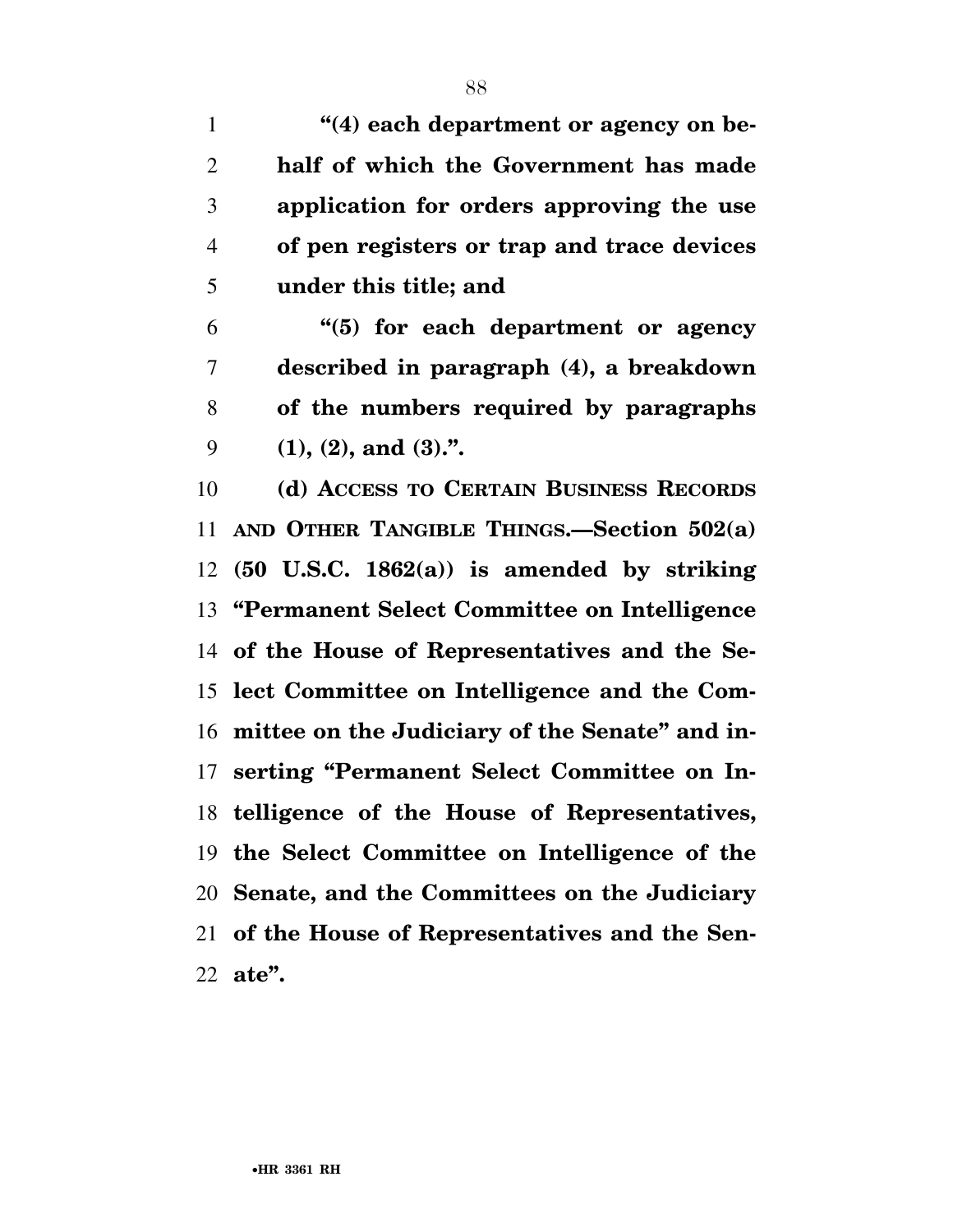## **TITLE VII—SUNSETS**

**SEC. 701. SUNSETS.** 

 **(a) USA PATRIOT IMPROVEMENT AND RE- AUTHORIZATION ACT OF 2005.—Section 102(b)(1) of the USA PATRIOT Improvement and Reau- thorization Act of 2005 (50 U.S.C. 1805 note) is amended by striking ''June 1, 2015'' and in-serting ''December 31, 2017''.** 

 **(b) INTELLIGENCE REFORM AND TERRORISM PREVENTION ACT OF 2004.—Section 6001(b)(1) of the Intelligence Reform and Terrorism Pre- vention Act of 2004 (50 U.S.C. 1801 note) is amended by striking ''June 1, 2015'' and in-serting ''December 31, 2017''.**